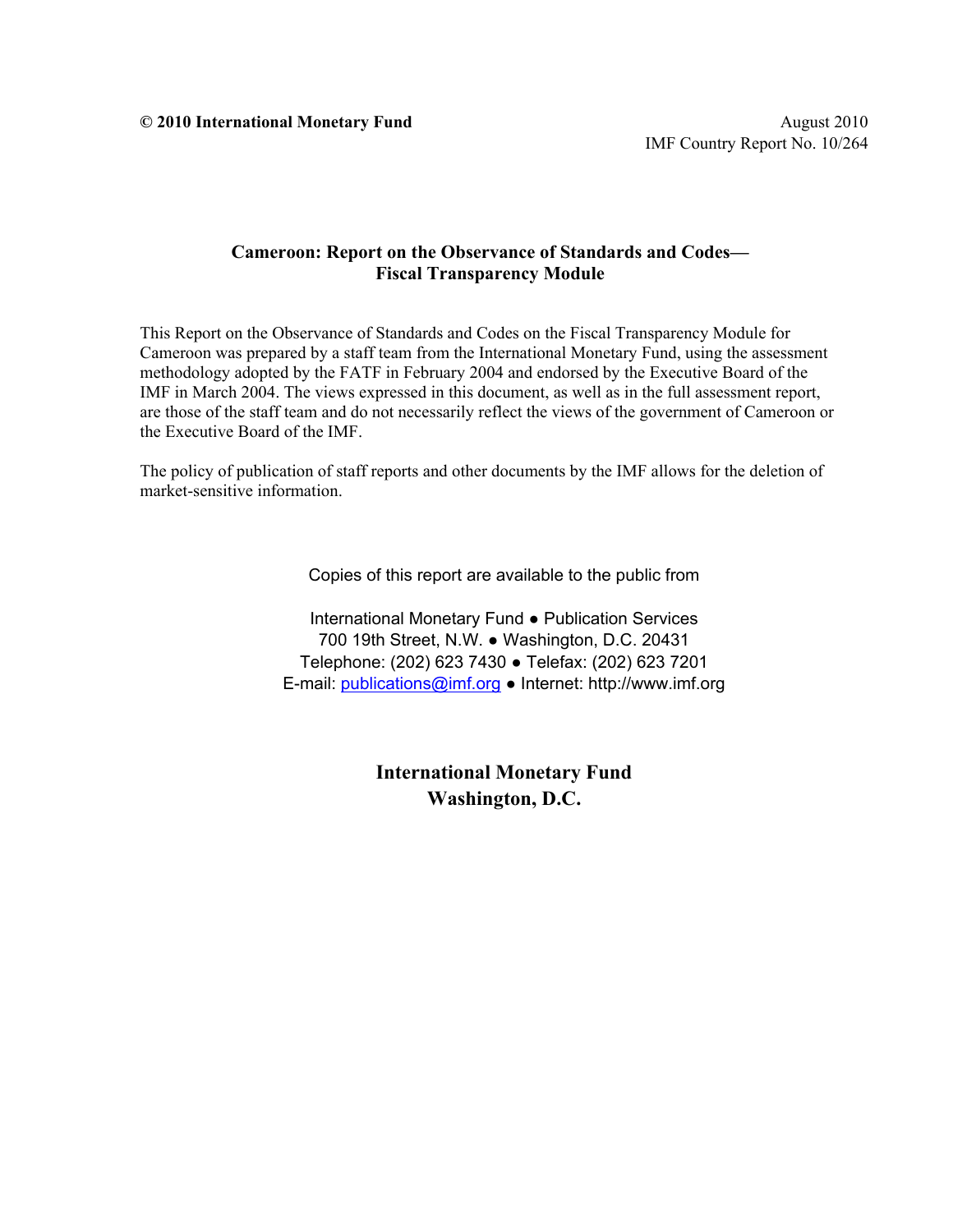#### INTERNATIONAL MONETARY FUND

#### CAMEROON

#### **Report on Observance of Standards and Codes (ROSC) Fiscal Transparency Module**

Prepared by the Fiscal Affairs Department

Approved by Carlo Cottarelli and Antoinette M. Sayeh

June 29, 2010

#### **EXECUTIVE SUMMARY**

This report provides an assessment of fiscal transparency practices in Cameroon in relation to the requirements of the IMF *Code of Good Practices on Fiscal Transparency* based on discussions with the authorities and other organizations, the authorities' response to the IMF fiscal transparency questionnaire, and other sources of information. The IMF *Manual on Fiscal Transparency (2007)*

[\(http://www.imf.org/external/np/fad/trans/manual/\)](http://www.imf.org/external/np/fad/trans/manual/) should be consulted for further explanation of the terms and concepts discussed in this report.

**Since 1999, when it was a pilot case in the launch of the fiscal ROSCs, Cameroon embarked on a number of initiatives to improve fiscal transparency**, some with the help of the development partners and with technical assistance from the IMF. For instance, a Public Expenditure and Financial Accountability report has been prepared, and Cameroon joined the Extractive Industries Transparency Initiative (EITI) in March 2005 and created a platform for dialogue on public finance involving representatives of government, donors and lenders, and civil society.

**While Cameroon has achieved remarkable progress over the past few years, more needs to be done to respond more comprehensively to the imperatives of the Code of Good Practices on Fiscal Transparency.** Overall, the legal and regulatory framework governing public finance is clear and sound. However, more progress is needed in implementing this framework if an adequate level of transparency is to be achieved. The passage of the 2007 law on the government finance system, which is expected to be fully in effect by 2012, should help significantly to improve fiscal management and transparency. However, a number of other reforms need to be accelerated to avoid contradictions or inconsistencies among the existing arrangements.

**The report's main recommendations are in the following areas**: (1) The integrity of the spending chain should be restored. At the moment, the spending chain is somewhat fragmented. Parallel budget execution circuits are often used to avoid what is seen as cumbersome procedures. In addition, the National Hydrocarbons Company (SNH) can be asked to execute some spending, whose budgetary regularization is done after the spending has taken place. (2) Weaknesses in the accounting system should be addressed, and the Budget review law should be produced according to the legal requirements. (3) Internal and external oversight should be strengthened. The Audit Office of the Supreme Court should be better staffed and its mandate should be enlarged to encompass performance audits in addition to its jurisdictional role. (4) Budget preparation should focus more on multi-year budgeting, especially in the area of public investment, this being particularly important before the planned move to program-budgeting.

Internal and independent oversight of SNH should be strengthened. The report recommends strengthening the external audits of SNH by reputable consultancy firms, and the strengthening of the government's oversight over the oil sector.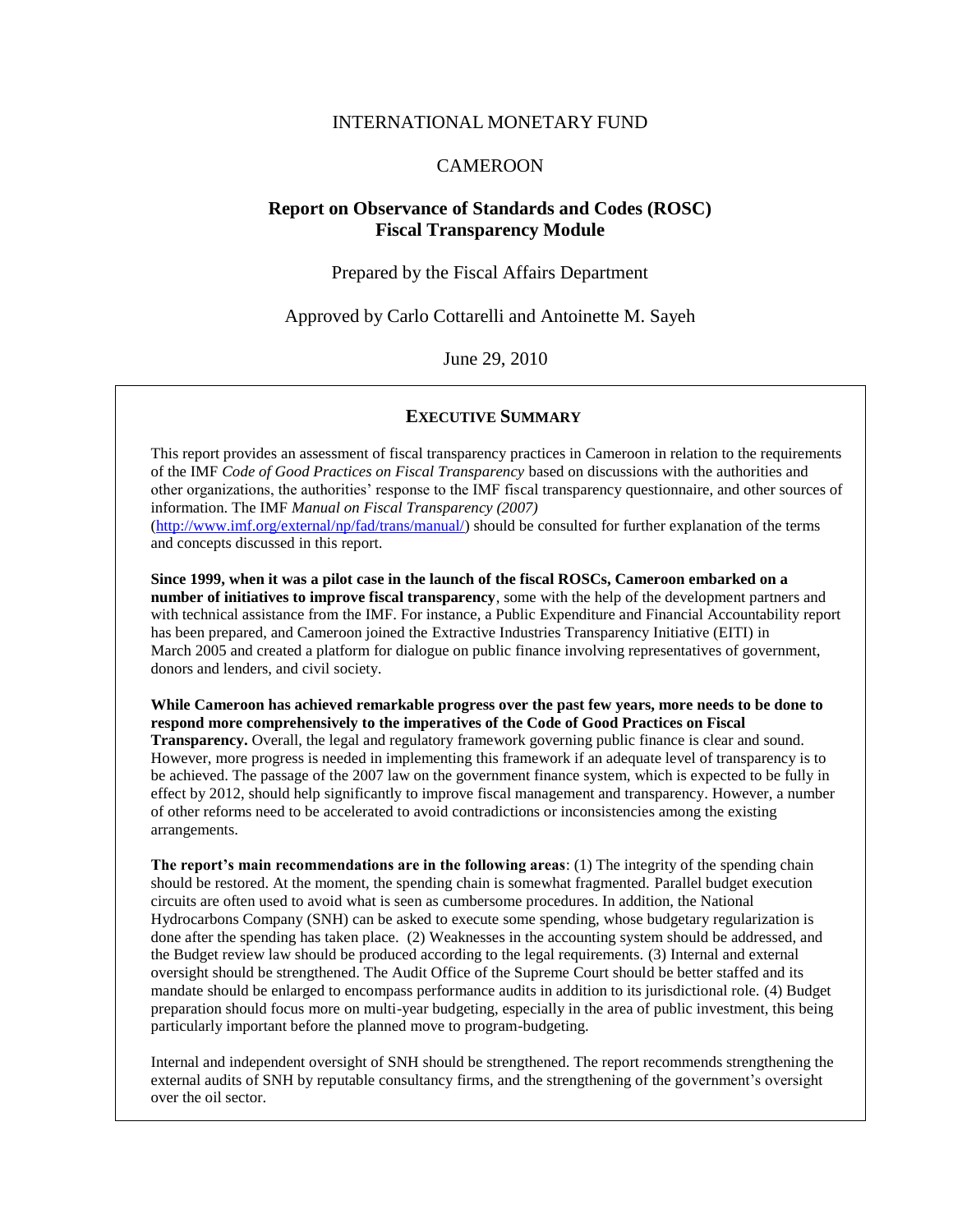| I.           |                                                                                                                                                                      |  |
|--------------|----------------------------------------------------------------------------------------------------------------------------------------------------------------------|--|
| Π.           | A.<br><b>B.</b><br>$C_{\cdot}$<br>D.                                                                                                                                 |  |
| III.         |                                                                                                                                                                      |  |
| <b>Boxes</b> | 2. The Legal Framework for Public-Private Partnership Contracts in Cameroon11<br>4. Public Procurement Processed by the Public Procurement Regulation Agency (ARMP), |  |
| Appendix     | 1. Summary of Transparency Practices in the Management of Natural Resource Revenue in                                                                                |  |
|              | <b>Appendix Tables</b>                                                                                                                                               |  |

# **Contents Page**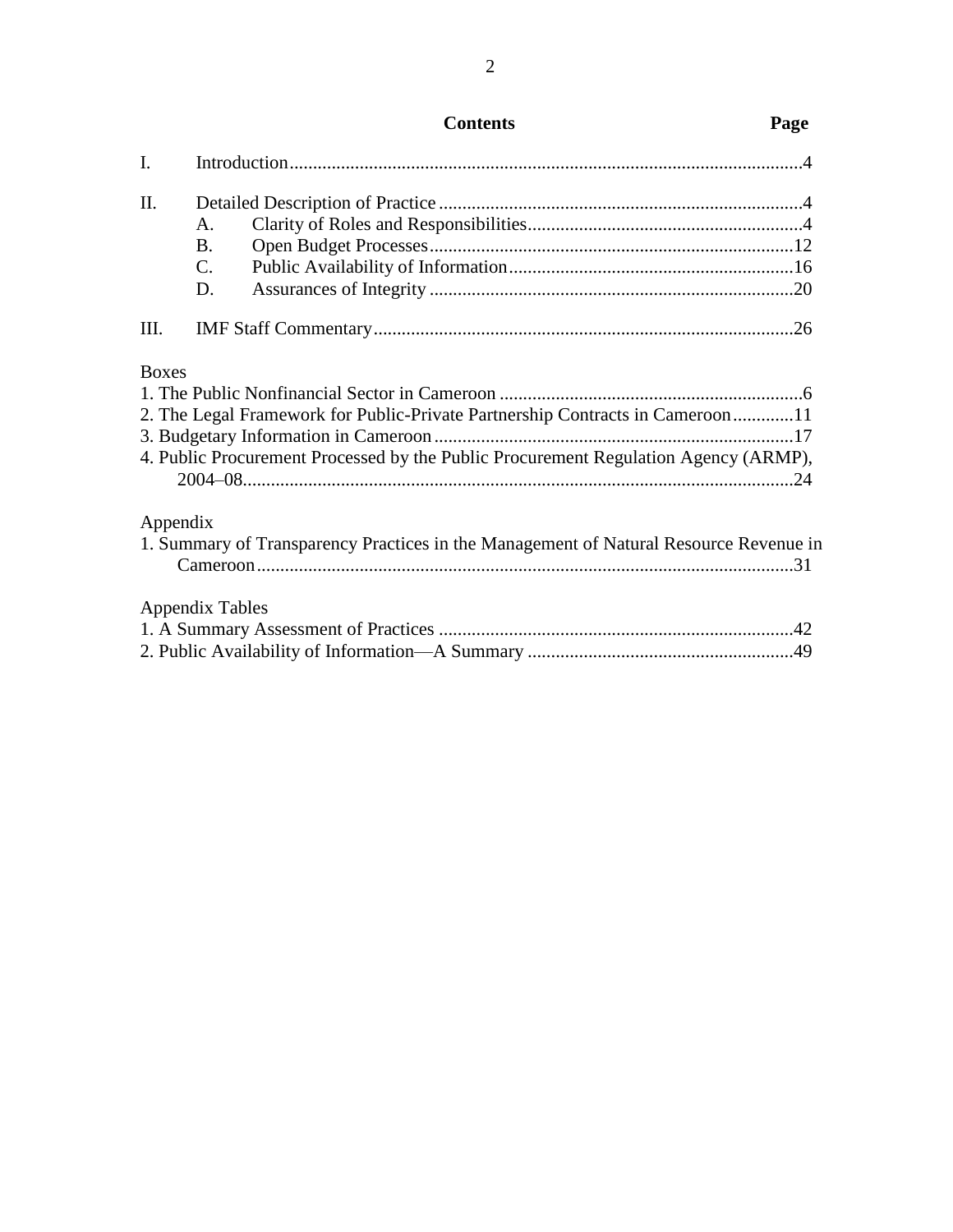# **ACRONYMS**

| <b>ARMP</b>     | <b>Public Procurement Regulation Agency</b>          |                              |
|-----------------|------------------------------------------------------|------------------------------|
| <b>BEAC</b>     | <b>Bank of Central African States</b>                | www.beac.int                 |
| <b>CAA</b>      | <b>Autonomous Amortization Fund</b>                  | www.caa.cm                   |
| <b>CAEMC</b>    | Central African Economic and Monetary Community      | www.cemac.int                |
| <b>CMB</b>      | Committee of Multiple Donors and Lenders             |                              |
| <b>CONSUPE</b>  | Superior Government Oversight Board                  |                              |
| <b>CSPH</b>     | Hydrocarbon Price Stabilization Fund                 | www.csph-Cameroon.org        |
| <b>CTPL</b>     | Technical Privatization and Liquidation Commission   |                              |
| DAE             | Economic Affairs Directorate                         |                              |
| DGB             | <b>General Budget Directorate</b>                    |                              |
| DGD             | <b>General Customs Directorate</b>                   | www.douanescustoms-cm.org    |
| DGI             | <b>General Tax Directorate</b>                       | www.impots.gov.cm            |
| <b>EITI</b>     | <b>Extractive Industries Transparency Initiative</b> | eitransparency.org and       |
|                 |                                                      | www.eiticameroon.org         |
| EPA             | Public administrative establishment                  |                              |
| <b>FEICOM</b>   | Special Fund for Intercommunal Equipment and         |                              |
|                 | Intervention                                         |                              |
| <b>GDDS</b>     | General Data Dissemination System                    | dsbb.imf.org/Applications/we |
|                 |                                                      | b/gdds/gddshome              |
| <b>GFS</b>      | <b>Government Finance Statistics</b>                 |                              |
| <b>GFSM</b>     | Government Finance Statistics Manual                 | www.imf.org/external/pubs/ft |
|                 |                                                      | /gfs/manual/fra/index.htm    |
| <b>GICAM</b>    | <b>Association of Cameroon Employers</b>             | www.legicam.org              |
| <b>HIPC</b>     | Heavily indebted poor countries                      |                              |
| IMF             | <b>International Monetary Fund</b>                   | www.imf.org                  |
| MINFI           | Ministry of Finance                                  |                              |
| <b>MINIMIDT</b> | Ministry of Industry, Mines, and Technological       |                              |
|                 | Development                                          |                              |
| MTEF            | Medium-term expenditure framework                    |                              |
| <b>OHADA</b>    | Organization for the Harmonization of Business Law   | www.ohada.com                |
|                 | in Africa                                            |                              |
| PEFA            | Public Expenditure and Financial Accountability      |                              |
| <b>PRSP</b>     | <b>Poverty Reduction Strategy Paper</b>              |                              |
| <b>PPP</b>      | Public-private partnership                           |                              |
| QFAs            | Quasi-fiscal activities                              |                              |
| <b>ROSC</b>     | Report on the Observance of Standards and Codes      |                              |
| <b>SCP</b>      | Public-owned corporation                             |                              |
| <b>SDDS</b>     | Special Data Dissemination System                    | dsbb.imf.org/vgn/images/pdfs |
|                 |                                                      | /sdds_legal_text_english.pdf |
| SEM             | Semi-public corporations                             |                              |
| <b>SIC</b>      | <b>Cameroon Real Property Company</b>                | www.sicameroun.com           |
| <b>SNA</b>      | <b>System of National Accounts</b>                   |                              |
| <b>SNH</b>      | National Hydrocarbons Company                        | www.snh.cm                   |
| SONARA          | <b>National Refining Company</b>                     |                              |
|                 |                                                      |                              |
| <b>TOFE</b>     | Fiscal reporting table                               |                              |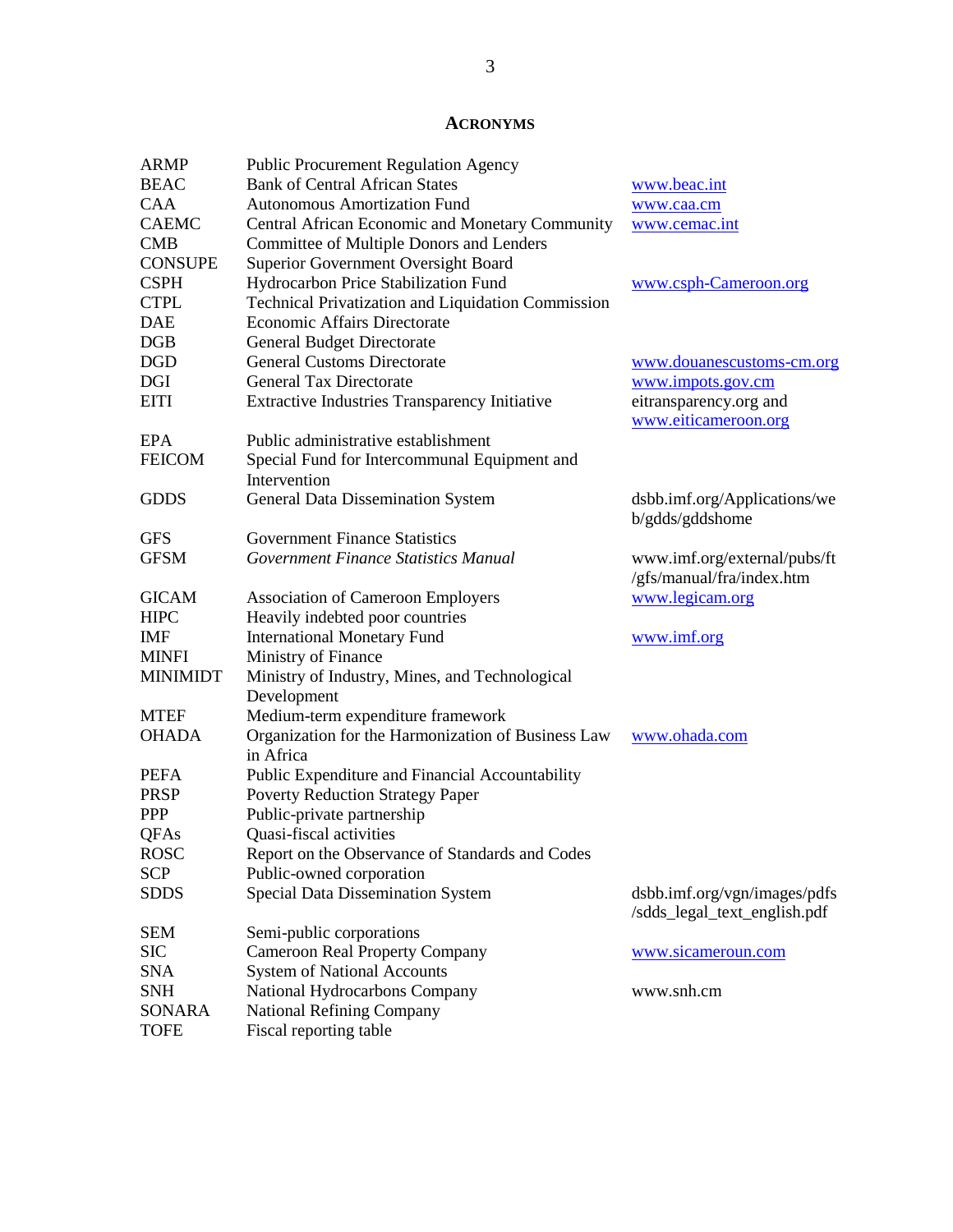# **I. INTRODUCTION**<sup>1</sup>

1. **This report presents a reassessment of fiscal transparency practices in the Republic of Cameroon, by comparison with the principles of the IMF** *Code of Good Practices on Fiscal Transparency*. It is the follow-up to a pilot report prepared in 1999, which was one of the first reports prepared by the IMF on transparency in fiscal management. Since then, it was updated in 2003 (but not published) in the context of an IMF technical assistance mission and a Public Expenditure and Financial Accountability (PEFA) report was prepared in 2007. This reassessment has two components. The first describes current fiscal transparency practices in Cameroon. It is prepared by IMF staff on the basis of the responses to a questionnaire and discussions with the authorities as well as other available information. The second component is the IMF staff commentary on fiscal transparency in the Republic of Cameroon.

2. **This report also contains an assessment of transparency in natural resource revenue management**, by comparison with the recommendations of the *Guide on Resource Revenue Transparency*. A detailed assessment is contained in the annex to this report, and a summary is included in the staff commentary and recommendations.

# **II. DETAILED DESCRIPTION OF PRACTICE<sup>2</sup>**

#### **A. Clarity of Roles and Responsibilities**

#### **Definition of government activities**

 $\overline{a}$ 

# <span id="page-4-0"></span>3. **General government is defined consistently with the Government Finance Statistics Manual 2001 (GFSM 2001) principles and is partly covered in the budget process.** *1.1.1*

The non-financial public sector components are listed in Box 1. In addition to the units covered in the budget, the central government includes a large number of units with their own budget. For the most part, they are public administrative establishments ( $EPAs<sup>3</sup>$ ). EPAs are public entities endowed with financial autonomy and receiving from the government or from a decentralized local government appropriations to finance their implementation of a mission of general interest or of public service. In practice, their financing and operating methods vary.

<sup>&</sup>lt;sup>1</sup> Interviews on fiscal transparency were conducted in Yaoundé, May 5–18, 2009, by an IMF mission composed of Mrs. Manal Fouad (mission chief), Mr. Edouard Martin, Mr. Alexander Klemm (all three from the Fiscal Affairs Department, FAD), and Mr. Ali Tazi (a member of the FAD panel of experts); the mission also received assistance from Mrs. Kabedi-Mbuyi and Mr. Tchakote of the IMF representative's office. The mission met with the Minister of Finance, the Minister of Industry, Mines, and Technological Development, the Minister in charge of the CONSUPE, the BEAC National Director, the Directors-General of Budget, Treasury, Taxes, the ARMP, the CSPH, and the CAA, the President of the CTPL, and members of the EITI Committee. The mission would like to thank the Cameroonian authorities for their availability and their efforts in facilitating the work of the mission.

 $2$  References to the Code are indicated in italics, to the right of the headings.

 $3\overline{3}$  Governed by the 1999 law establishing the general charter of public entities and enterprises in the public and parapublic sector.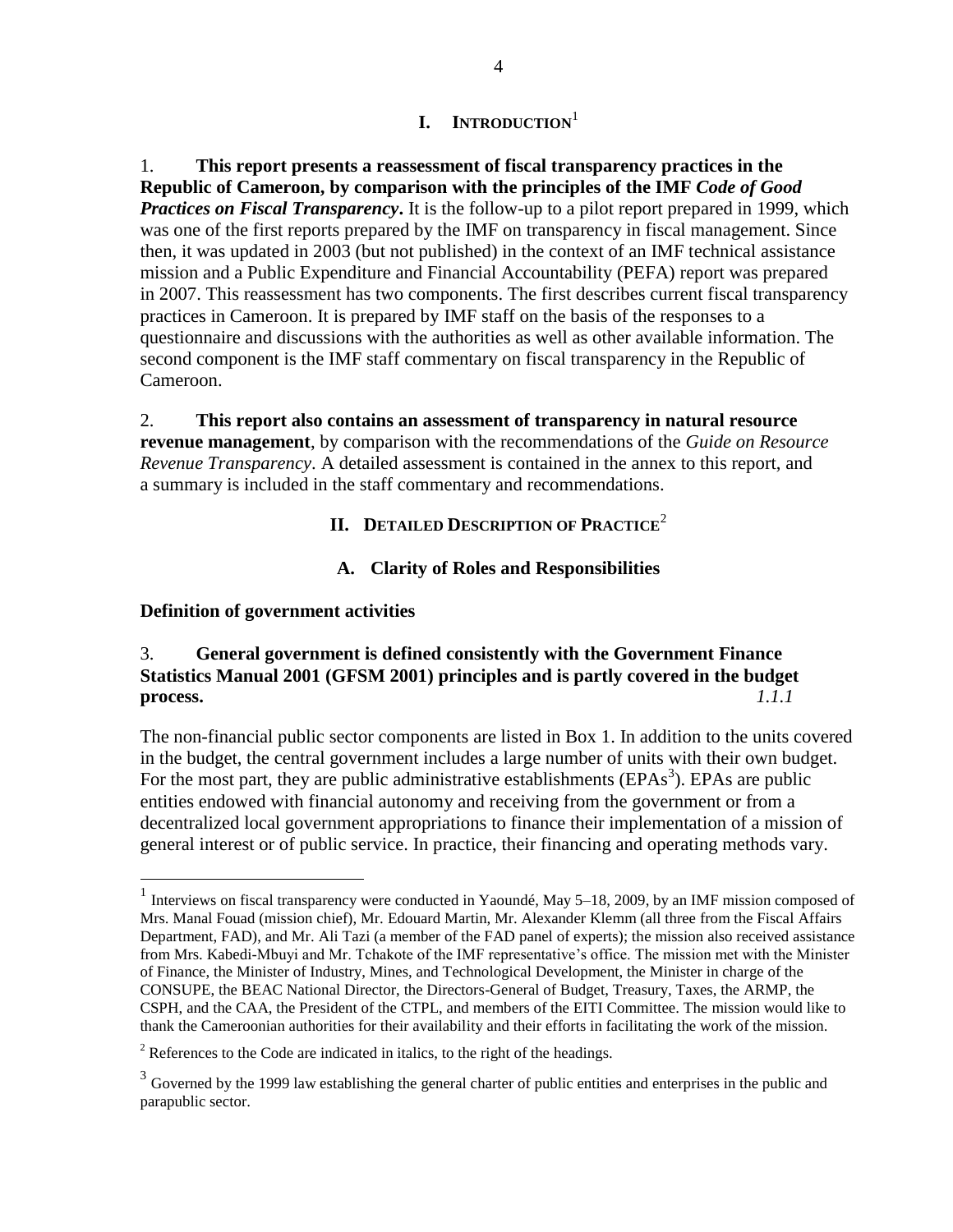The operations of some are fully covered in the budget on both the revenue and the expenditure sides, and their role is to carry out specific actions for which expenditure has been budgeted; this is the case, for example, of the Road Fund<sup>4</sup>. Others are funded primarily or solely by transfers from the government budget, financed by earmarked taxes or from general revenue (this is the case, for example, of the universities and the National Statistics Institute). Yet others have their own substantial revenue, not included in the government budget. This applies, for instance, to the Hydrocarbon Price Stabilization Fund (CSPH), which is financed by surpluses from the oil price equalization system, and to the Special Fund for Intercommunal Equipment and Intervention (FEICOM), which is funded by several earmarked taxes not covered in the budget.

#### **Government relationships with public nonfinancial corporations**

### 4. **Relationships between government and the public nonfinancial corporations are clear to some extent.** *1.1.3, 1.1.4*

The 1999 law establishing the general charter of public entities and enterprises in the public and parapublic sector distinguishes between EPAs (paragraph 3), public-owned corporations (SCPs), and semi-public corporations (SEMs). The SCPs are private corporations, created to pursue industrial or commercial activities in the public interest, which are wholly owned by the state or other state-owned entities. The SCPs are entities established under private law, created to pursue industrial or commercial activities in the public interest, that are wholly owned by the state or other state-owned entities. The SEMs are entities established under private law, endowed with financial autonomy and capital. Their shares are held partly by the state, local governments or public-owned corporations and partly by private corporations or individuals. However, the status of certain units is unclear. That is the case, for instance, of a number of EPAs (e.g., the Cameroon Red Cross which is classified as an EPA while it is an entity established under private law, which receives government subsidies) and structures (e.g., the national forestry development support agency) that are listed among both the EPAs and the SCPs. The arrangements regulating the profit transfers from public enterprises to the budget are relatively clear. Decisions in this regard are taken by the boards of directors of the enterprises, on which the government is represented proportionately to the level of its shareholding.

# <span id="page-5-0"></span>5. **The quasi-fiscal activities (QFAs) of public nonfinancial corporations are limited.**<sup>5</sup> The 28 SCPs are in general autonomously managed, but their activities are affected by certain government decisions such as the requirement to include social categories and therefore crosssubsidies in their pricing policy. Whereas the 40 SEMs generally follow commercial principles, there are a few exceptions. This is the case, in particular, of the Cameroon Real Property Company (SIC), which manages housing units at subsidized prices but does not receive

 $\overline{a}$ 

<sup>&</sup>lt;sup>4</sup> The Road Fund is a special kind of EPA, placed under the financial oversight of the Ministry of Finance but administered by a management committee and headed by an administrator. Its accounting is of the commercial type, and it is subject to supervision by the Audit Office.

 $<sup>5</sup>$  QFAs are defined as activities carried out by the parapublic sector or even the private sector at the request of the</sup> government that are budgetary in nature (e.g., the granting of subsidized-interest loans or the selling of products below market price) or could be performed in the budget context, but the cost of which is not covered in the government budget.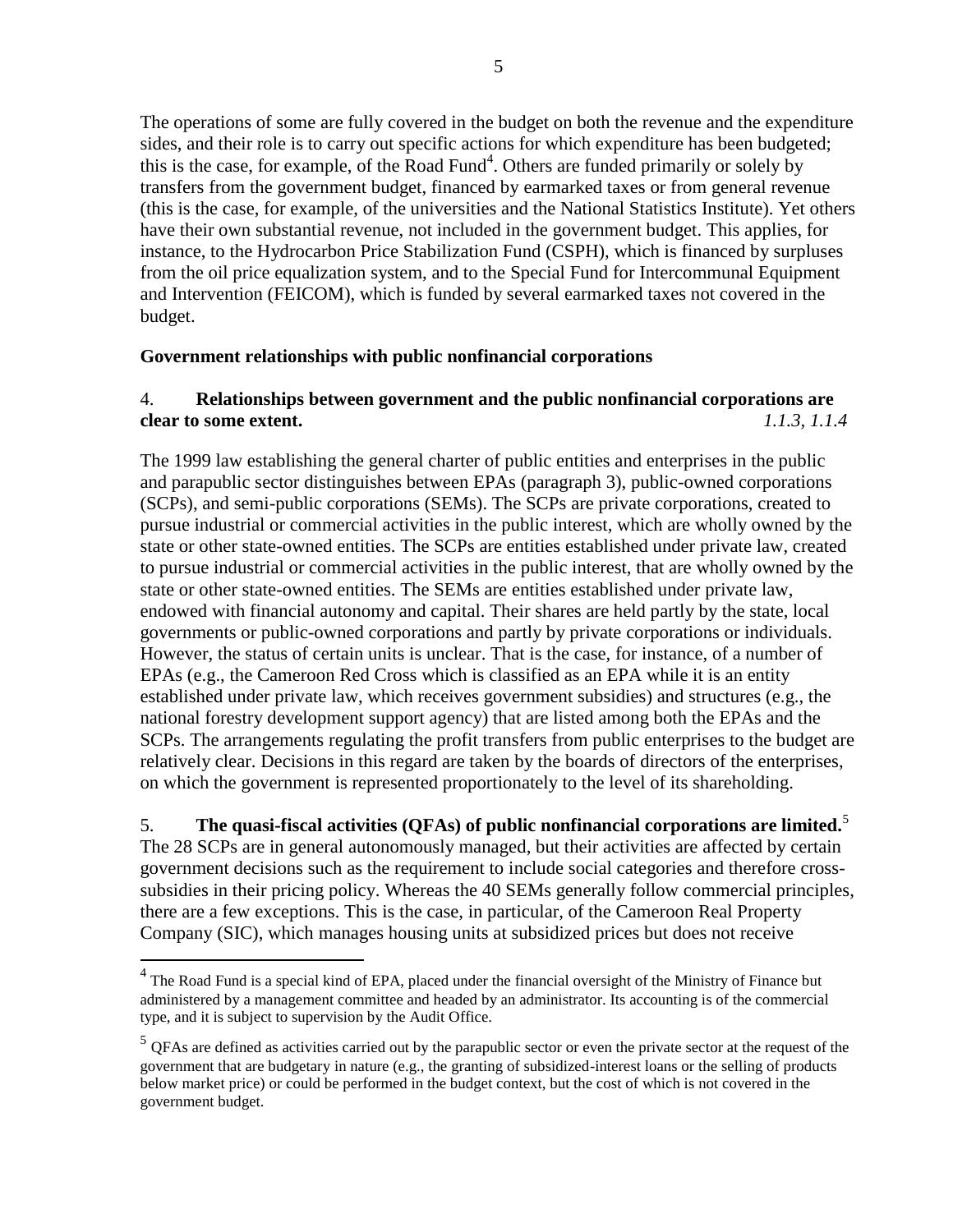compensation from the government. On the other hand, the national refinery (SONARA) is subsidized when wholesale fuel prices, which are controlled by the government, are not high enough for the company to meet its costs.<sup>6</sup>

# **Box 1. The Public Nonfinancial Sector in Cameroon**

The public nonfinancial sector in Cameroon comprises the central government  $(1+2$  below), the local governments (3) and the public enterprises (4+5).

#### **1. Central government units covered by the budget**

The President's Office and the units attached to it, the National Assembly, the Supreme Court, the Prime Minister's Office, the Superior Government Oversight Board (CONSUPE), the Economic and Social Council, the National Security, and 33 ministries.

Special case: although the Road Fund is classified as an EPA, its spending commitments are included in the budget. Its expenditure is, however, recorded when there is a transfer from the treasury account to the Road Fund account at the Bank of Central African States (BEAC) rather than when suppliers are paid.

#### **2. Government administrative agencies (EPAs) with individual budgets**

There are 89 EPAs, 67 of which receive budgetary transfers as their sole source of financing or to supplement their own revenue. There are several types of EPAs, including:

- Health and education institutions;
- Regulatory agencies;
- Bodies responsible for executing budget expenditure (Road Fund, CAA);
- Extrabudgetary funds, such as the CSPH and the FEICOM;<sup>1</sup>
- Nonprofit nonmarket institutions; and
- Bodies whose status is yet to be determined.

#### **3. Local governments**

- 360 communes; and
- 10 regions (not yet operational, without individual budgets).

**4. Public-owned corporations** (28, including the SNH, the SNI, and Camtel).

**5. Semi-public corporations** (40, including the SONARA and the SIC).

\_\_\_\_\_\_\_\_\_\_\_\_\_\_\_\_\_\_ <sup>1</sup>The extrabudgetary funds are entities that undertake budget expenditure outside of the annual government budget appropriation process, based on separate legislation. They may be financed partly or completely by budgetary transfers, especially of special earmarked taxes, or by duties and fees levied outside the budgetary process.

### **Relationships between the government and the central bank and public financial corporations**

# 6. **Cameroon, as a member of a monetary union, has an independent central bank that plays no budgetary role.** *1.1.4*

The BEAC is the central bank of the six member countries of the Central African Economic and Monetary Community (CAEMC), including Cameroon. It is responsible for implementing

 6 However, the government has accumulated payment arrears to the SONARA for 2008 subsidies.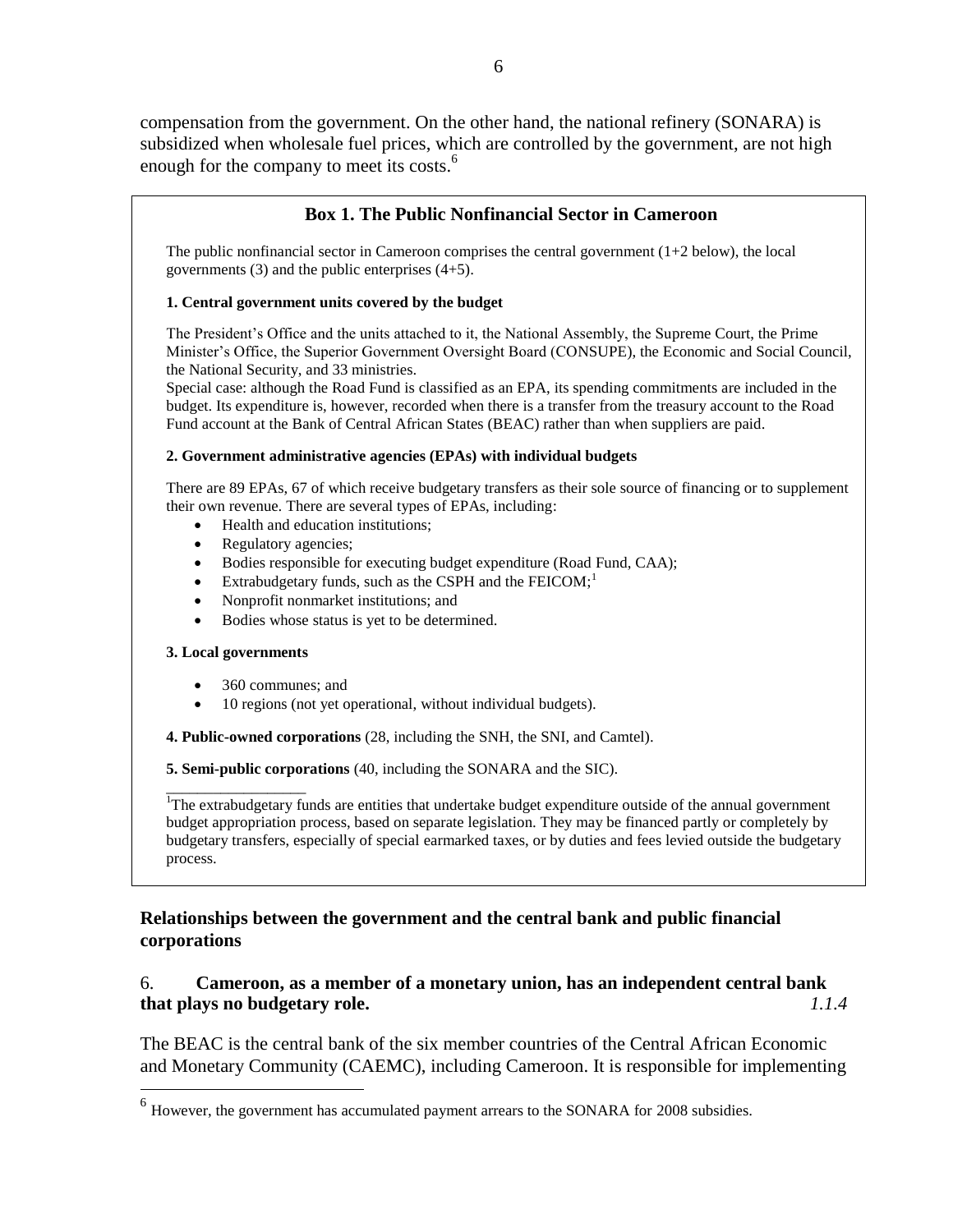the common monetary policy, and especially for preserving the stability of the CFA franc. It does not conduct quasi-fiscal operations, and its financial relationships with the government are clearly defined. It can grant statutory advances to the government, in amounts not exceeding 20 percent of the fiscal revenue collected the previous year.<sup>7</sup> Cameroon has used these advances in the past, but they have all been paid back and currently, the outstanding amount is zero. Interest rates on deposits and advances are set by the regional Monetary Policy Committee.

# 7. **Public financial corporations do not engage in QFAs.** *1.1.4*

Government holdings in the financial sector are limited to three commercial banks (Banque Internationale pour le Crédit, 10 percent of the capital; Société Générale de Banques au Cameroun, 25.6 percent; and Société Commerciale de Banques au Cameroun, 35 percent). The market share of these three banks in terms of deposits and credits is about 40 percent. The state remains the owner of other financial corporations, including Crédit Foncier and CAMPOST, which are undergoing restructuring. According to the authorities, none of these banks resort to subsidized or directed lending.

# **Government relations with the private sector**

# 8. **Government holdings in corporations are extensive and their public disclosure is limited.** *1.1.5*

The extent of government holdings in the commercial sector is significant (Box 1). An annex to the budget law contains a list of all SEMs and indicates for each the shares held by the government and the parapublic sector in their capital; the dissemination of this annex (as of all annexes to the budget law) is limited. The Holdings Division of the Ministry of Finance (MINFI) is responsible for managing the government portfolio. The economic operations of public and parapublic enterprises are monitored by the Technical Commission for the Restructuring of Enterprises.

# 9. **The laws and regulations governing government regulation of the nonfinancial private sector are clear but complex because of their large number**. *1.1.5*

The arrangements regarding the creation and functioning of private enterprises are presented in the Commercial Code, the Investment Code, the sectoral codes, the law on accounting, and the laws and regulations on the structures supporting enterprises and on taxation. In addition, Cameroon is a signatory to the regional treaty of the Organization for the Harmonization of Business Law in Africa (OHADA) for the regional harmonization of business regulations. Rules are transparent in the codes, but their implementation varies.

#### **Fiscal management relationships among the branches of government**

# 10. **The fiscal powers of the executive, legislative, and judicial branches are clearly defined in law.** *1.1.2*

<sup>&</sup>lt;sup>7</sup> It is planned to develop a government securities market in the CAEMC area and abolish statutory advances within five years.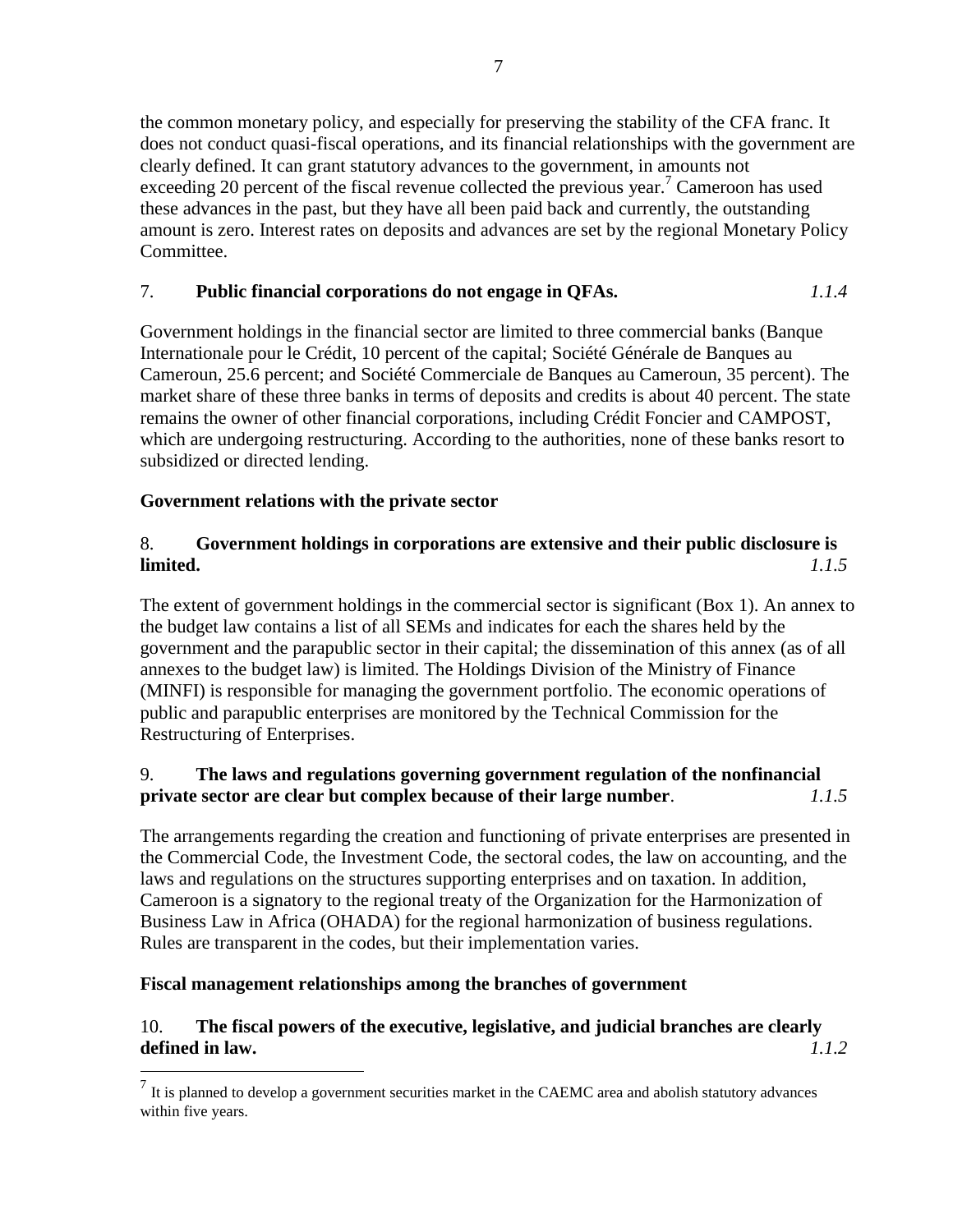The 1996 Constitution describes the relationships between the executive and legislative branches. The government is accountable to the National Assembly; Parliament passes laws and controls the action of the government. It passes the government budget and laws on taxes and fees. Parliament can also call the government to account through written and oral questions and establish commissions of inquiry on given subjects. However, whereas government members are often asked questions during debates on draft budget laws, commissions of inquiry have rarely been formed. The judiciary is independent of the executive and legislative branches. The Supreme Court is the highest jurisdiction and includes an Audit Office in charge of the control and assessment of public accounts, and of the preparation of an annual report on the government accounts.

# **The legal and administrative framework for fiscal management**

# 11. **The legal framework for the management of public finances is clear and defined by laws and regulations, some of which are being amended to ensure their consistency with the Constitution and with the law on the government financial system***. 1.2.1*

The 2007 law on the government financial system establishes the conditions for preparing, presenting, executing, and monitoring execution of the budget law. It describes the structure and content of the budget law; it defines the content and the process of presenting the budget review law in Parliament; it explains the principle of separation between the payment authorizing officer managing revenue or expenditure and the accountant; and it defines the three categories of payment authorizing officers: principal, the ministers; secondary, the heads of devolved government units; and delegated, those appointed by principal or secondary payment authorizing officers. The law also describes the types of accounting to be maintained by the government and the types of controls—parliamentary, administrative, and jurisdictional—to be established over the public accounts. In addition, at the beginning of each fiscal year a Minister of Finance circular specifies the procedures to be followed and gives detailed instructions to payment authorizing officers and accountants for execution and control of the government budget. A Decree of June 25, 1997, which establishes general regulations on public accounting, is being amended as several of its provisions are now inconsistent with the 2007 law.

# <span id="page-8-0"></span>12. **The legislative basis for tax revenue collection is clear.** *1.2.2*

All taxes and fees are described in the General Tax Code and in the Customs Code (but not all exemptions—see paragraph 13). In addition, simplified manuals and information prospectuses exist. The structure of the tax legislation framework is relatively stable and functions under a self-assessment system. Although the codes are generally precise, in some cases they leave room for a measure of administrative discretion. For instance, the Director-General of Taxes or the Minister of Finance may authorize a total or partial reduction of penalties. In addition, the granting of certain tax incentives is at the discretion of the authorities (paragraph 13). The nature of the financial obligations of the oil companies to the government is defined in the Oil Code, but the exact terms of those obligations are set on a case-by-case base in the context of oil contracts (c.f. paragraphs 10-14 of Annex 1).

# 13. **Tax exemptions are extensive, and tax expenditure is not reported.** *1.2.1/3.1.3*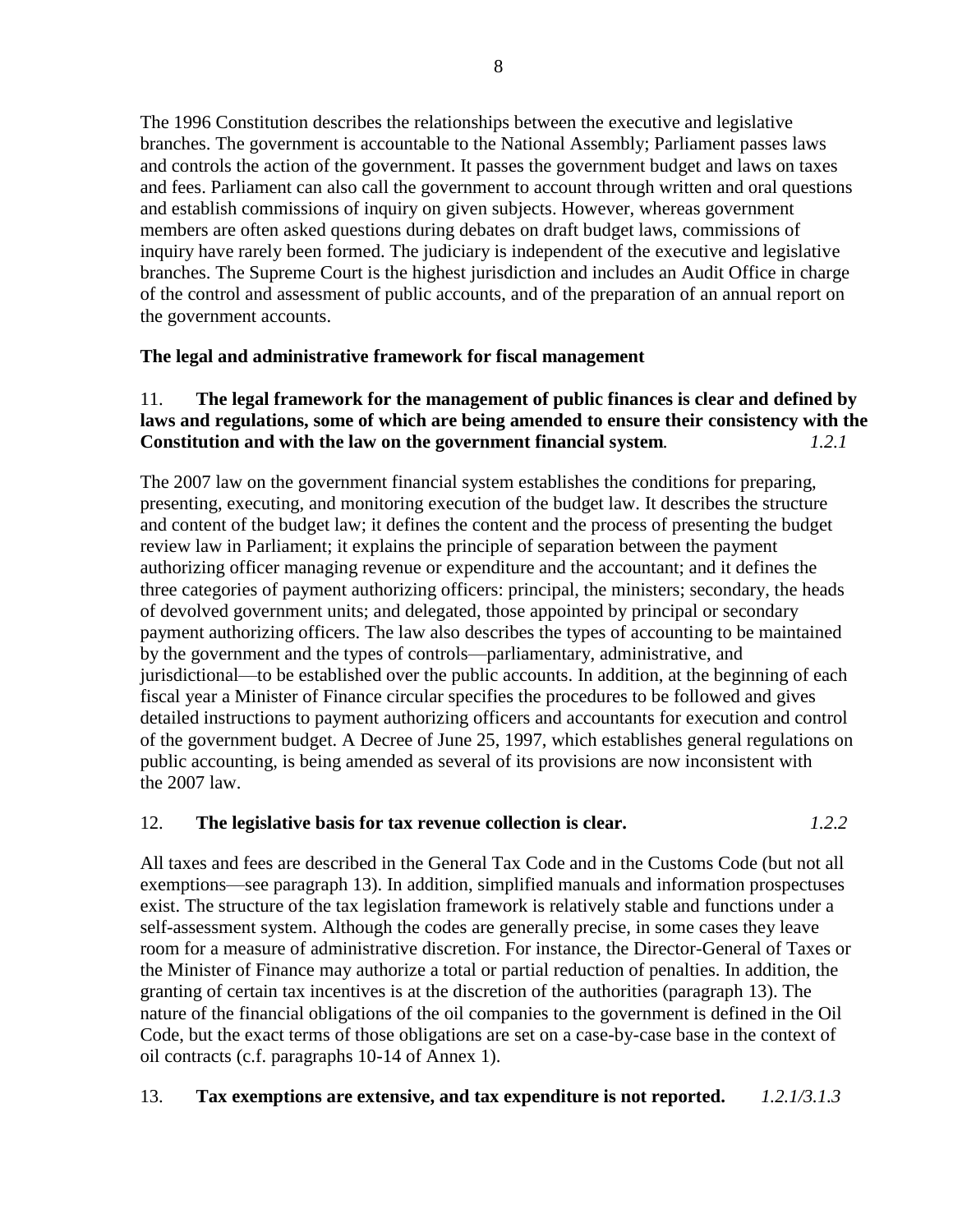Tax exemptions and incentives are set forth in the Tax Code, the Customs Code, the Investment Code, sectoral codes, the law establishing the tax, financial, and accounting system applicable to partnership contracts, and international agreements. Some are granted automatically, such as the tax regime in the securities sector, which applies to all enterprises bringing new shareholders to the Douala securities exchange. Others require government approval, sometimes with a certain margin of interpretation when checking whether the relevant legal conditions are met, as, for instance, in the case of the regime for "structuring" projects, for which one of the eligibility criteria is "being a pillar of economic and social development," or in the case of the customs exemptions for charitable works to assist vulnerable persons, granted by the Minister of Finance. Although the notion of tax expenditure is not officially established, the General Customs Directorate (DGD) and, less systematically, the General Tax Directorate (DGI) prepare internal quantitative assessments.<sup>8</sup> In the case of exemptions related to public projects financed by donors and lenders, tax expenditure is identified in the annexes (unpublished) to the budget, as taxes are paid through counterpart funds.

#### **Tax administration**

### 14. **The legal and regulatory tax framework is clearly defined.** *1.2.2*

DGI administrative procedures are defined in the Book of Tax Procedures. The administration is organized on a functional basis (legislation, disputes, audits, and collection) and by type of taxpayers, with specialized units respectively covering large enterprises, medium-sized enterprises, professional firms, real estate firms, and small taxpayers.<sup>9</sup> There is as yet no code of conduct for tax officers, but they are required to maintain professional secrecy and other good practices specified in the Book of Tax Procedures. In addition, there are procedures manuals for some taxes, for the taxation of large enterprises, and for all the tax functions (management, control, collection, disputes) and production structures (Large Taxpayers Department, Center for Medium Enterprises Taxes, District Tax Centers). To pave the way for effective audits and collection, officers are entitled to request reports from third parties specified in the Book. The provisions for customs are similar. Also, there is a joint tax/customs unit that undertakes audit missions in the field. Taxpayers use single identification numbers for all taxes and all tax units. Reforms are under way to improve the protection of those identification numbers.

### <span id="page-9-0"></span>15. **Taxpayers' rights are well defined, and appeals against decisions on tax and nontax obligations are considered in a timely way.** *1.2.2/4.2.6*

For the risk of tax contestation to be kept to a minimum, taxpayers are entitled to request early administrative decisions (advance tax rulings), whereby they would be informed within 30 days of the tax consequences of any transaction or other act. In cases of contestation, taxpayers may

<sup>&</sup>lt;sup>8</sup> The DGD estimates that the total amount of customs exemptions amounted to CFAF 59.7 billion in 2008. The DGI does not prepare comprehensive estimations of tax exemptions, but, for example, it estimates the cost of corporate tax reduction related to reinvestment activities to amount to CFAF 6.7 billion in 2008.

<sup>&</sup>lt;sup>9</sup> These specializations do not exist in all regions. For instance, there are only two pilot centers for medium-sized enterprises. Projects are under way to increase their number, but there is no plan to achieve full geographic coverage.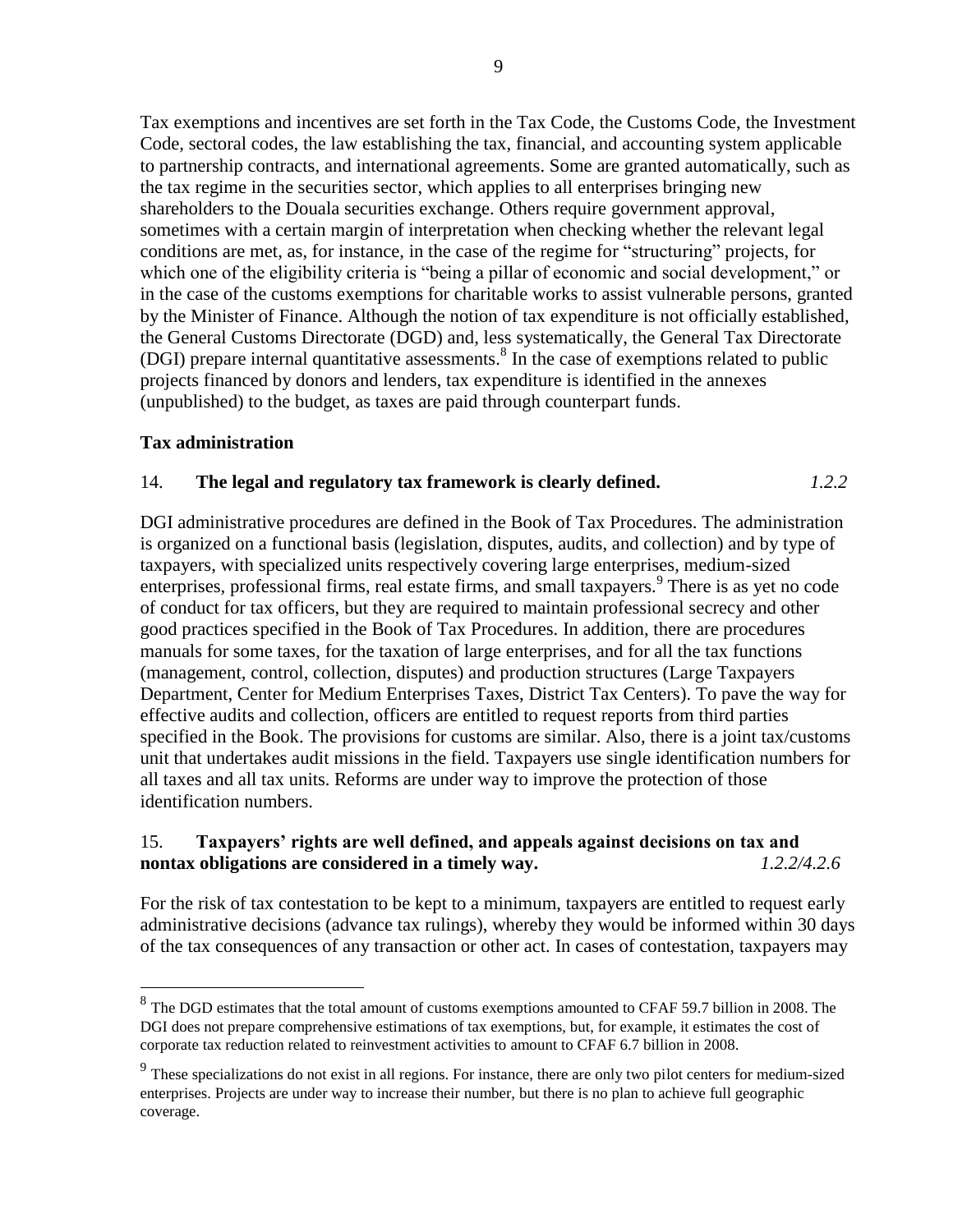appeal in the context of a three-phased process, first to a regional directorate, then to the Director-General of Taxes, and next to the Minister of Finance. In all these procedures, taxpayers are entitled to be represented by a third party in their relationships with the tax administration. The taxpayer also has the right to appeal to an independent court of law, but, according to the PEFA report, this right is limited in practice, because the appeal can only be done at the administrative chamber of the Supreme Court which is located in Yaoundé. For customs, the provisions are similar, except that there is no mechanism for obtaining advance administrative decisions. However, the implementation of the new government financial system will allow significant progress in this area.

# **Public consultation**

# 16. **Public opinion is infrequently sought concerning proposed laws, regulatory changes, and broader policy changes.** *1.2.3*

The public is informed of the budget law, which is published in the official gazette and, up to 2007, on the MINFI website. The annexes to the budget law are not confidential but are not systematically distributed or published. Civil society is, however, invited to share its opinions on the Poverty Reduction Strategy Paper (PRSP), which determines the core policies of the medium-term economic program.

# **Contractual arrangements and legal framework for liability and asset management**

# 17. **Contractual arrangements between the government and private entities are relatively clear, including the legal and regulatory framework for public-private partnerships.** *1.2.4*

Model oil contracts exist, but the details of signed contracts are not publicized. Public-private partnership projects are still virtually nonexistent, but a legal framework has been established in preparation for their possible development (Box 2). In this context, the Ministry of Finance is called upon to play an important preparatory role in the identification of eligible projects, but a much less important role from the issuance of invitations to bid onward.

# 18. **There is no legislative framework for debt management.** *1.2.5*

The Minister of Finance is responsible for the stock of public debt. For example, the communes have to obtain the authorization of the MINFI (and the Ministry of Territorial Administration and Decentralization) before they can take out a loan. The caps on central government debt are set within the framework of the budget law. Debt management by the CAA is limited to making long-term projections that cover only confirmed commitments and take no account of possible liabilities. The government has also prepared a debt strategy, but this has not yet been approved.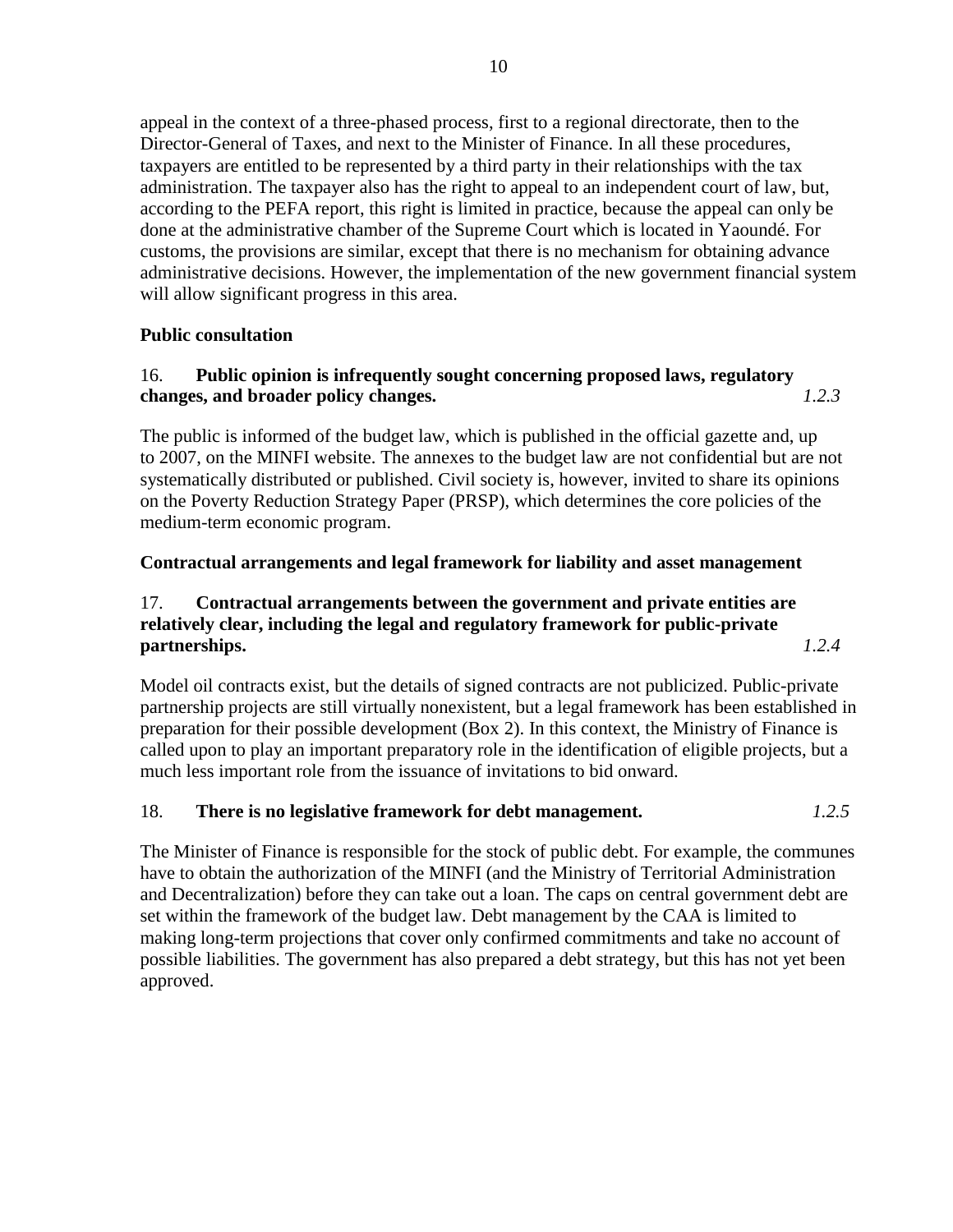# **Box 2. The Legal Framework for Public-Private Partnership Contracts in Cameroon**

Cameroon has established a general legal framework for public-private partnership (PPP) contracts. This framework proves helpful, as contracts of this type are more complex than traditional concession contracts. There are currently no major PPP projects, but they are envisaged for major public works.

The legal framework is defined by Law 2006/012 of December 29, 2006, establishing the general partnership contract system; Decree 2008/035 of January 23, 2008, on the organization and functioning of the Partnership Contract Implementation Support Council; Decree 2008/0115/PM of January 24, 2008, specifying the procedures for the implementation of Law 2006/012; Law 2008/009 of July 16, 2008, establishing the tax, financial, and accounting rules applicable to partnership contracts; Decree 2009/011 of January 13, 2009, appointing the President of the Partnership Contract Implementation Support Council; and Order 069/CAB/PM of March 3, 2009, recording the composition of the Steering Committee of the Support Council.

- Law 2006/012 defines the phases of projects whose implementation the government may entrust to a private partner, as well as the conditions for resorting to PPP contracts. However, it does not state which sectors are eligible for contracts of this type.
- The legal framework clearly defines the content of the contracts, as well as the tax regime to which private partners are subject. The process of selecting projects, issuing invitations to bid, and awarding contracts is clearly defined.
- The Partnership Contract Implementation Support Council attached to the Prime Minister is responsible for appraising and setting up partnership projects. It has a steering committee on which the MINFI is represented.
- The role of the MINFI is limited to giving an opinion on the eligibility of projects, as well as a reasoned opinion before the competitive bidding procedure. Apart from being represented on the steering committee, the Ministry has no formal validation authority (stating that it has no objection) in the critical phases of the negotiation and award of contracts.
- The legal framework does not contain any provisions for the budgetary monitoring of PPP contracts, including any possible liabilities they may generate. The role of monitoring should be assigned to the MINFI.
- The legal framework does not provide for independent audits of PPP projects.
- The tax regime contains generous incentives.

 $\overline{a}$ 

### 19. **The legal framework for privatization is clear, but the conduct of the privatization processes suffers, in some cases, from insufficient communication to the public.** *1.2.5/4.2.4*

Under the supervision of an interministerial committee, co-chaired by the Minister of Finance and the Minister of Economy, Planning, and Regional Development, the technical preparation of files on the enterprises to be privatized is entrusted to the Technical Privatization and Liquidation Commission (CTPL), whose tasks are clearly defined.<sup>10</sup> The CTPL, which is placed under the direction of the Minister of Finance, works on the basis of a privatization program established by the government. The public is informed of the various phases of the process (from the invitations to bid to the final award) through the media. However, in cases of unsuccessful negotiations, the public is insufficiently informed about the reasons for the negotiation failure. The time taken to finalize privatization operations is a bit long owing to the

 $10$  Ordinance of 1990 on the privatization of public and parapublic enterprises and implementing decree of 1990.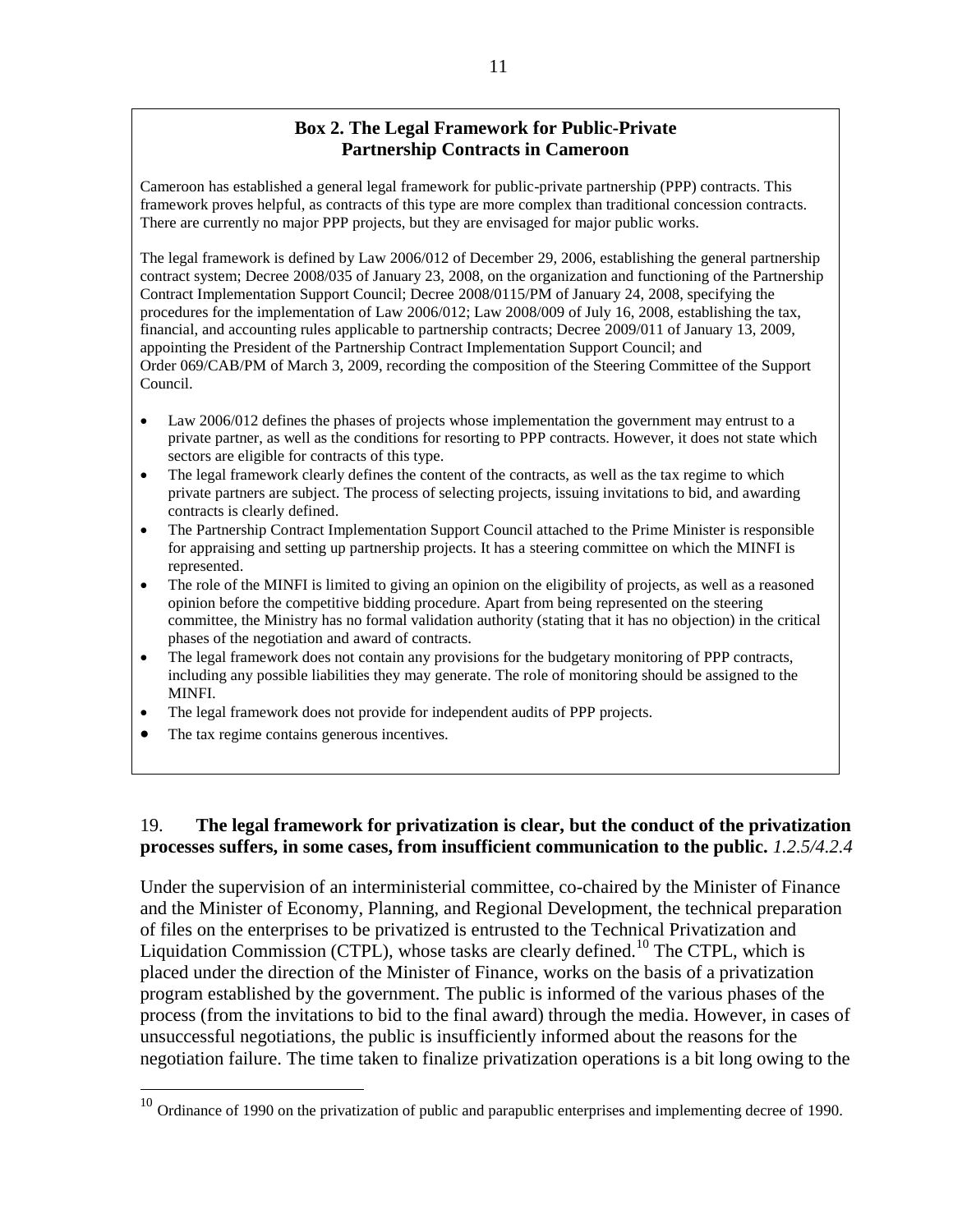time necessary for: (i) preparing preliminary studies; (ii) the authorities to validate strategic decisions; and (iii) obtaining the go-ahead from the development partners at key stages of the process. Privatization receipts are presented in the government budget in the form of both forecasts and actual performances.

# **B. Open Budget Processes**

# **The budget preparation process: clarity and consistency of process and presentation**

# 20. **The budget calendar followed in practice is not formally articulated.** *2.1.1*

According to the 2007 law on the government financial system, the draft budget law must be submitted to Parliament at least 15 days before the beginning of the budget session of November, and Parliament has 20 days, starting from the opening of the budget session, to debate the draft budget law. There is no other formally articulated provision on the budget timetable. The budget circular, which is signed by the President of the Republic, is published late and is of formal rather than practical value.<sup>11</sup> Very early in the year, in about April or May, the General Budget Directorate (DGB) holds a seminar on preparing the budget law for the coming fiscal year and explains the principal phases of the process, with budget conferences in about July, but this process is not formally established. The draft budget law is normally approved on time, before the start of the pertinent fiscal year.

# **The medium-term framework and policy basis for the budget**

# 21. **Multiyear budget forecasts and underlying macroeconomic assumptions are presented summarily in the budget law, but they are disconnected from the annual budgetary process.** *2.1.2*

The Forecasting Directorate (formerly the Economic Affairs Directorate, DAE) of the MINFI prepares a multiyear macroeconomic framework for the PRSP, based on financial programming that includes endogenous growth, a tax module, and a debt module. A second PRSP is being prepared for the period 2010–20, and medium-term expenditure frameworks (MTEFs) are prepared for the main social sectors, such as education, health, infrastructure, and rural development. Projections by economic sector and fiscal aggregates are prepared for the period up to 2020. The economic outlook and the budget framework with the macroeconomic assumptions are included in the economic report attached to the draft budget law placed before Parliament. Regarding investment, a record of projects is prepared, with investment projects listed for each of the country's ten regions. However, only payment appropriations for the year are included; the implications for future years are not discussed, and the multiyear investment program is not shown.

# 22. **Fiscal objectives for the year are described in the report on the economic and social outlook attached to the budget law. The future consequences of the measures adopted during the current fiscal year are not explained.** *2.1.2/2.1.3*

 $\overline{a}$ 

 $11$  That related to preparation of the draft budget law for FY 2009 was published on September 18, 2008.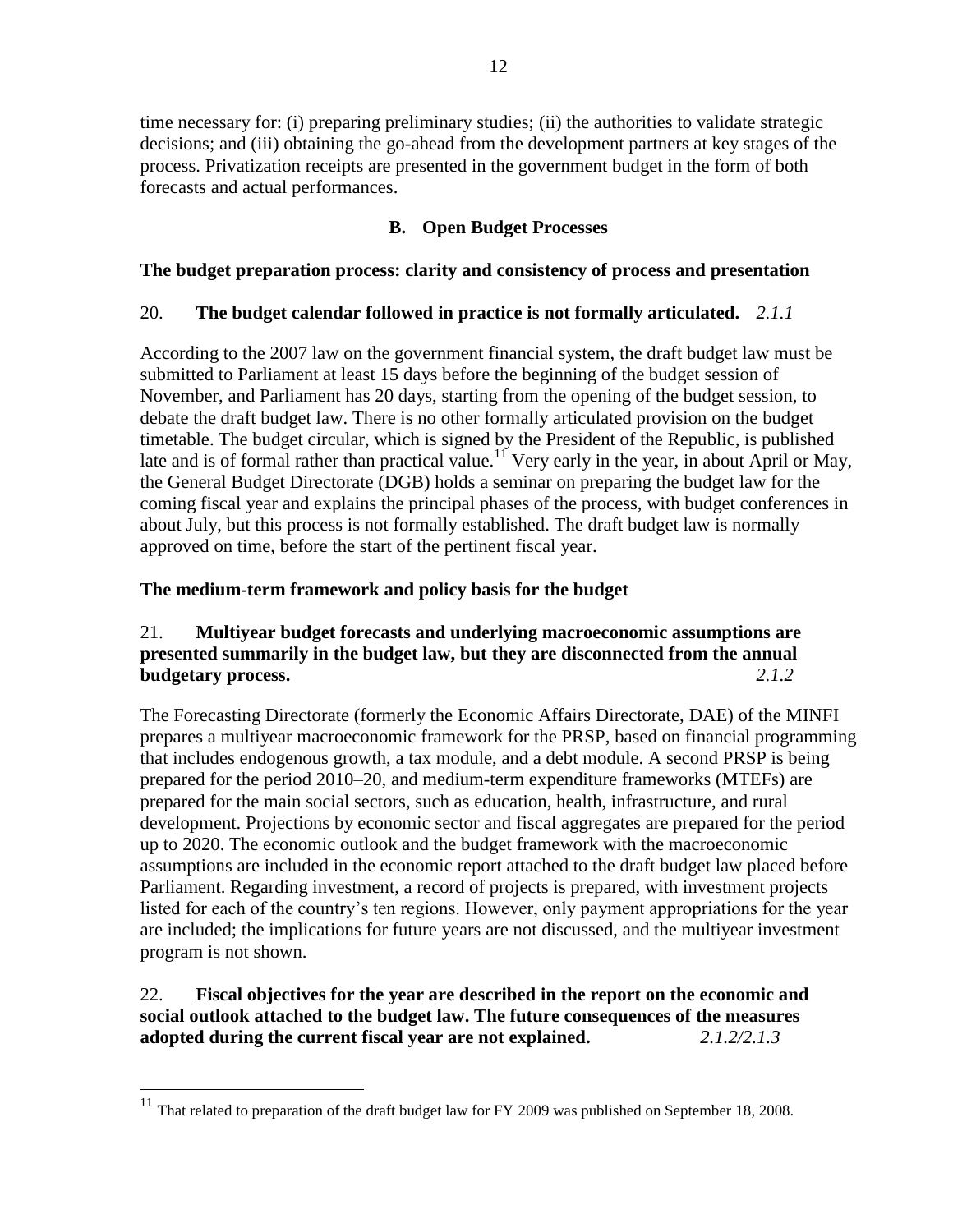The draft budget law is accompanied by a report analyzing the nation's economic, social, and financial position and outlook, for the attention of Parliament. The reasons for new tax and customs measures and economic incentives are presented; however, their implications are discussed only with respect to the fiscal year in question and not beyond it.

# **Fiscal sustainability analysis**

# 23. **An assessment of fiscal sustainability is not included in the budget documentation.**

*2.1.4*

There is no sensitivity analysis of the economic assumptions or of fiscal policy options. In addition, there is no analysis of the important issue of dwindling oil revenues due to the depletion of oil reserves.

# **Coordination of budgetary and extrabudgetary activities**

# 24. **Mechanisms for the coordination and management of budgetary and extrabudgetary activities are generally well defined but are insufficiently monitored.** *2.1.5*

The budget law places caps on appropriations and covers all transfers. However, some appropriations, particularly the additional centime paid to the FEICOM and to local governments, do not go through either the budget or the treasury. Similarly, the equalization tax collected on behalf of the CSPH is paid directly to the CSPH. This contributes to the underestimation of total government revenue (see below). Neither forecasts nor actual data on extrabudgetary activities carried out by the EPAs are consolidated, and the overall government fiscal policy is therefore not known. Whereas the related payments are made through special accounts rather than through the general treasury, expenditure financed by grants and external loans is included in the budget.

# **Budget execution accounting and reporting**

 $\overline{a}$ 

# 25. **Accounting and internal control procedures are not entirely effective, and the accounting system does not provide a basis for preparing reliable data on arrears. The lack of published information on expenditures for which a payment order has been issued but which have not been paid yet makes any assessment of the fiscal situation difficult.** *2.2.1*

Revenue is recorded mainly at the collections stage, and expenditure at the commitment, payment authorization, and payment stage for the centralized services.<sup>12</sup> Most receipts occur through spontaneous deposits, not giving rise to the issuance of receipt vouchers, nor accounting entries; only revenue for which receipt vouchers have been issued triggers accounting entries before actual collection. As a result, knowing the full amount of accounts receivable is only possible for receipts for which a voucher has been issued. On the expenditure

<sup>&</sup>lt;sup>12</sup> While a framework regulating the collection of budgetary information was put in place in 2008, the decentralized services of the central government are not able to provide in time reliable and exhaustive information on expenditure commitments and payment orders.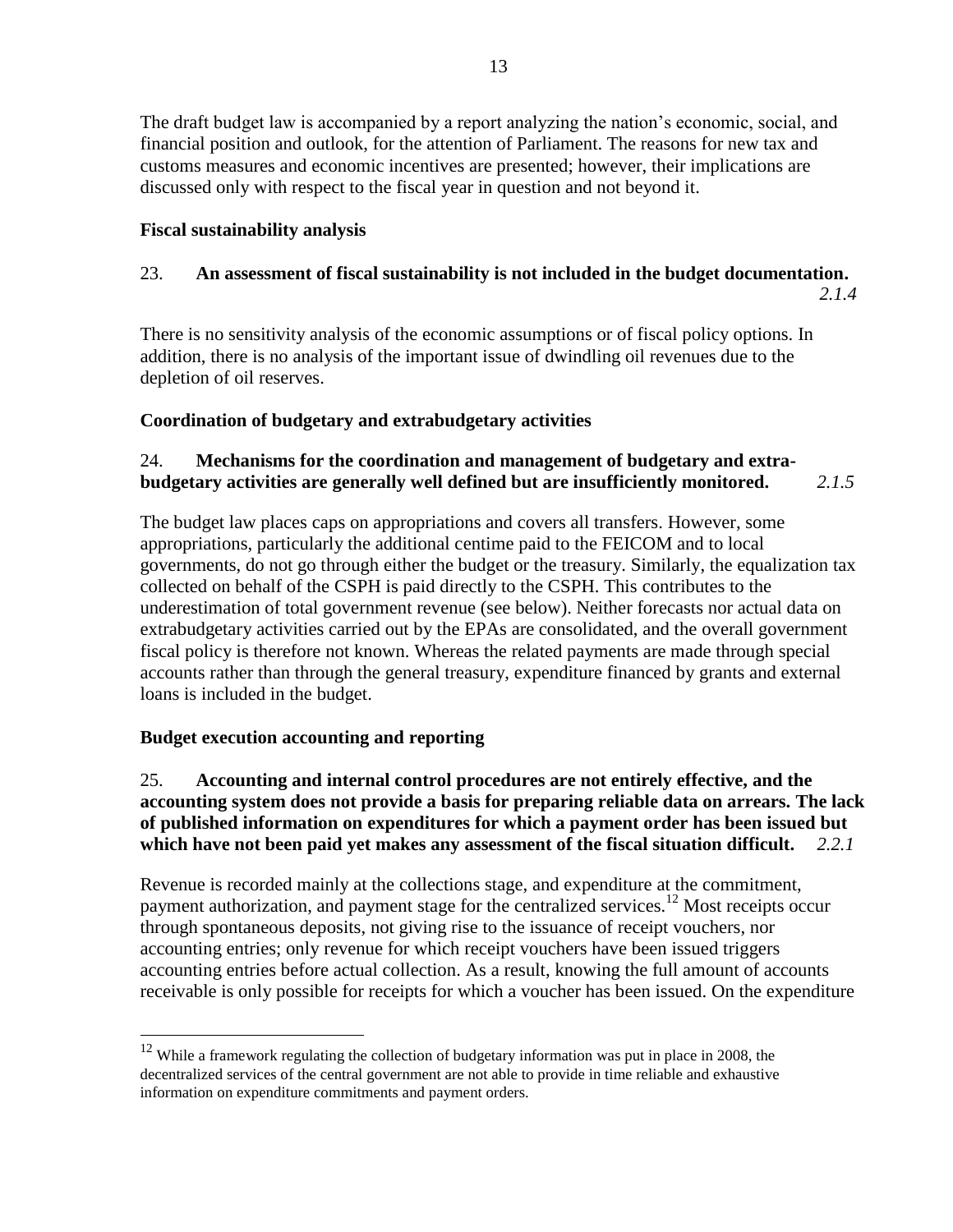side, the process is computerized, and expenditure following the normal procedure will be recorded at the commitment stage by the payment authorizing officers (*ordonnateur*), with the issuance of a certificate of confirmation of availability of funds, then at the treasury at the payment authorization and payment stages. Consequently, the treasury is aware of expenditure for which a payment has been authorized but not paid. By contrast, expenditure following exceptional procedures are not monitored systematically and completely throughout the accounting process, and problems arise concerning its settlement. Accordingly, comprehensive knowledge about government arrears is not easily accessible and requires constant work of recording and comparing budget and treasury data.<sup>13</sup> Internal controls are multiple and redundant, being effected thrice, by the *ordonnateurs*, the financial comptrollers and the accountants, and they do not seem to be effective at all levels, as noted by the Audit Office and the CONSUPE (see below). As the public expenditure system produces delays leading to very low implementation rates for certain investment projects, the authorities have sometimes resorted to accelerated procedures such as those established for the Road Fund expenditure. The fact that this expenditure is recorded in the budgetary accounts at the time of a transfer of the payment credit to the treasury rather than at the time of the expenditure itself implies that budget expenditure reported by the treasury does not always correspond to expenditure actually executed.

The amount of the expenditures for which a payment order has been issued but which have not been paid (the "restes à payer"), is not included in the published tables even though the amounts are important and known by the treasury. Moreover, the estimated amounts only cover the centralized services. As a result, the reported data on the cash balances reflect only partially the fiscal situation when the amounts of the "restes à payer" fluctuate substantially.

The important accumulation of "restes à payer" during the last few months of the year, if it was to translate into an increase in payment arrears, could have negative effects on budget execution and for the financial situation of government suppliers, which, in turn, could be transmitted to that of other companies and banks, which could see their nonperforming assets increase significantly. The accumulation of "restes à payer" reflects weaknesses in government cash management and may encourage the use of exceptional expenditure procedures. Also, the government suppliers could see their financial situation deteriorate even further, notably if the banks, faced with delays in the reimbursement of the loans they granted, strengthen the conditions for granting loans or/and request the payment of late fees.

In this context, it is very important to clearly define the concept of arrear, including the period after which a "reste à payer" is considered to be an arrear, and to put in place monitoring mechanisms. In line with the provisions of the CAEMC directive related to government financial operations (adopted by the member states in June 2008),<sup>14</sup> this period should be set at 90 days.

# 26. **The accounting system is capable of producing in-year reports on the budget outturn only for the central government, but such reports are not submitted to Parliament.** *2.2.1*/*2.2.2*

 $\overline{a}$ 

 $13$  The last comprehensive survey of arrears dates back to 2005, and they are currently being paid.

<sup>&</sup>lt;sup>14</sup> Article 14 of directive n°4 of June 20, 2008.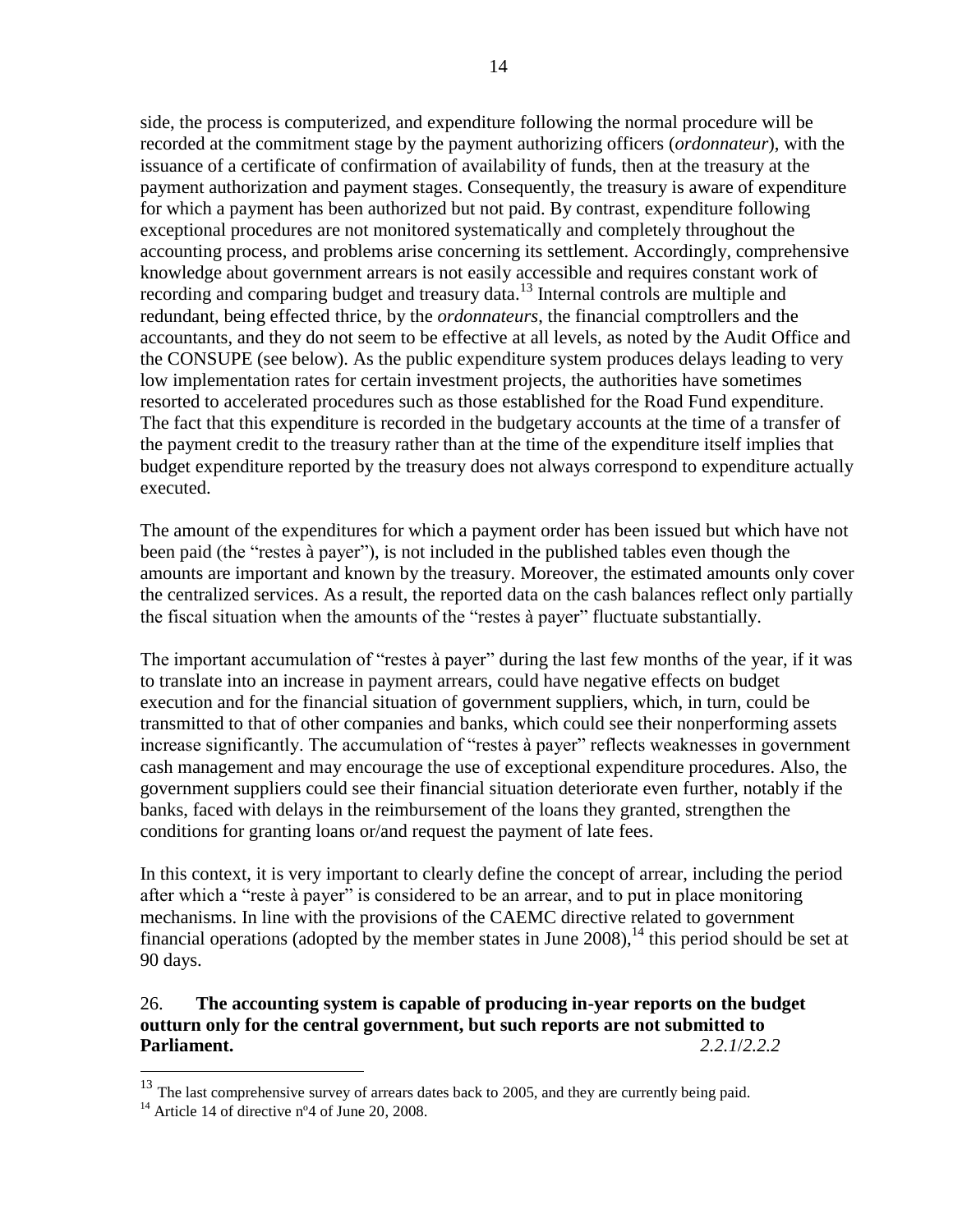The government's chart of accounts is harmonized with the budget classification, and the treasury accounts *(balance du trésor)* are produced on a monthly basis, with a 20-day gap. The treasury accounts cover operations to implement the budget law and cash operations. Based on these accounts, a table covering the government financial operations (TOFE) is prepared each month by the DAE, but only on a cash basis. There is no detailed report on implementation of the budget law; the DAE prepares only very brief quarterly summaries. The DAE also prepares a monthly economic bulletin on the economic sectors for the attention of the government and the development partners, but it is not published. According to the 2007 law, Parliament should receive a midterm budget execution report by September 30 of the ongoing year. However, Parliament receives only the economic report that is submitted with the draft budget law at year-end. Parliament does not engage in any midyear review.

# <span id="page-15-0"></span>27. **Budget expenditure is occasionally executed without the observance of normal**

**procedures.** For various reasons (urgency, confidentiality, or cash management), the authorities sometimes ignore the normal expenditure procedures. For instance, there are cases when the National Hydrocarbons Company (SNH) makes payments on behalf of the government. Whereas the SNH subtracts those payments from the oil revenue that it transfers each month to the government, according to the authorities, that expenditure is adjusted from a budgetary standpoint, as the budget records the gross amount of the oil resources as well as the outlay (initially as expenditure for adjustment and later in the budget categories deemed to correspond to the outlay in question). This is not, therefore, a case of extrabudgetary expenditure, but rather of expenditure executed without observance of the expenditure process. As that expenditure does not go through the treasury, the latter does not know of its execution until the SNH informs it in the context of their monthly meetings on oil revenue. Budgetary adjustments may also be problematic, as it is impossible to be sure that expenditure is recorded in the budget appropriation corresponding to its nature and to the recipient ministries.

# 28. **The law holds that revisions to revenue and expenditure during the fiscal year should be the subject of supplementary budgets.** *2.2.3*

Budgets are not systematically revised, and only one supplementary budget has been prepared in the past few years, for fiscal year 2008 (in September 2008), to take account of oil price changes, additional revenue measures, and wage hikes. That supplementary law was placed before Parliament and approved by ordinance of the President of the Republic. Changes by comparison with the budget law are recorded in the budget review law.

# 29. **The final accounts are prepared with a substantial lag.** *2.2.4*

The final treasury accounts for December of fiscal year N are generally produced approximately in June of fiscal year N+1. The complementary accounting period, legally two months, is not respected, and there are delays in centralizing the statements from accountants in the regions. Revenue and expenditure accounts (*comptes de gestion*) should, in theory, be prepared by the principal accounting officers and sent to the Audit Office three months after the end of the fiscal year; but those accounts are not prepared by all the accountants, and even when they are compiled, their quality is mixed. Government accountants do not strictly observe the financial provisions of the 2007 law.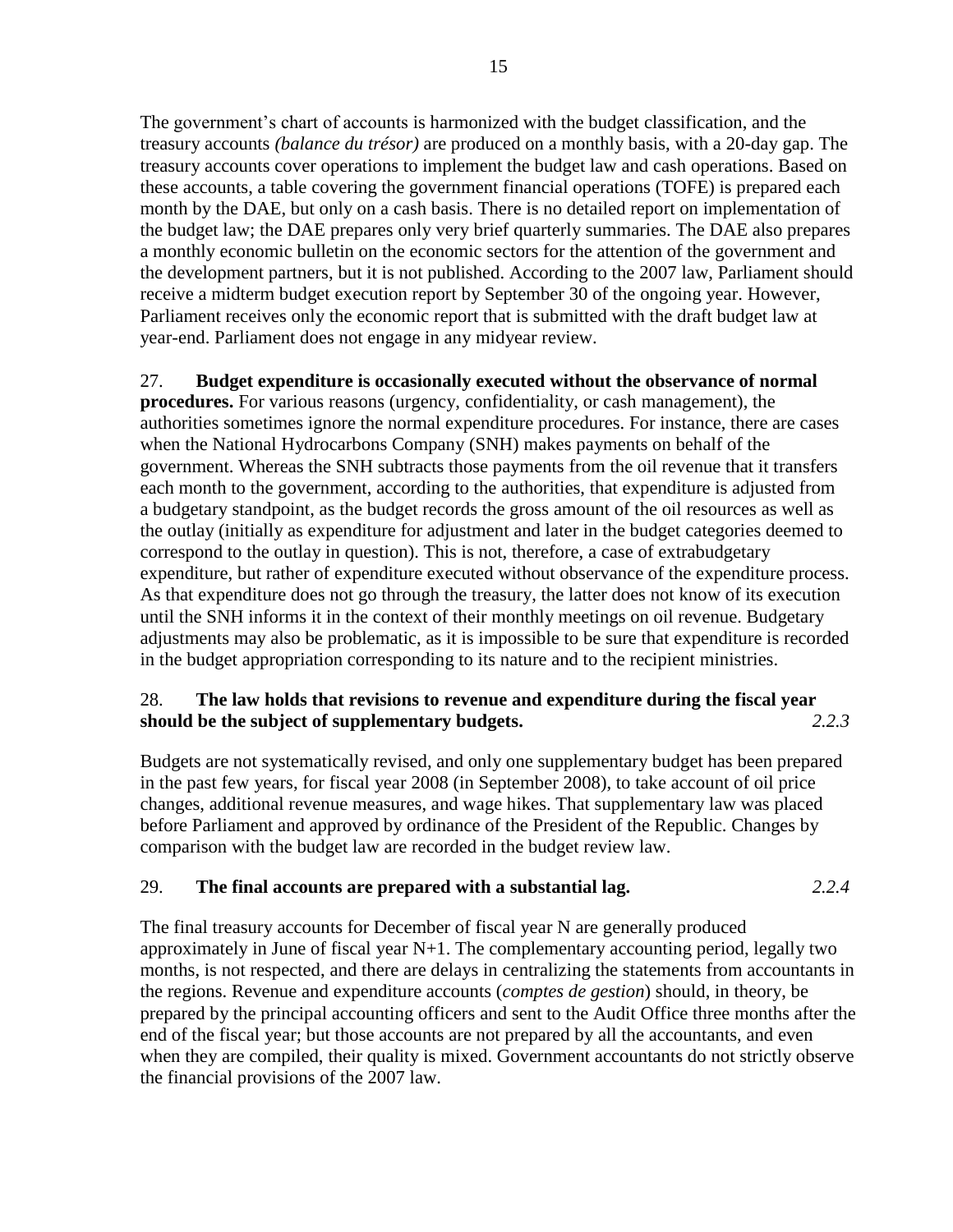#### 30. **The budget review law is not consistent with legal provisions.** *2.2.4*

Draft budget review laws (*loi de règlement*) should close off budget execution and record any changes in actual execution compared with the budget forecasts. They should normally be submitted to the Audit Office with the administrative accounts from payment authorizing officers and the revenue and expenditure accounts from accountants, by September 30, at the latest, of the year following the fiscal year to which they relate. The Audit Office is then required to examine draft budget review laws and submit them to Parliament with its opinion. However, to date no draft budget review law has been submitted for examination by the Audit Office. The DGB has assumed the habit of preparing and submitting directly to Parliament a simplified draft budget review law for fiscal year N-2, consisting merely of tables on the execution of government budget revenue and expenditure, which is submitted to Parliament with the draft budget law for fiscal year N (this explains why the 2009 budget law contains the 2007 budget review law). These draft budget review laws are not based on the government annual financial statements ("compte de gestion de l'administration des finances") and are accompanied by the administrative accounts from payment authorizing officers, which considerably diminishes their value.

### **C. Public Availability of Information**

### **Commitment to timely publication of fiscal data**

# 31. **The bulk of fiscal information is available to the public, but the authorities have not formally undertaken to provide the information by announcing a publication timetable.** *3.3.1/3.3.2*

The budget review law which should present the budget execution details is published with a lag of two years. More aggregated data are published every quarter in the media, with varying lags; information on execution of the 2008 budget was published on April 29, 2009. It is not always easy to interpret these data, as the breakdown of expenditure can change. In addition, neither the presentation used in budget review laws nor that used in budget laws allows for easy analysis of the government's financial operations (paragraph 44). The government is not bound by a publication timetable.

# **Coverage and quality of budget documents**

# 32. **The budget documents cover central government activities and provide partial data on general government; defense expenditure is fully integrated in the budget.**

*3.1.1/3.1.4*

The budget documents accompanying the budget law cover the activities of the central government and transfers to the local governments and to the EPAs. The principal components of the central government covered in the budget law are the ministries and the autonomous constitutional bodies; the list of special treasury accounts is not included in a transparent way; a list of EPAs is included in an annex, but the reported budgetary transfers to them date back several years. The budgets of the EPAs are neither consolidated nor included individually in the budget law. Moreover, important information is missing from the budget law, i.e., the table of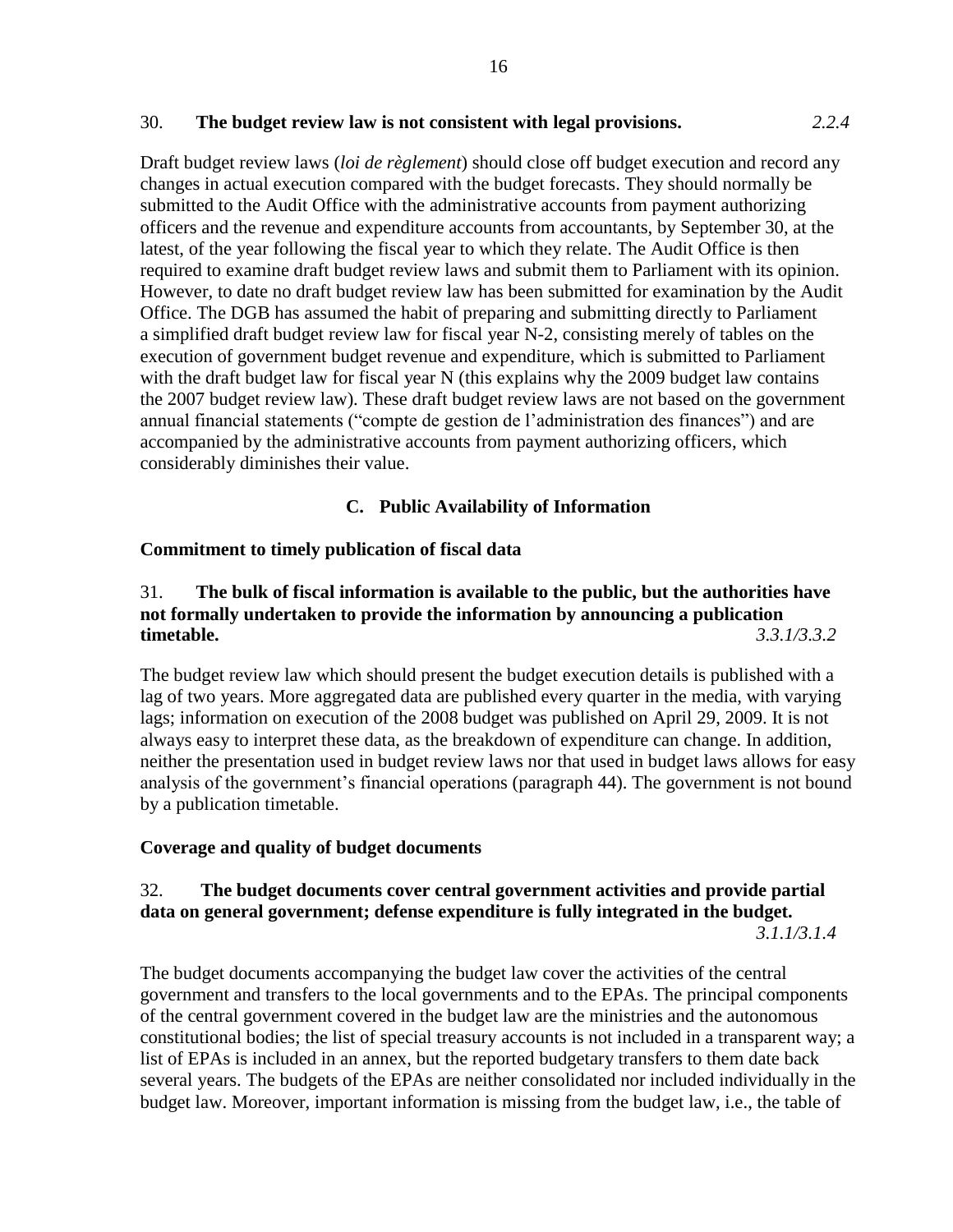budgeted staff by ministry and other government entity, tax expenditure, and contingent liabilities. Defense expenditure is clearly indicated in chapter 13 of the budget law, with a level of detail comparable to that in other chapters of the budget.

# 33. **Budgetary information is available in an adequate level of detail.** *3.1.1/3.1.4*

The budget report contains a detailed table of tax and non-tax projections. The treatment of VAT is not in accordance with international practice, as it is reported on a gross basis (i.e., without subtracting VAT credit refunds, which are treated as expenditure). The presentation of oil revenue in the budget documents varies, and none of the definitions used covers all government oil revenue.<sup>15</sup> The expenditure is broken down by chapter. It includes foreignfinanced expenditure.

# **Box. 3. Budgetary Information in Cameroon**

#### **Coverage of budgetary information**

The budget covers the central government. For accounts and funds with own budgets (Box 1), only transfers are shown. A few of them, such as the FEICOM and the CSPH, have extrabudgetary tax revenue. The communal budgets are neither consolidated nor published.

Annexes to the draft budget law itself contain the following documents:

- "Public Expenditure";
- ―Budget Revenue Forecasts‖;
- "Public Debt";
- "Report on the Nation's Economic, Social, and Financial Position and Outlook"; and
- ―Government Financial Participation in Enterprises.‖

#### **Identification of the principal sources of revenue**

The principal sources of revenue are detailed by category. The budget law lists revenue from the oil sector, revenue from taxes by category (e.g., personal income tax, corporate tax, VAT, etc.), and nontax revenue.

#### **Dissemination periodicity and time lags**

The budget law is published in the official gazette after being adopted by the National Assembly, i.e., toward the end of fiscal year N-1. The annexes are not published. Information on budget execution (cash basis) is published on a quarterly basis in the media, with a time lag of up to four months. The budget review law is published two years after the end of the related fiscal year, in practice at the same time as the budget law for the period N+2. Up until now, the budget review law has only been prepared in a simplified version.

# 34. **The budget documentation does not provide the fiscal position of subnational governments but presents the financial statements of public corporations.** *3.1.6*

The budget contains neither individual nor consolidated data on the fiscal positions of local governments. An unpublished annex to the budget contains a list of the financial positions of

 $\overline{a}$ <sup>15</sup> While oil revenue is not properly defined, they are fully reported in budget documents (but with part of oil revenue reported as non-oil revenue).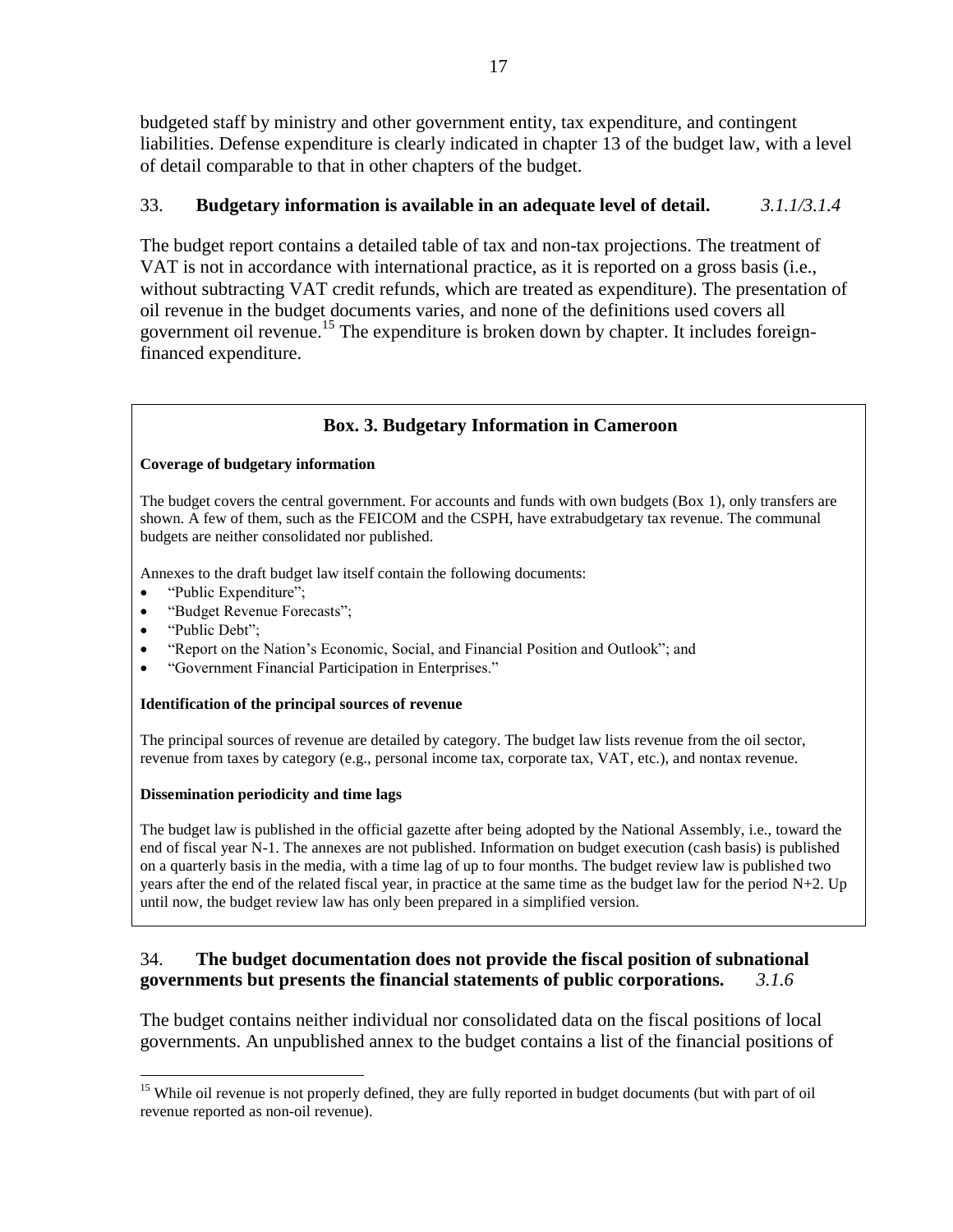public corporations but does not provide a consolidated public sector position. Information on communal debt is not systematically published.<sup>16</sup>

# **Past and forecast fiscal data in the budget**

# 35. **Annexes to the draft budget law contain very little information on the previous budget years and none on the years beyond the ongoing year.** *3.1.2*

An annex to the 2009 budget law contains a document entitled "Fiscal Revenue Forecasts," which provides aggregated figures for fiscal revenue and expenditure, for the year compared with the forecasts and performances for the four previous fiscal years (2005–08). However, the revenue and expenditure details are compared only with the forecasts for the previous year; no information is included on subsequent years' revenue and expenditure is included.

# **Treatment of fiscal risks**

 $\overline{a}$ 

# 36. **Fiscal risks are not analyzed in the budget context.** *3.1.3*

Neither the budget nor any other report contains risk analysis. The budget does not address the sensitivity of the macroeconomic assumptions nor contingent liabilities. However, the budget projections of hydrocarbon prices include a precautionary margin to minimize the disruptive impact that an unexpected decline in oil prices may have on budget execution (Appendix 1, paragraph 26).

# 37. **QFAs are not substantial, and their estimated cost is not included in the budget documentation.** *3.1.3*

QFAs are limited (paragraph 5), and their cost is neither systematically estimated nor presented. Subsidies to the SONARA are included in the budget but are explicitly listed only in the annexes, which are not published.

# **Publication of data on debt, other liabilities, and financial assets**

# 38. **Partial information is published on gross public debt.** *3.1.5*

The budget law specifies the planned new borrowings as well as payments in principal and interest. In an annex entitled "Public Debt," which is not published, details are provided on debt service as well as on the original amounts of financing agreements. The stock of debt is mentioned in another annex, the "Report on the Nation's Economic, Social, and Financial Position and Outlook." The CAA publishes annual data.

# 39. **Information on nondebt liabilities is not published.** *3.1.5*

Apart from debt, the main government liabilities are: civil servants' pensions, which are financed within the budget framework; debt and leasing contracts guarantees for a number of

 $16$ According to the authorities, there is only one indebted commune (Douala).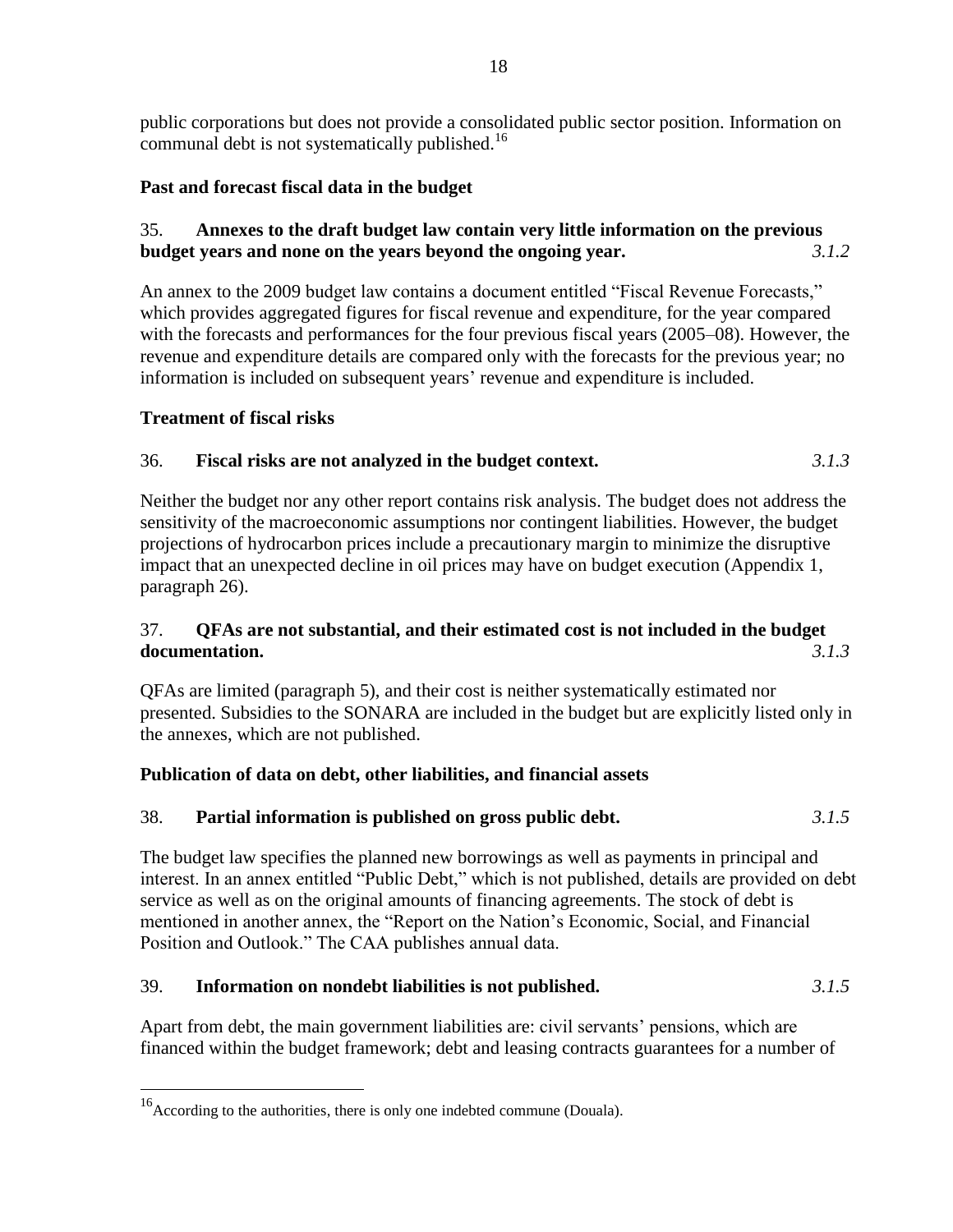public enterprises; contingent liabilities related to difficulties in some important financial sector institutions; and arrears, especially to public and parapublic enterprises. Other obligations may well arise in the future in the context of public-private partnership contracts, made possible by the 2007 Decree. For the time being, no information is published on such obligations.

# 40. **Information on government financial assets is not published.** *3.1.5*

The annexes to the budget, which are not published, contain a list of all public enterprises and government equity holdings (paragraph 8), stipulating their original capital, their turnover, and their outturn. Their market value, however, is not estimated. The value of their assets is not estimated either (Annex 1, paragraph 37).

# **Long-term public finance analysis**

41. **The authorities occasionally conduct and publish long-term public finance analyses.** These analyses are prepared in the context of the PRSP. *3.1.7*

# **Guide to the budget**

# 42. **There is no guide to the budget; after the budget law has been enacted, only a summary of it is published in the official gazette.** *3.2.1*

The budget documents containing details on administrative appropriations by ministry and other recipient administrative structure are not available to the public and are not widely disseminated. Only the record of investment projects by region is published.

# **Budget classification**

# 43. **The budget classifications are broadly consistent with international standards**.

*3.2.2*

The budget classification has been made consistent with the public chart of accounts, and the classification of the treasury accounts has been harmonized with that of the budget. There is an administrative classification corresponding to the organic structure of the government and other independent constitutional bodies, an economic classification, and a functional classification. These could be further refined, for example with respect to economic spending related to restructuring and rehabilitation, which is not detailed enough. At the same time, there is no program classification. Current appropriations are broken down by chapter (each corresponding to a ministry or constitutional body), section (corresponding to the functional use of the expenditure), article (corresponding to the recipient administrative unit), and paragraph (corresponding to the economic type of the expenditure). Investment appropriations are broken down, for each project, by article and by paragraph and made available by article in each ministry. There is also a separate document presenting the annual investment budget as a list of projects broken down by ministry and by source of financing. This report is widely disseminated, as it is published by the media at the beginning of the fiscal year. Fiscal revenue is broken down by type.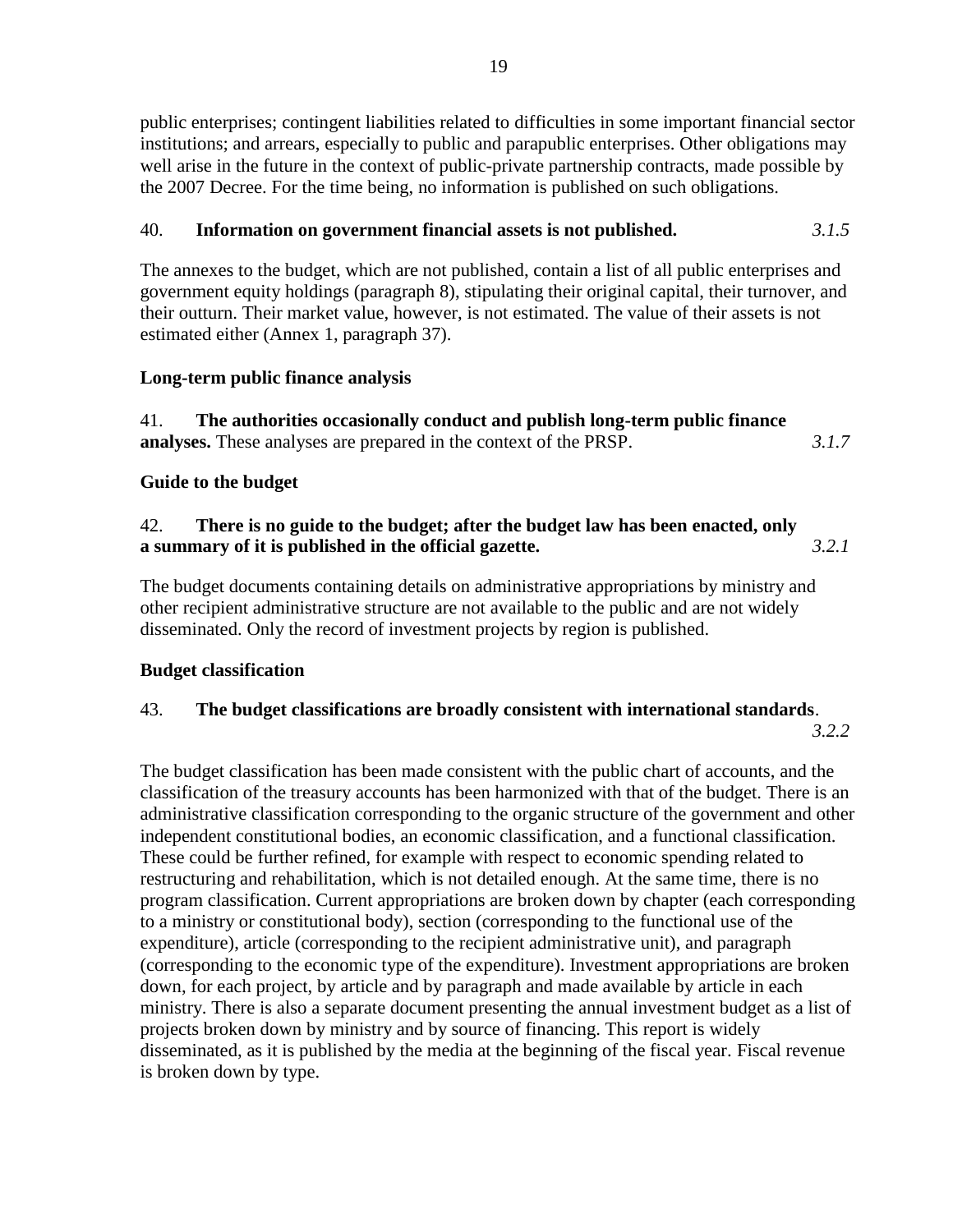### **Overall balance of the central government**

# 44. **Only the overall balance is shown in the budget documents.** *3.2.3*

The budget documents make no reference to primary or nonoil balances. A primary nonoil balance is presented in the TOFE, notably to monitor the financial program supported by the IMF. The budget documents do not report the general government balance, and there is no consolidated balance for the local governments. In any case, the operations of the local governments must be balanced, except in the rare cases where they have resorted to borrowing.<sup>17</sup>

### **Program budgeting and reporting**

# 45. **The objectives and expected results of government activities are described in general terms.** *3.2.4*

The results of government policies are presented only in general terms in the economic report presenting the draft budget law and in the PRSP and the sectoral MTEFs. The indicators of program performance or outcome assessment have not been developed, and this should be done before moving to program budgeting.

# **D. Assurances of Integrity**

### **Integrity of budget and accounting processes**

 $\overline{a}$ 

# 46. **Budget forecasts appear optimistic, but the variance between budgeted and actual cash-basis outturns of the main fiscal aggregates is disclosed to the public.** *4.1.1*

There is a tendency to overestimate nonoil revenue slightly (by about 5 percent in 2008), especially because of the regular overestimation of nontax revenue. Oil revenue, by contrast, is systematically higher than forecast, owing to a margin of prudence concerning crude oil prices. On the expenditure side, the rate of investment expenditure execution has been rising for several years but is still low. One of the annexes to the budget law contains tables showing the gaps between the budgetary forecasts and actual performances over the past four years. A table on budget execution is published on a quarterly basis in the media but shows expenditure on a cash basis, thus giving an inaccurate picture of budget execution in the ongoing fiscal year.<sup>18</sup> Information on budget execution on a payment order basis is published with a gap of two years, in the budget review law.

# 47. **Statements on accounting policy are not included in the budget documentation or the final accounts.** *4.1.2*

 $17$  This is notably the case of the Douala commune, which issued bonds to the public.

<sup>&</sup>lt;sup>18</sup> For example, for 2008, it shows an execution rate of about 110 percent for domestically-financed investment. However, if the settlement of payments pending from 2007 is subtracted (and unsettled 2008 payments are added), the execution rate is estimated at about 90 percent.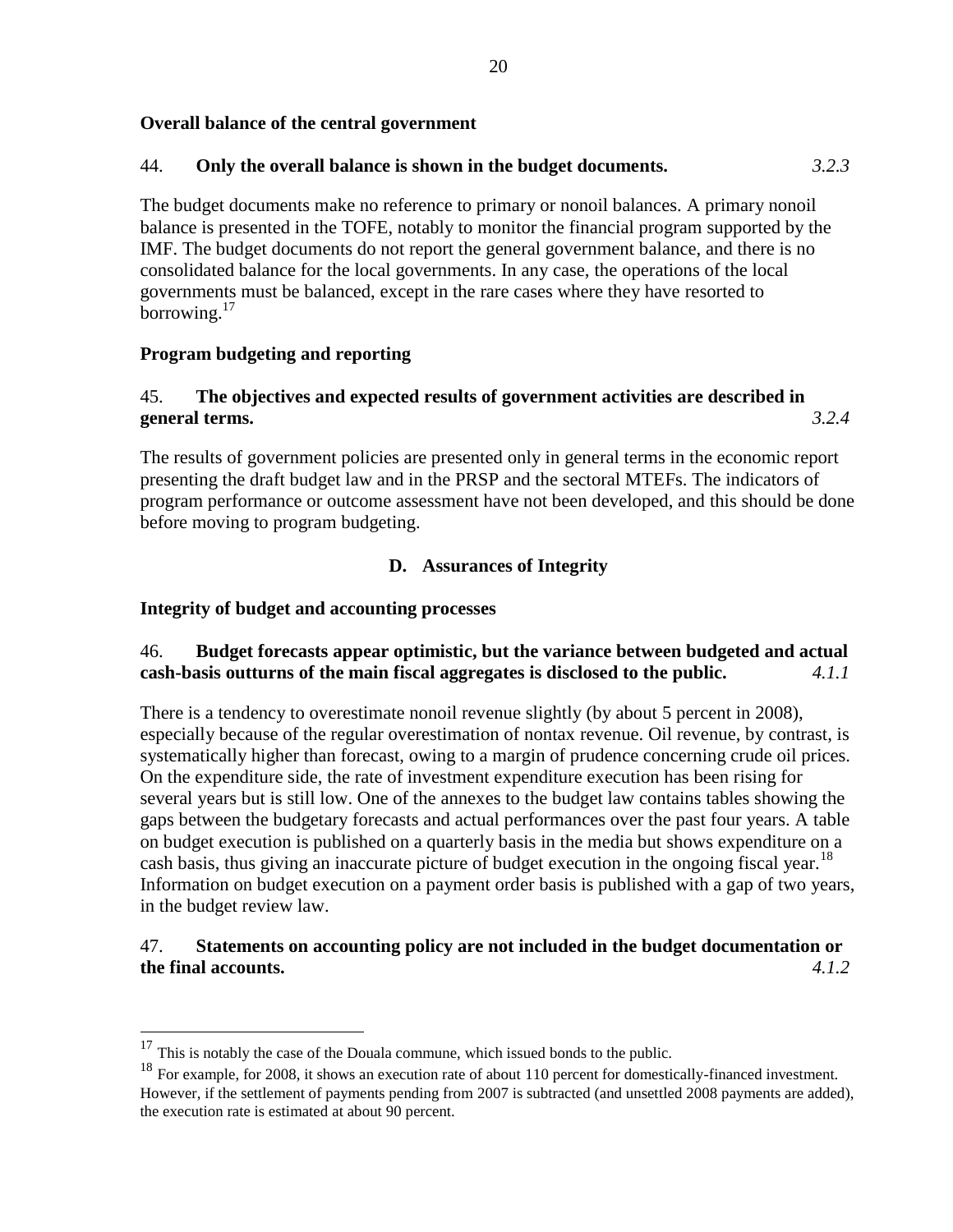There is no reference in the budget documents to the accounting basis used; this is defined in the 2007 government budget law. General government accounting follows the accounting framework established for all the CAEMC member states. Information on budget execution on the revenue side is recorded on a cash basis. Information on expenditure is presented on commitment, payment order, and payment bases, but only for centralized services. The Ministry of Finance continues to face the difficulty of registering in real time the commitments and payment orders of the central government's decentralized services. Accrual-basis accounting is gradually being put into use but is still incomplete. The final accounts are closed off with a delay of several months. Moreover, because administrative accounts and final treasury accounts are not produced, there can be no reconciliation with the contents of the budget review law.

### **Reconciliation practices**

# 48. **The process of reconciling budget execution data has been generally improved, but there is some partial fragmentation of cash management.** *4.1.3*

Bodies have been set up to monitor cash management and reconciliations with the central bank and the CAA: a national debt committee, a payment validation committee, and a cash flow plan assessment committee. The latter meets on a weekly basis, and reconciliations between the treasury and the BEAC are continuous; this has led to a reduction in the costs of government cash flow management. However, consolidated cash management is not fully observed, as several government bodies, or the EPAs, still maintain accounts outside the treasury and the BEAC, in commercial banks, despite the recent instructions from the Minister of Finance to the treasury to counter this development. This applies, for example, to the CAA, as regards debt operations and the execution of externally-financed capital expenditure, and to the Road Fund. The treasury is currently seeking to make transfers to the EPAs on a monthly instead of annual basis.

#### **Internal oversight**

# 49. **Civil servants are subject to a well-defined code of conduct; however, penalties are rarely imposed.** *4.2.1*

Ethical behavior of public servants is governed by the general rules and regulations of the civil service and the bylaws of the special units, which provide for appropriate enforcement measures, including penalties. A standing civil service disciplinary board exists (Decree of 2000) as well as a budgetary and financial disciplinary board (Decree of 2008). There is an anti-corruption national commission, and an anti-corruption steering committee was set up in 2005; members of the latter include representatives of civil society. A law of 2006 created the obligation for government officials at the level of director and above to declare their fortune; however, the regulations establishing the terms under which this law is to be implemented are still under preparation. These bodies do not seem to be functioning effectively, and it is rare for penalties to be imposed for embezzlement.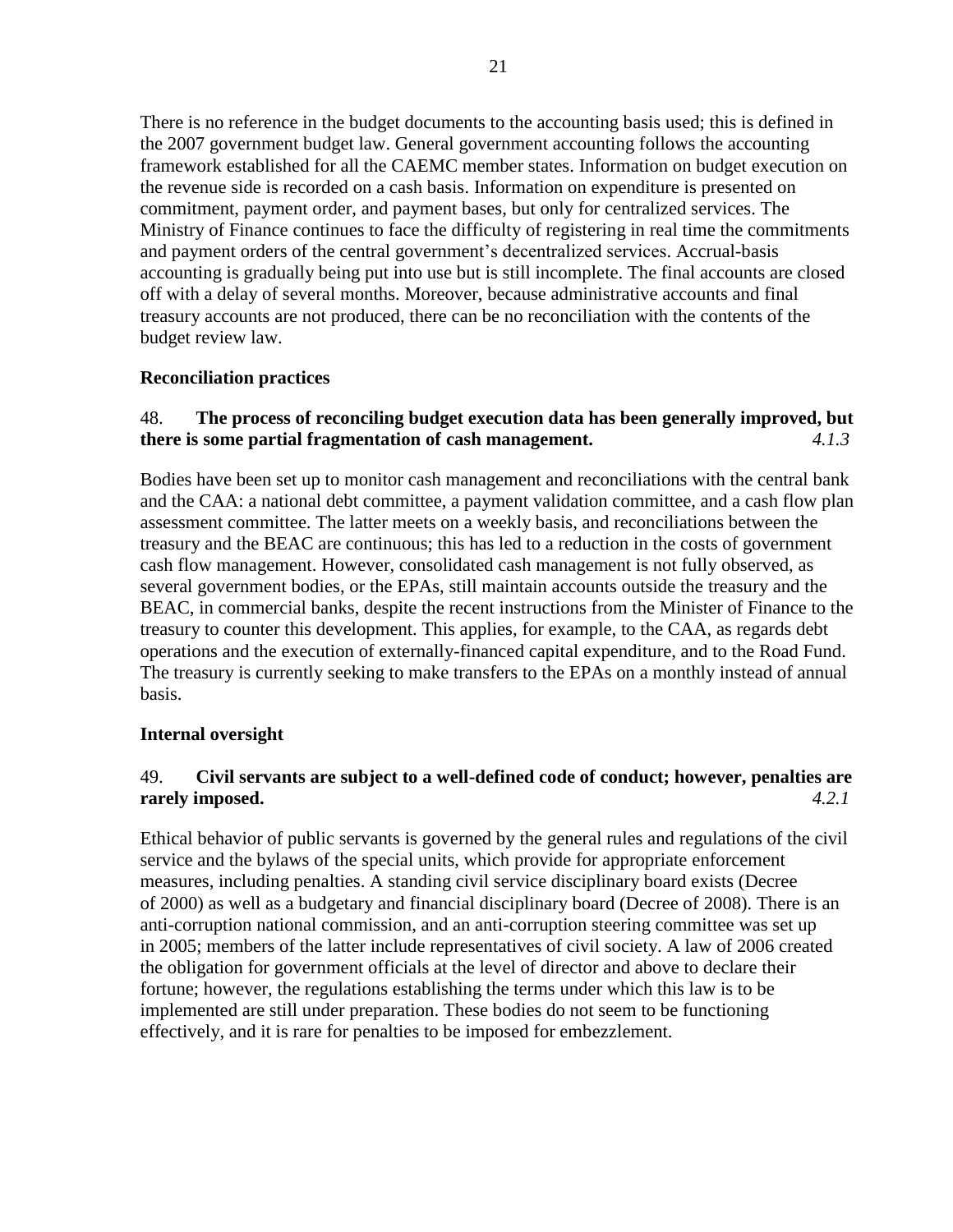#### 50. **Civil service recruitment procedures are clear.** *4.2.2*

Entry into the civil service is through open competitive examination (*concours*), based on merit, in accordance with the terms of the 1994 general rules and regulations of the civil service and the Decree of 2000 establishing the general system of administrative competitive examinations. There are also specific bylaws governing a number of bodies such as those of the judiciary, national security, and the penitentiary administration. The 1992 Labor Code sets the terms of contractual recruitment. The upgrading and promotion of civil servants are meritbased, founded on annual assessments and formal examinations at certain intervals (Decree of March 20, 2001). Wage scales are relatively narrow. Organic frameworks for ministries are not fully adopted, and the administrative management of personnel files is centralized only in the case of about 128,000 civil servants out of a total of some 172,000; the files of defense, police, penitentiary, higher education, and judiciary personnel are managed by the respective administrations concerned and by the payroll unit. The latest physical census of civil servants dates back to 2005. The reorganization and updating of personnel files have not yet been completed. There are errors and instances of fraud in the civil service, and preparations are under way to institute electronic filing of information. Regularizations of payments for upgrades and promotions seem to take more time than can be expected, and substantial arrears have accumulated in this area.

#### 51. **Procurement rules meet international standards but are not, in practice, strictly followed.** *4.2.3*

A public procurement regulation agency (ARMP) was established in 2001 (Decree of February 23, 2001), in the form of an EPA placed under the tutelage of the Office of the President of the Republic. Regional field offices of the ARMP are being created in the country's 10 regions. The agency's mission is to regulate, monitor, and assess the public procurement system. A Public Procurement Code was published in 2004 (Decree of September 24, 2004) and is applicable to all services valued at CFAF 5 million and above. The code tends to make the contracting authority accountable and to strengthen ex ante controls by independent observers, in cases of public contracts valued at CFAF 30 million and over, and by four specialized commissions by economic sector, in cases of contracts valued at CFAF 100 million to CFAF 1 billion. In addition, ex post controls are performed by audit firms on all public contracts valued at over CFAF 500 million and on a randomly-selected sample of 25 percent of contracts valued at between CFAF 30 million and CFAF 500 million. Despite the solid framework for procurement, the number of over-the-counter contracts have increased significantly, notably in 2007 (Box 4).The ARMP collects information and documents directly from those involved, files them, and is working toward the establishment of an electronic public procurement database. Several guides and procedures manuals exist and are widely disseminated; a website is in operation; a weekly procurement record is published with a summary version on the website, and an annual report on the efficiency and reliability of the public procurement's contracting, execution, and control processes is sent to the President of the Republic.

### 52. **Internal audits take place at several levels, but their effectiveness is somewhat limited.** *4.2.5*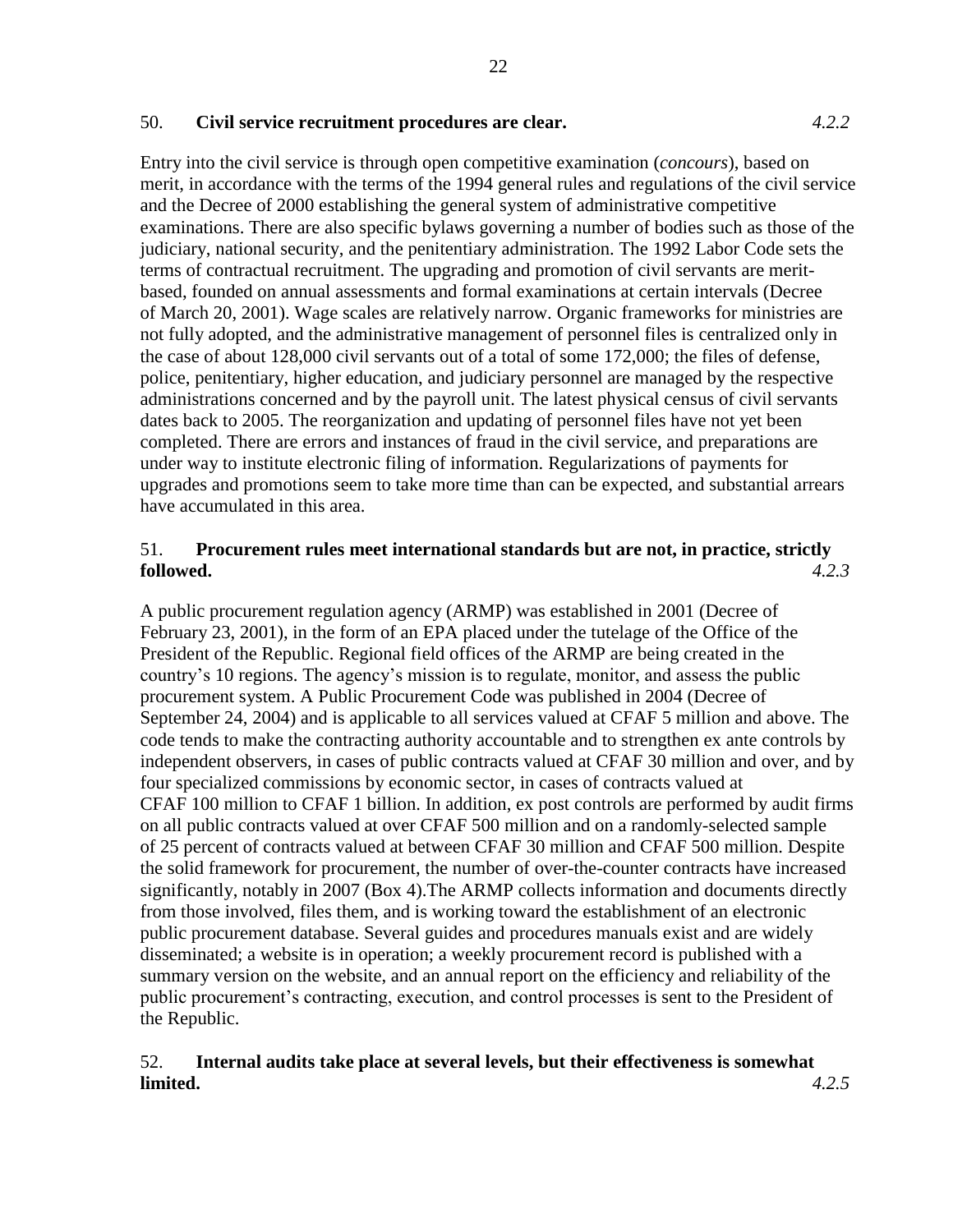Internal verifications and audits are conducted by several administrative bodies throughout the public expenditure process. For instance, audits at the time of expenditure commitment are performed by the DGB and financial comptrollers, and by public accountants on the effectiveness of the provision of services prior to payment. The Budget Operations Control Directorate oversees budget execution in all spending ministries; the ARMP supervises public contracts; and there are staff supervision units in most ministries, undertaking internal controls at the departmental levels. However, the multiplicity of internal controls is no guarantee of their efficiency, and both the CONSUPE and the Audit Office have regularly highlighted several errors and cases of embezzlement (see below).

# **Clarity of internal control and independence of tax administration**

# 53. **The tax administration does not have effective internal monitoring and control mechanisms.** *4.2.6*

There has been no internal audit of the DGI since its creation in 2005. The DGI has a National Inspection of Services which is currently being reorganized and modernized in line with the publication of a new organizational chart of the MINFI. The DGD has also not been the subject of regular internal audits, even though some have been performed occasionally. External audits of the various DGD activities are regularly undertaken by the CONSUPE regarding the "budget" execution" component, and by the General Inspection of Financial and Budgetary Affairs of MINFI regarding the "tax operations" component. Moreover, external and independent audits are sometimes conducted for specific taxes (forestry and road). To safeguard the rights of taxpayers, dispute mechanisms have been set up and, in the case of the DGI, together with the possibility of obtaining a prior opinion on the tax consequences of any action (advance tax ruling, paragraph [15\)](#page-9-0).

# 54. **The tax administration does not have legal protection from political interference.**

*4.2.6*

The DGI and the DGD are central administrations of the Ministry of Finance, and their senior officials are subject to the civil service codes, with no particular immunities.

# **Public and independent oversight**

# 55. **The judicial control of the Audit Office is independent of the executive, and, in principle, its mandate covers all public sector activities**. *4.3.1*

The 1996 Constitution states that judicial authority is exercised by the Supreme Court, which is independent of the executive and legislative branches. The Supreme Court includes three offices, one of which is the Audit Office, created by law in 2003, and established in January 2006. The Audit Office controls and assesses the accounts maintained by public accountants of the central government, the EPAs, the local governments, and enterprises in the public and parapublic sectors. As a result, it must receive the accounts of all these bodies three months after the closure of the fiscal year (for the central government, EPAs, and local governments) and three months after approval by the competent body (for public and parapublic enterprises). The Audit Office is required to produce annual reports on its activities, showing the general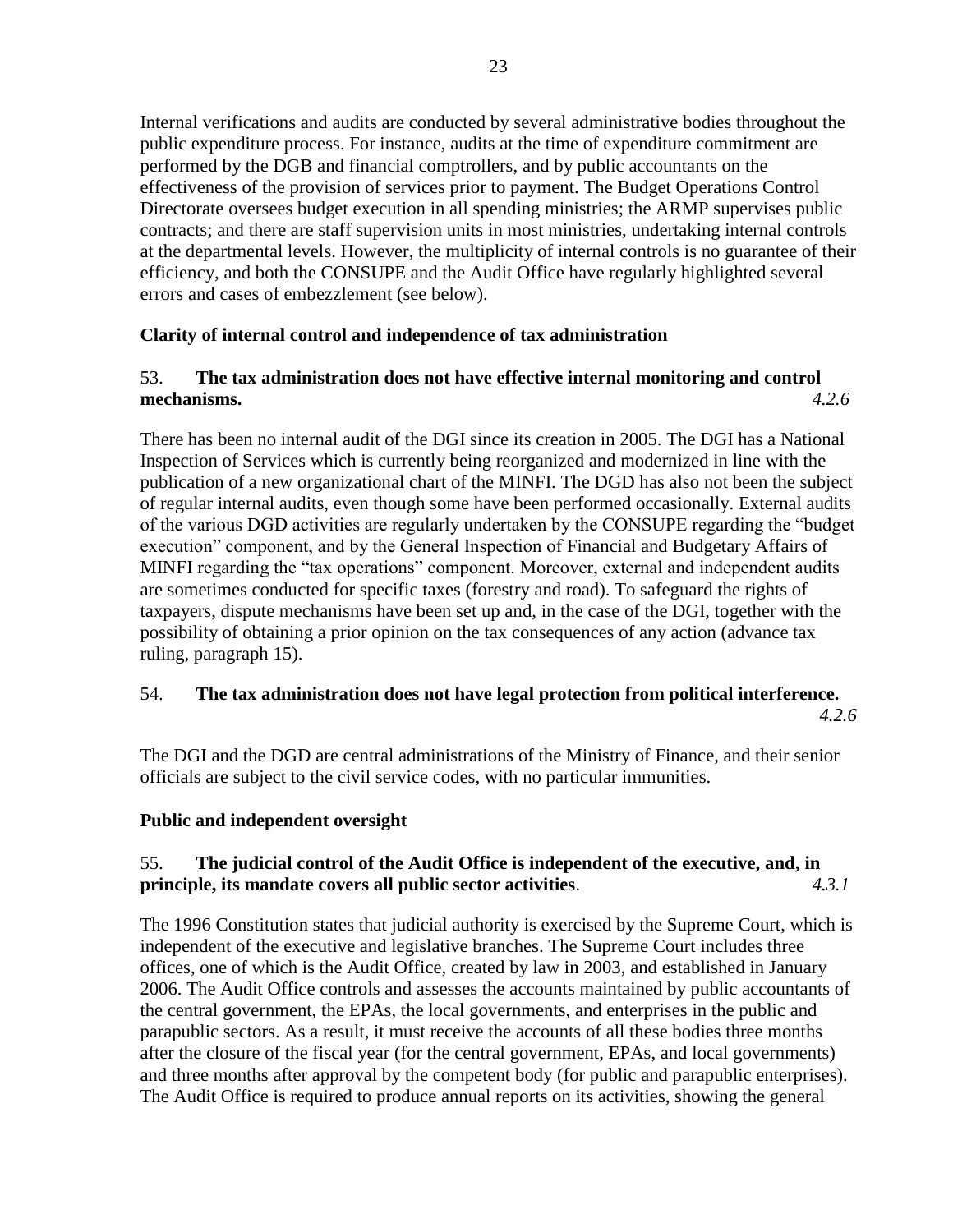results of its work and any observations it deems it necessary to formulate in the interests of reforming and improving the management of public accounts. These reports are submitted to the attention of the President of the Republic and the President of the National Assembly and published in the official gazette. The Audit Office has produced reports for 2006 and 2007. The latter highlighted serious common and recurrent discrepancies, concerning mainly the fragmentation of orders so as to avoid observing the public procurement procedures, abuses and discrepancies in personnel travels, public funds maintenance, and the unreliability of public accounting. The Audit Office has also recorded the lack of a general account for the administration of finances and of reliable accounts for several EPAs and decentralized local governments.

#### **Box 4. Public Procurement Processed by the Public Procurement Regulation Agency (ARMP), 2004–08**

The ARMP is monitoring public procurement effectively. Its monitoring reveals that over-the-counter contracts have increased substantially since 2007, reaching over 13 percent of all contracts and one-third of all appropriations, but have shown a relative decline in 2008.

|                                           | 2004  | 2005  | 2006  | 2007  | 2008  |
|-------------------------------------------|-------|-------|-------|-------|-------|
| Total public contracts 1/                 |       |       |       |       |       |
| Number                                    | 3,638 | 4,096 | 3,743 | 4,164 | 4,657 |
| Appropriation (in billions of CFA francs) | 339.7 | 305.0 | 313.9 | 551.2 | 467   |
| Of which:                                 |       |       |       |       |       |
| Contracts by competitive bidding          |       |       |       |       |       |
| Number                                    | 3,316 | 3,744 | 3,382 | 3,514 | 4,293 |
| Appropriation (in billions of CFA francs) | 302.4 | 235.9 | 248.6 | 355.4 | 386   |
| As a percentage of the total              | 93.3  | 94.0  | 93.4  | 86.3  | 93.6  |
| Over-the-counter contracts                |       |       |       |       |       |
| Number                                    | 156   | 236   | 238   | 556   | 292   |
| Appropriation (in billions of CFA francs) | 32    | 61.2  | 57.1  | 181.5 | 72    |
| As a percentage of the total              | 4.3   | 5.8   | 6.4   | 13.4  | 6.3   |
| Claims received                           | .     | 64    | 32    | 141   | 133   |
| Of which, claims justified                | .     | 19    | 8     | 87    | 68    |
| Source: ARMP Annual Report.               |       |       |       |       |       |

1/ Contracts awarded, order letters (for public contracts involving amounts of at least CFAF 5 million and up to CFAF 30 million), and amendments.

#### 56. **In practice, the functioning of the Audit Office is hampered by a shortfall in staff and its inability to enforce the rules.** *4.3.1*

The Audit Office does not have adequate human and material resources to perform its tasks; it has only 25 magistrates, of whom only 19 conduct audits while the other six perform administrative tasks. There are no assistants to assist magistrates in their verifications, which, in practice, makes the Office's tasks extremely difficult. In addition, up to date, the Audit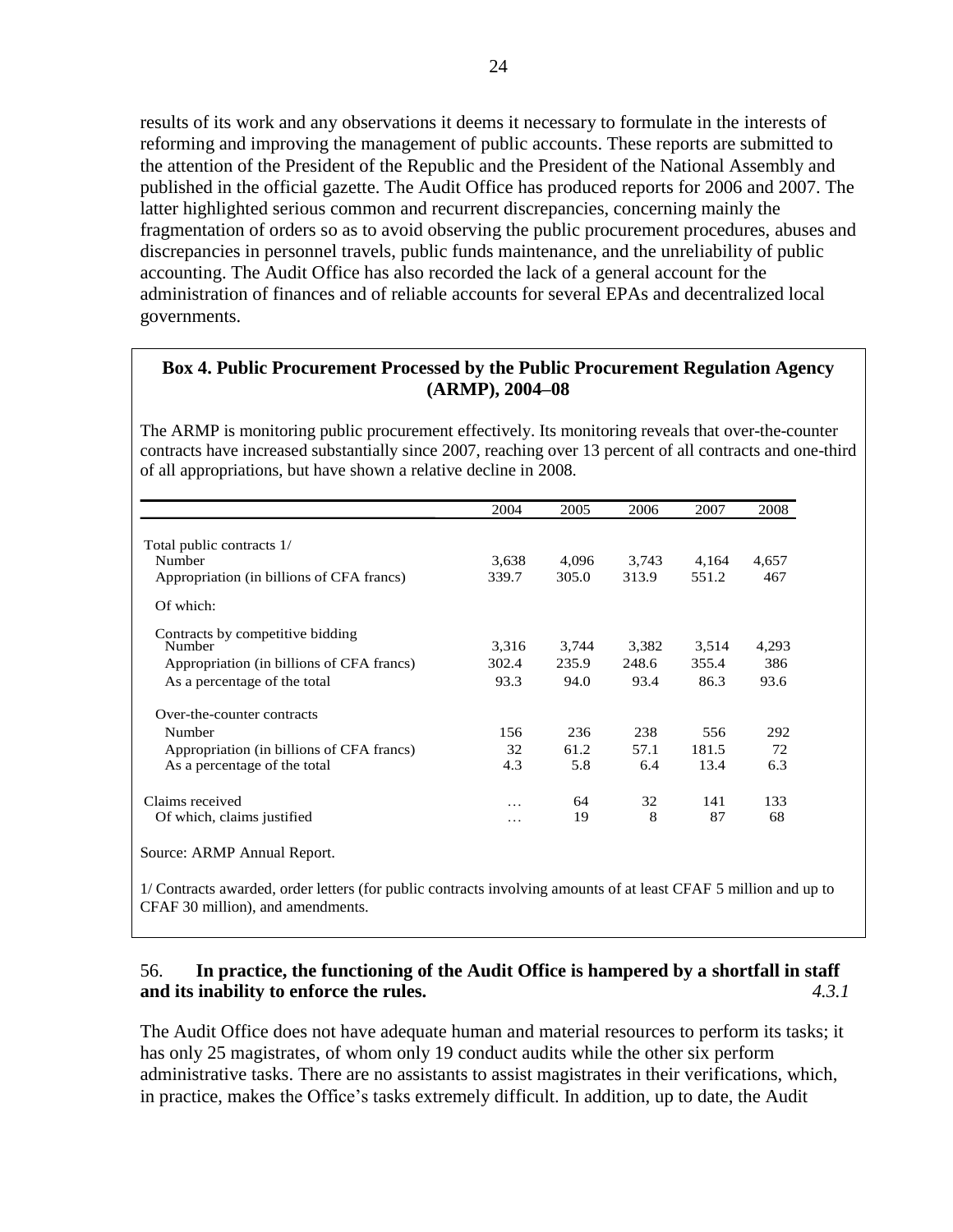Office has received only one-third of the accounts that it should have received for control and assessment, with the first accounts starting only in 2004. This is mostly due to the local governments, which represent more than half of the accounts, and whose level of production remains below 10 percent. Moreover, the accounts that it has received are incomplete, miss the supporting documents, and of inadequate quality; this is especially true concerning the accounts of the local governments and those of the EPAs. To date, the Audit Office has not received any draft budget review law.

# 57. **An audit is also performed by the CONSUPE, which is not, however, independent from the executive branch.** *4.3.1*

The CONSUPE is the highest institution for public finance internal control in Cameroon; this supervision and audit institution is attached to the Office of the President of the Republic and headed by a minister delegate (*ministre délégué*). The CONSUPE was reorganized by a Decree of 2005. It is responsible for conducting administrative audits on ensuring regularity and management performance of the government and its public and parapublic bodies involved in public finance management. It comprises 71 auditors, support and administrative staff and acquires additional resources for widening the scope and the quality of its interventions. Its program of activities is proposed by the minister delegate and approved by the President, and its investigations give rise to the preparation of reports that, once finalized, are submitted for the consideration of the Head of State, who decides on follow-up action. The minister delegate also chairs the budgetary disciplinary board for the imposition of penalties on payment authorizing officers and managers of public funds. An annual report on asset and personnel management is prepared at the end of each fiscal year and published. In 2006 the CONSUPE carried out 20 audit missions in a number of ministerial departments, decentralized local governments, public sector enterprises, EPAs, and public projects and programs. The 2006 report reports on the discrepancies noted, especially the most flagrant ones, regarding the conclusion and execution of public procurement contracts and poor management at the EPA level, which indicate that the internal audit and ex ante supervision bodies are inefficient. The CONSUPE carries out actions complementary to those performed by the Audit Office but does not assess the accounts. Its effectiveness depends upon the follow-up given to its audit reports by the President of the Republic. The reports have consequences if they are submitted to justice and to the Budgetary and Financial Discipline Board.

# 58. **Audit reports are not submitted to Parliament and are not published.** *4.3.2*

The audit reports of the CONSUPE are submitted to the Head of State, who decides on possible follow-up. They are neither submitted to Parliament nor published. Also, whereas the Audit Office is required to give its opinion on the draft budget review law before its submission to Parliament, the Audit Office has not formally received any budget review law for examination.

# 59. **The National Statistics Institute has partial independence.** *4.3.3/4.3.4*

The National Institute of Statistics is an EPA, whose director-general and managing board members are appointed by presidential decree. It is placed under the technical tutelage of the ministry responsible for statistics. The institute uses and validates the fiscal data received from the Ministry of Finance but does not verify their quality. Cameroon has subscribed to the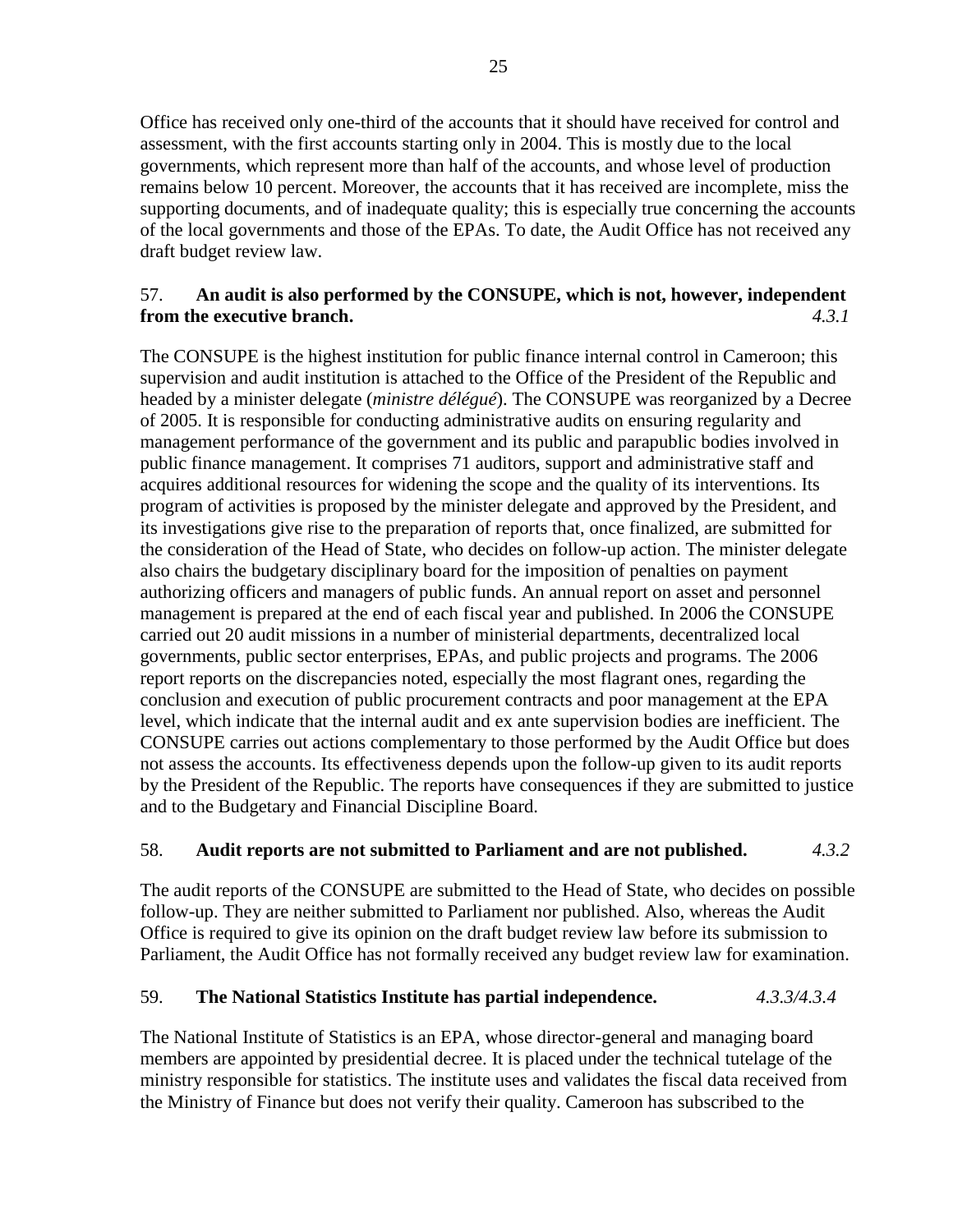General Data Dissemination System (GDDS) since 1998 and intends to transition to the Special Data Dissemination Standard (SDDS) but has not yet set a date for doing so.

### **III. IMF STAFF COMMENTARY**

60. **Conscious of the importance of transparency for the improvement of public finance management and the enhancement of the business climate, Cameroon had been a pilot case when the ROSC initiative was launched in 1999.** Since then, numerous reforms have been implemented to improve transparency, some with the help of development partners and with technical assistance from the IMF. For instance, a PEFA report has been prepared in 2007, and Cameroon joined the Extractive Industries Transparency Initiative (EITI) in March 2005 and created a platform for dialogue on public finance involving representatives of government, donors and lenders, and civil society. "Transparency in public management" is, moreover, cited as being part of the general budget guidelines in the September 2008 circular from the President of the Republic on preparation of the 2009 government budget.

61. **While Cameroon has achieved remarkable progress over the past few years, more needs to be done to respond more fully to the requirements of the** *Code of Good Practices on Fiscal Transparency***.** Overall, the legal and regulatory framework governing public finance is clear and sound. However, more efforts are needed in implementing this framework if an adequate level of transparency is to be achieved. The adoption of the 2007 law on the government financial system, which is expected to be fully in effect by 2012, will help to improve fiscal management and transparency significantly. However, a number of reforms need to be accelerated, especially to avoid contradictions or inconsistencies among the existing arrangements.

62. **Clarity of roles and responsibilities.** The legal and regulatory framework that defines the roles among government authorities is clear. The three types of bodies making up the public nonfinancial sector are well defined and governed by the 1999 law. However, the central government is defined narrowly, and there is no consolidation or monitoring of the finances of the local governments or the EPAs. The EPA category is made up of a hybrid mix of entities. Even though quasi-fiscal activities are limited, they should be shown more clearly in the budget documentation. The government has delegated the management of the oil sector to the SNH, which covers a large part of the relationship between the government and the oil companies. In this context, certain budgetary operations of the SNH (in particular, the retention of a share of oil revenue to finance the expenditure related to its terms of reference) remain outside the budget framework. Existing framework laws and model contracts define the government's relationship with private enterprises in the oil sector, and PPPs and allow greater transparency.

63. **Open budget process.** The passage in 2007 of a modern law organizing government finance provides a clear legislative and administrative framework. Taxes and fees have an explicit legal basis. However, the proliferation of revenue and expenditure directly allocated to extrabudgetary bodies (EPAs, SNH) implies that the budget process covers only a portion of public revenue and expenditure; this makes it difficult to analyze the government's fiscal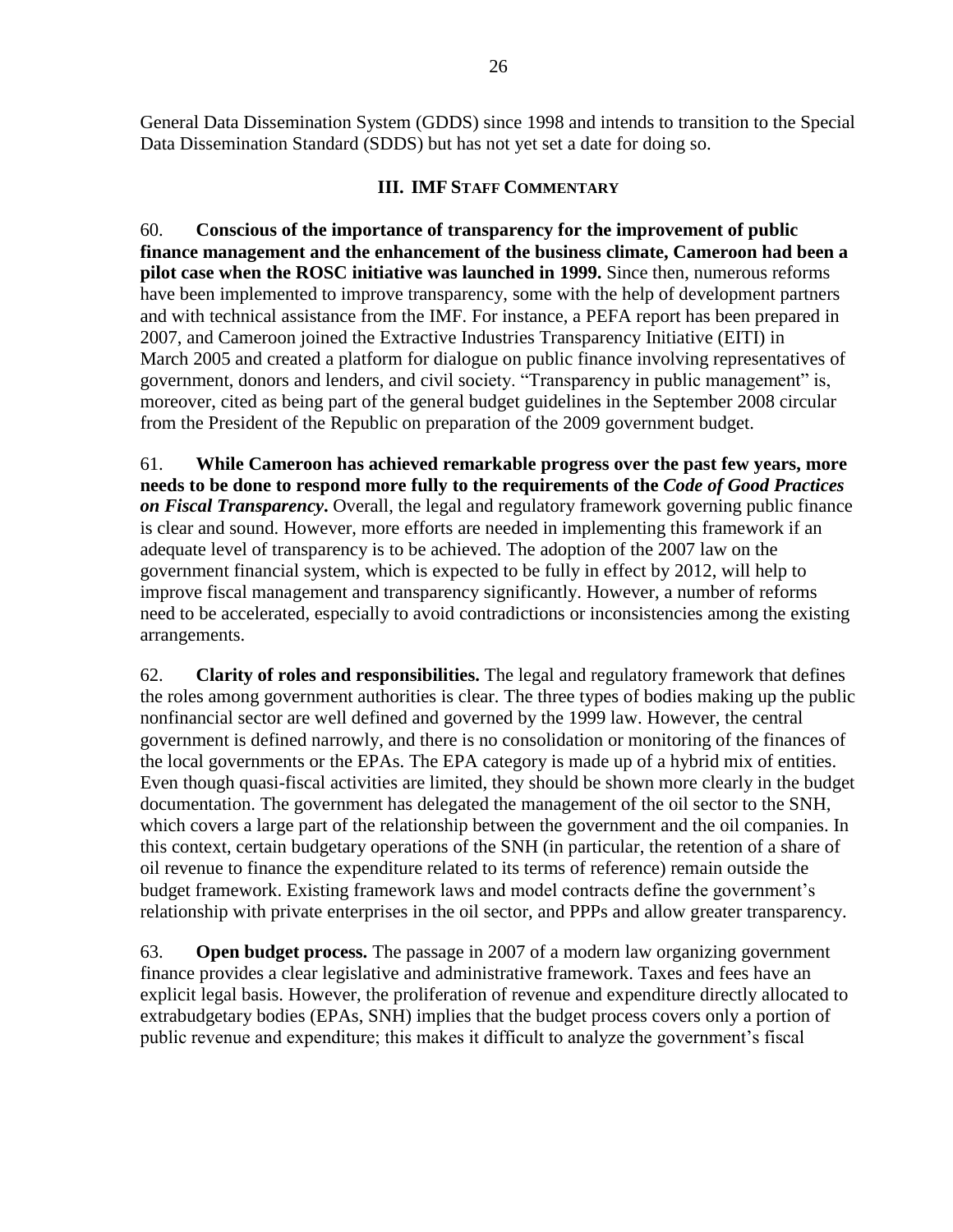position accurately.<sup>19</sup> In addition, whereas the execution of certain budgetary expenditure items outside the treasury channel may appear more efficient in the short-term, over time this may well undermine the integrity of the expenditure process, lead to abuses, and demotivate the various participants in and managers of public policy. There are also accounting weaknesses that prevent the preparation of final accounts and a budget review law that were duly verified by an external audit body. Any move towards program budgeting should be preceded by the preparation of medium-term budgetary frameworks, and the improvement of the cash management system, as well as the accounting and information systems.

64. **Public availability of information.** Public access to financial information on government activities has improved. The participatory process of preparing and then publishing the poverty reduction strategy paper, as well as other initiatives for heightening public awareness, have thus facilitated access by civil society to information of this type.<sup>20</sup> The authorities have made an effort to publish quarterly data on budget execution. Tax units have started an exercise to enhance public information about the laws and regulations, either on the Internet or through the media. However, whereas most public structures have websites, these are not always updated; this means that the available information is often obsolete, sometimes by a few years. Finally, budget documents do not facilitate understanding by the general public because they lack adequate summaries.

65. **Assurances of integrity.** Whereas the legal and administrative framework is sound, rules and regulations are often ignored. The Audit Office, which is responsible for the jurisdictional control of public accountants' accounts, lacks the necessary means and the authority to perform its tasks properly. Most of the audits carried out by the CONSUPE are intermittent, and its reports remain internal and are submitted only to the Office of the President. Little is done to follow up those reports, and penalties are rarely imposed. In the case of the public and parapublic enterprises, external audits are not mandatory, and it would seem that few are actually conducted. Cameroon does not avail itself of an entity in charge of external audits of public finances as the Audit Office is more of a jurisdictional body.

66. **A great deal of progress is still needed to ensure the consistency of public finance with the standards in the IMF** *Code of Good Practices on Fiscal Transparency***.** Recommendations to that effect are suggested below. The implementation of some of those recommendations can occur quickly, with others placed in the context of the gradual implementation of the 2007 law, for which prior technical assistance may be needed.

67. **The transparency of the budget process** should be increased through a medium-term focus of fiscal policy, limiting recourse to exceptional budget expenditure procedures, and the integration of all revenue collected on behalf of the government into the budget and treasury operations. It would be appropriate to:

 $\overline{a}$ <sup>19</sup> With regard to the SNH, it relates in particular to the financing of the mandated activities, which is ensured through the lack of transfer to the government of part of the oil revenue, not to SNH's limited quasi-fiscal activities discussed in the previous paragraph.

<sup>&</sup>lt;sup>20</sup> Some nongovernmental organizations publish their own analyses of government finance

<sup>(</sup>e.g., Dynamique Citoyenne). The national organization of employers (GICAM) also has its own website, which is more up-to-date than the government's as regards the budget documents and the laws.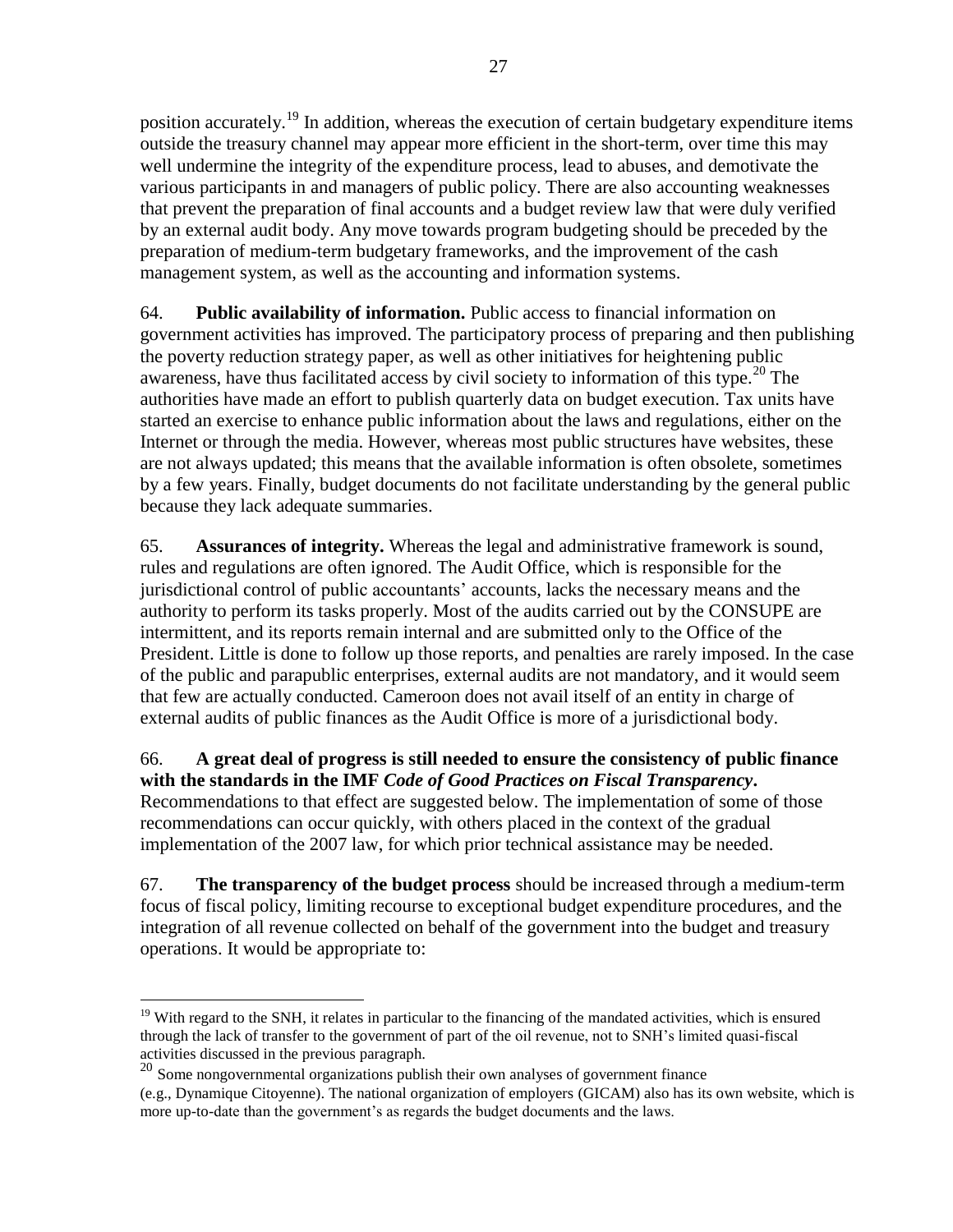- Improve cash management so as to reduce the amount of expenditure for which a payments order has been issued but which have not been paid yet ("restes à payer").
- Adopt, in line with the CAEMC directive, the 90-day criterion to define arrears and put in place a monitoring mechanism for "restes à payer".
- Further instill a medium-term focus into budget preparation and initiate budget preparation in a three-year horizon by introducing notably, in line with the calendar envisaged by the 2007 law on the government financial system, the concept of multiyear rolling program appropriations with annual payment appropriations for capital expenditure.
- Improve the integration of the operating budget with the investment budget so as to be able to take account systematically of the recurrent expenditure generated by future and past investment projects and enhance investment budget execution.
- Show the revenue and expenditure allocated to entities that are outside the scope of the budget by integrating them into revenue and transfers (e.g., the total "centime additionnel", the revenue retained by the SNH to finance its operating expenses, etc.). This would pave the way for a more accurate assessment of the fiscal stance.
- Review the public expenditure process and assess the efficiency of ex ante controls, possibly to simplify them and avoid the use of exceptional procedures that disrupt the normal channels of public expenditure, such as the settlement of public expenditure by the SNH.
- Require from the SNH to prepare an annual plan of payments to the treasury to be updated monthly and submitted to the treasury.
- Avoid the gradual disintegration of the budget through the creation of totally autonomous bodies carrying out their budgetary operations outside the budget and the treasury, and limit extrabudgetary activities to the extent possible. A complete survey of such entities should be conducted in the short-term together with an assessment of their extrabudgetary activities.
- Improve the content and transparency of the budget documents and compare the forecasts in the budget law with the previous years' performances rather than forecasts. Supplement the budget law with the summary tables to improve reporting to Parliament and the public about the action and the activities of the government.
- Formalize the budget timetable and compile a guide on budget preparation which would ensure an effective participation of all line ministries in the preparation process.
- Enforce the Public Procurement Code and perform real controls for the technical and financial monitoring of public projects.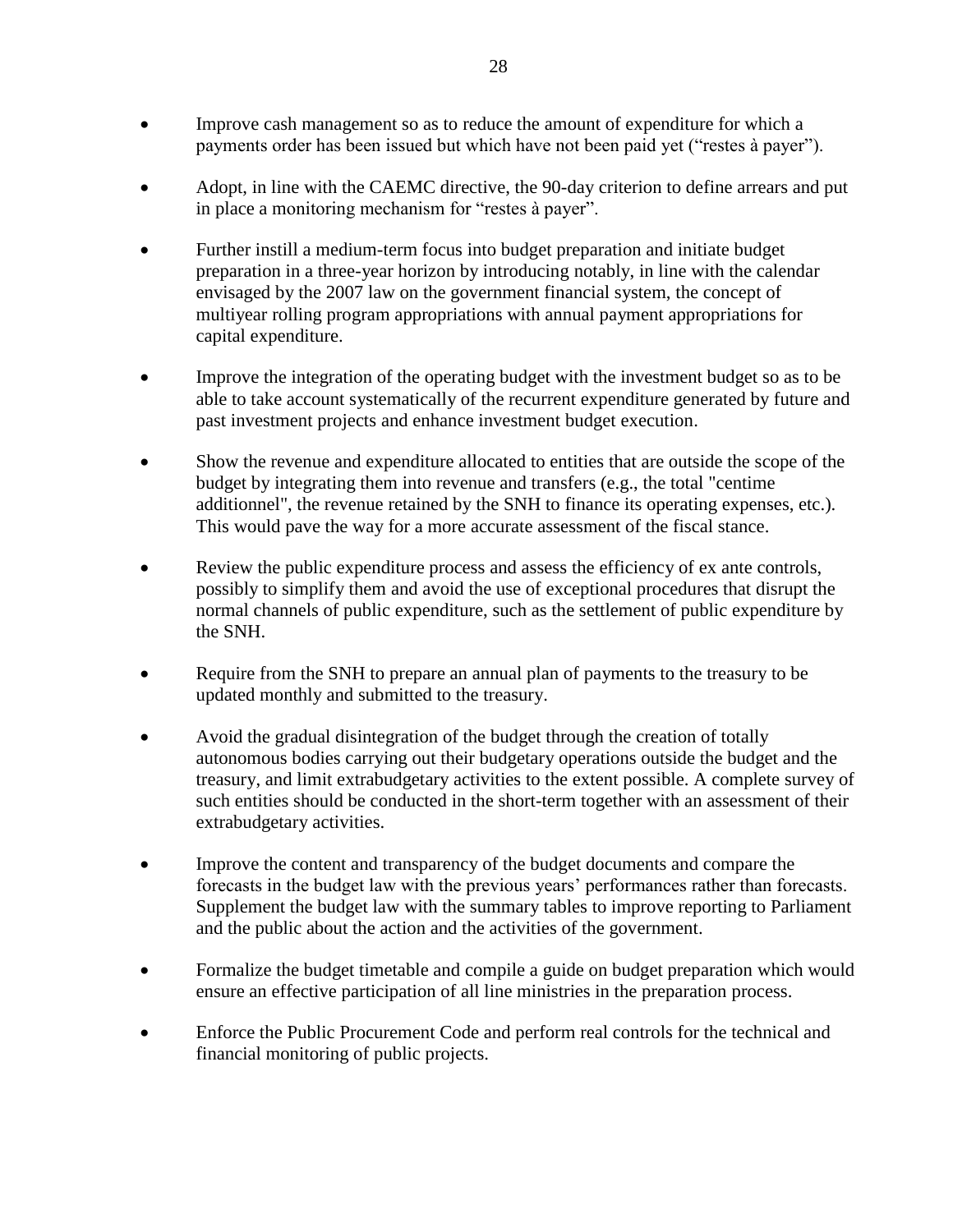- Bring together all of the accounts maintained at the BEAC into subaccounts of one principal treasury account, so as to improve the available picture on financial assets of the state, realign cash management, and reduce the cost of treasury financing.
- Update the survey of the stock of government arrears and their valuation, and formulate an accounting method to properly monitoring them and a transparent strategy for clearing them. Take steps to prevent the accumulation of further arrears.
- Strengthen long-term analysis of the impact of the revenue losses to be generated by the exhaustion of the natural resources on the sustainability of government finance.

68. **Assurances of integrity** should be strengthened through strict observance of the law. Internal audits are conducted at several levels, but their effectiveness needs to be increased. A proper external audit should be established. To this end, steps should be taken to:

- Enforce observance of the complementary period cutoff date to ensure timely compilation of the December treasury accounts and enable the principal accountants to prepare their treasury final accounts;
- Emphasize quality and management control, and impose sanctions where necessary;
- Ensure follow-up of the recommendations made by the oversight bodies and wide dissemination of their reports;
- Create an audit capacity at the Audit Office by expanding its mandate to performance auditing and by preparing a medium-term recruitment strategy.
- Observe the rules and regulations for preparation and submission of the budget review law to the Audit Office within the prescribed time limits.

69. **Roles and responsibilities** should be further refined to facilitate better assessment of the role of public fiscal policies in the economy.

- The budget documents should provide information on general government, in accordance with the GFSM 2001, that is, including, in addition to the central government, a consolidated budget for the EPAs (net of government transfers) and the local governments. This is especially important in view of the decentralization reform that will give the regions more powers in the public finance area. The fiscal position of the general government should be submitted for information to the National Assembly and the public; and
- It would be appropriate to review the list of EPAs so as to clarify the status of those whose nature is unspecified.

70. **Clearer data dissemination** would contribute to better understanding by the public and the development partners. This can be achieved by: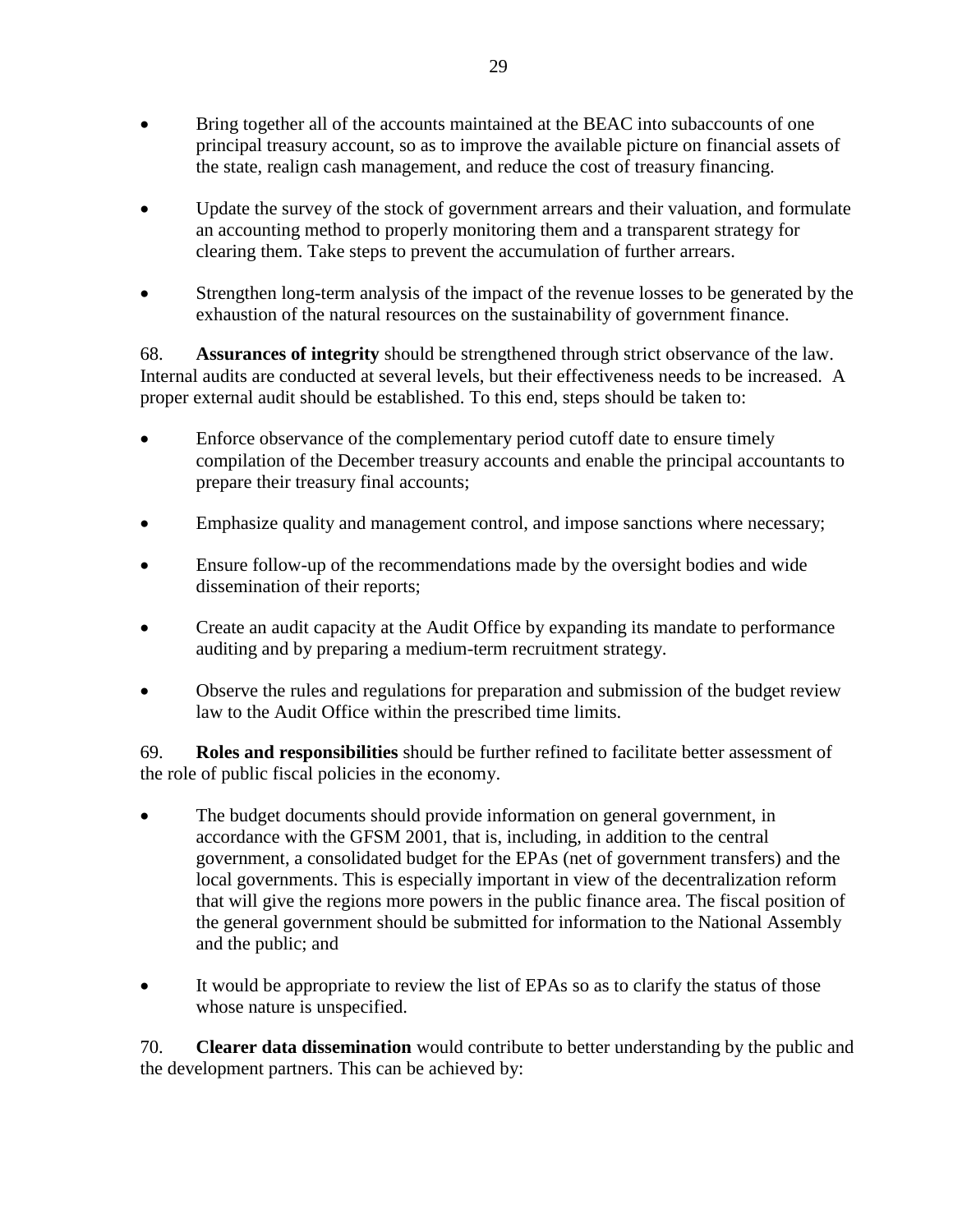- Preparing and disseminating clear, adequate summaries on fiscal data;
- Distributing monthly budget execution data from the *tableau de bord* of the Forecasting Directorate;
- Updating the Ministry of Finance website and posting on it the financial regulations, the detailed budget law, and the budget review law, and establishing links with the operational sites of the DGD, the DGI, and the ARMP; and
- Preparing and publishing a report on tax expenditure and its impact on the budget.

71. **Transparency in natural resource management has improved significantly in recent years but could be further enhanced.** The main aspects of the procedures for the award of licenses to mine natural resources are well established but leave a degree of discretion to the authorities in their choices of partners. Similarly, whereas the nature of the financial obligations of the oil companies to the government is defined in the Oil Code, the exact terms of those obligations are negotiated freely following call for bids or "over-the-counter" transactions. The budget documents do not show all government oil revenue, especially as certain revenue is retained by the SNH, which collects the bulk of public oil revenue, to finance its operating expenses. The budget documents also do not seem to take account of the intrinsic characteristics (volatility, nonrenewability) of oil revenue. Having mandated the SNH with the monitoring and control of oil operations, the government has only a limited capacity for monitoring oil operations on its own, and in particular with regard to ascertaining whether the oil companies are meeting the financial obligations stipulated in the oil contracts. Finally, the SNH publishes it annual financial statements on its website, along with the certification report prepared by an auditor from a local audit firm (see Annex 1, paragraph 42).

# 72. **The following suggestions are recommended:**

- Publish quarterly reports showing, by revenue type, all oil revenue received by the government and the SNH, and stating how it is allocated;
- Build the capacity of the MINFI to analyze the oil sector, possibly by creating a unit dedicated to monitoring the sector; and
- Have an independent internationally reputable firm perform an external audit of the SNH.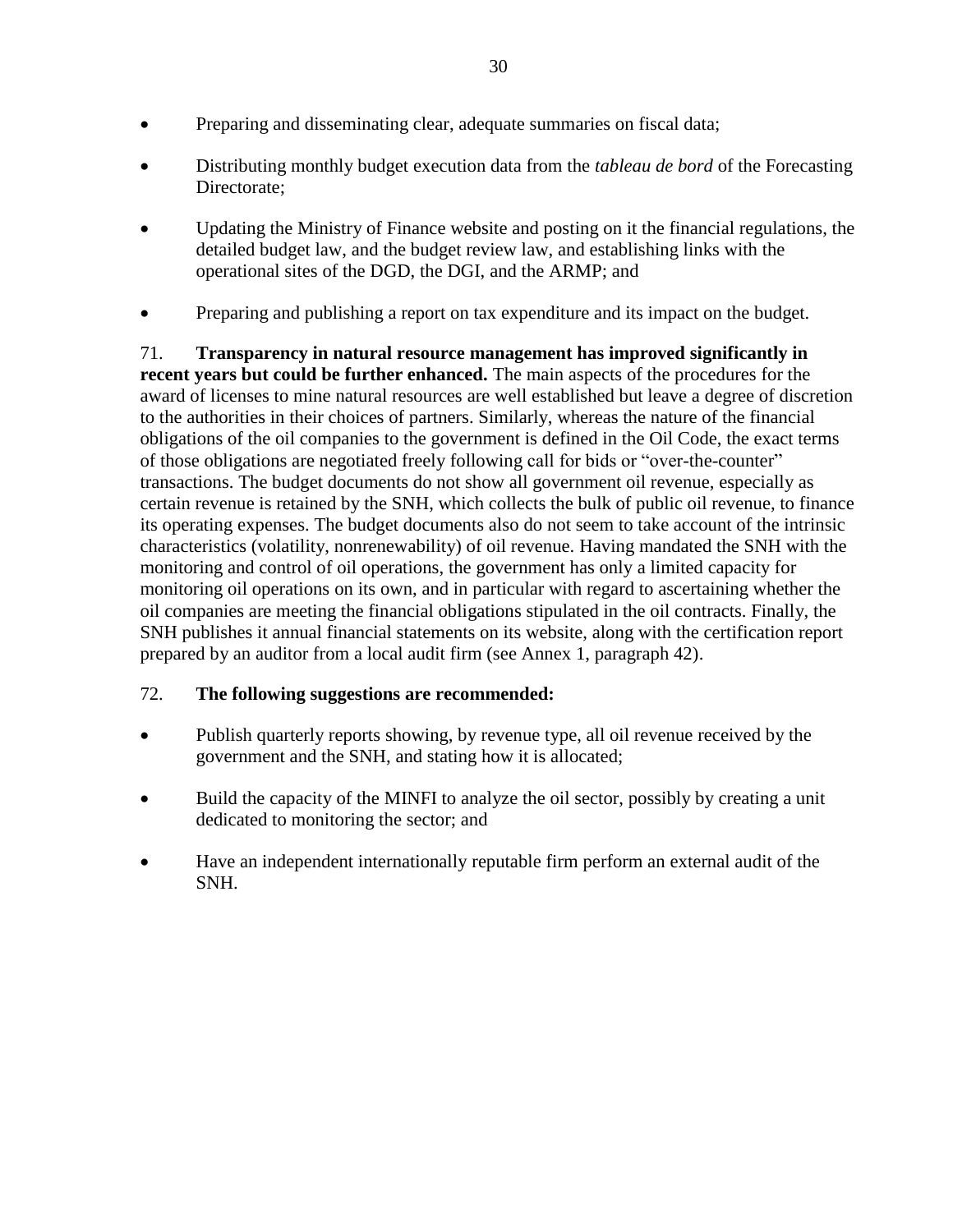# **Appendix I. Summary of Transparency Practices in the Management of Natural Resource Revenue in Cameroon**

#### **Introduction**

1. Whereas markedly less than that of other countries in the region such as Nigeria, the Republic of Congo, and Equatorial Guinea, Cameron's oil revenue is essential to the financing of the government budget and to the balance of external trade. For instance, in 2008 oil products accounted for more than one half (about \$1.8 billion) of Cameroon's exports and more than one third (7.5 percent of GDP) of government revenue. Whereas oil currently represents the bulk of the extractive sector' output, its production is expected to continue declining in the coming years. To make up for that decline, the authorities intend to promote the development of mining of the other natural resources that abound in Cameroon, such as natural gas, bauxite, cobalt, nickel, and iron. $^{21}$ 

### **I. CLARITY OF ROLES AND RESPONSIBILITIES**

**The legal framework governing natural resource revenue is clearly defined by the law. The main aspects of the procedures for awarding licenses are well established but leave a measure of discretion to the authorities in their decisions.** *1.2.4/1.2.5*

2. Oil and mining operations<sup>22</sup> are governed by the Oil Code (Law 99-013) and the Mining Code (Law 2001-001) and by the pertinent implementing decrees (Decrees 2000-465 and 2002- 048). These laws clearly establish that the oil and mining resources are and remain the property of the state and that the state exercises sovereign rights over activities in these sectors. Individuals and legal entities, including the owners of land containing natural resources, may not undertake oil or mining operations without first obtaining authorization to do so from the government.

# **Hydrocarbons**

 $\overline{a}$ 

3. The Oil Code states that the government reserves the right to undertake oil operations but may also authorize commercial corporations to perform oil operations in execution of an oil contract. The government also reserves the right to take a participating interest, directly or through a delegated public institution, in all or some oil operations that are the subject of an oil contract. In practice, the national hydrocarbons company (SNH) has taken public participating interests in oil contracts within the framework of its mandate (see below).

 $21$  Given the importance of oil revenue for Cameroon's economy, this annex covers transparency practices in the management of oil revenue more comprehensively than practices related to the management of revenue from the mining of other natural resources. Issues related to the mining sector are thus the subject of a more general overview.

 $22$  In the context of this appendix, the term "oil operations" will be used in a generic way for all operations related to hydrocarbons, whether liquid (e.g., crude oil) or gaseous (e.g., natural gas). The term "mining operations" will, on the other hand, be used only for industrial operations in mines and will therefore not cover artisanal operations or quarry mining.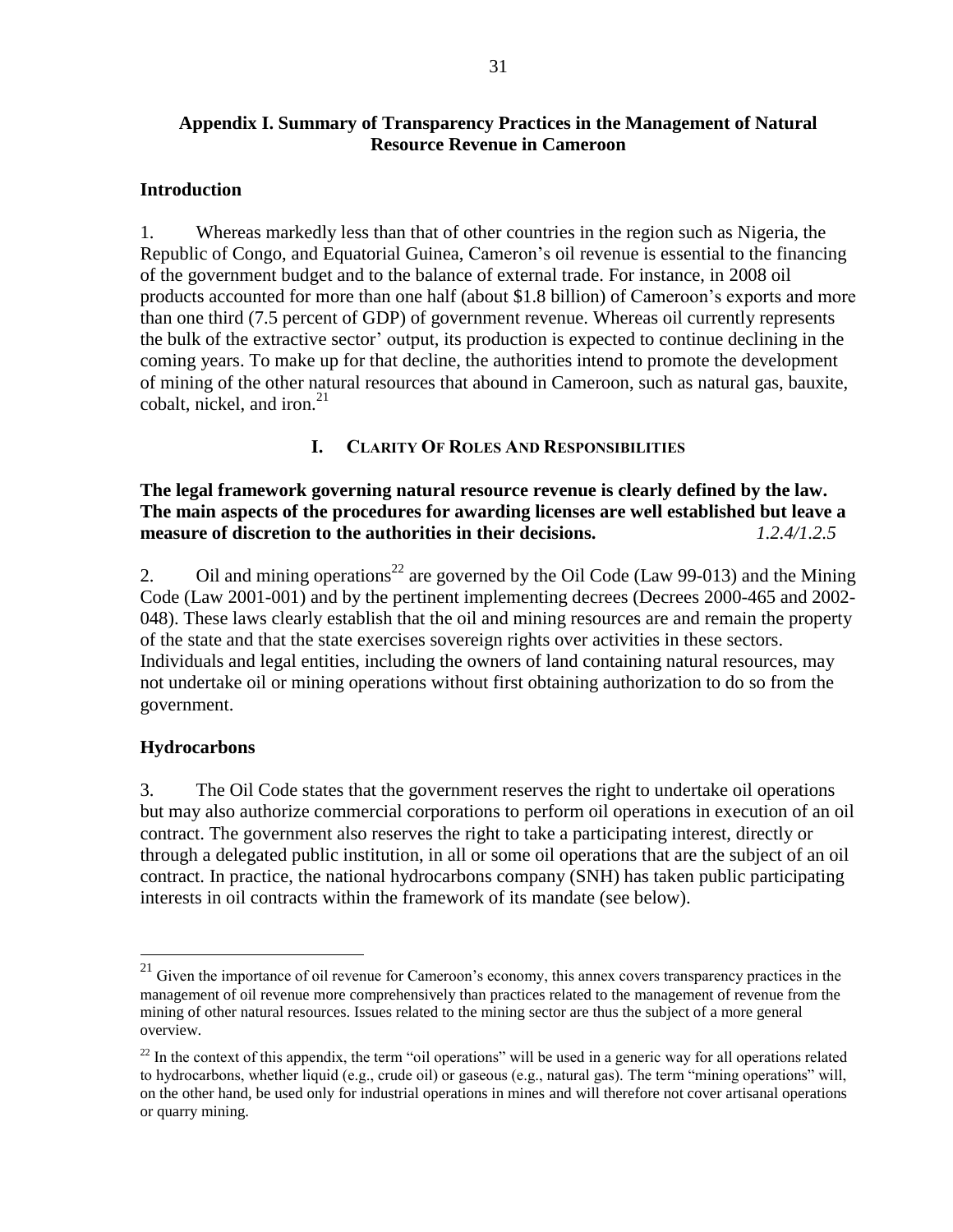- 4. There are two types of oil contracts:
	- Concession contracts, the licensees of which assume the financing of oil operations and have access to hydrocarbons mined during the period of validity, subject to the rights of the state to a portion of the production in kind and to some taxes (corporate tax and proportional royalties); or
	- Production-sharing contracts, under which the government contracts the services of a licensee to engage, exclusively on its behalf, in research and possibly mining activities. The licensee funds these operations, and the production of hydrocarbons is shared between the government and the licensee.

5. The Oil Code and the pertinent implementing decree define the procedures for the award, renewal, transfer, and conveyance of oil contracts and the various permits (prospecting, research, mining, domestic transport). The ministry responsible for hydrocarbons (currently, the Minister of Industry, Mines, and Technological Development) is entrusted of examining contract bids and permit applications. In practice, an interministerial technical committee, under the coordination and leadership of the SNH, negotiates these contracts on behalf of the government, and the minister responsible for hydrocarbons and SNH's executive general director sign them.

6. Bids for oil contracts may be unsolicited, in which case they will be examined individually, or may be in response to invitations to bid. The terms of such invitations to bid vary, as finalization of the exact terms of an oil contract is subject, as in the case of unsolicited bids, to negotiations between the government, represented by the SNH, and the selected bidder. It is noteworthy that according to article 9 of the Oil Code, the criteria for awarding oil contracts were to be defined in regulations; in fact, that has not been the case, those criteria being defined on a case-by-case basis in the terms of references set by the SNH and the ministry responsible for hydrocarbons, and presented to all bidders. In practice, the government enjoys much freedom of choice in the award of oil contracts and permits. Indeed, article 9 of the Oil Code states that "the government shall deal at its absolute discretion with bids for oil contracts and applications for permits. Absolute or conditional refusals shall not give rise to any right of applicants to appeal or to receive compensation of any type whatsoever."

7. Whereas model oil contracts exist, the details of signed contracts are not published. The latter are merely the subject of press releases stating that a contract has been signed and naming the signatory enterprises and the zones involved.

- 8. The Oil Code also defines:
- Rules for the occupation (and expropriation) of lands marked for oil operations and the transportation of hydrocarbons. Permits for occupation are granted by decree;
- Rights (subcontracting and "unitization" of adjacent fields) and obligations (preference for Cameroonian subcontractors and workers, training of Cameroonian personnel,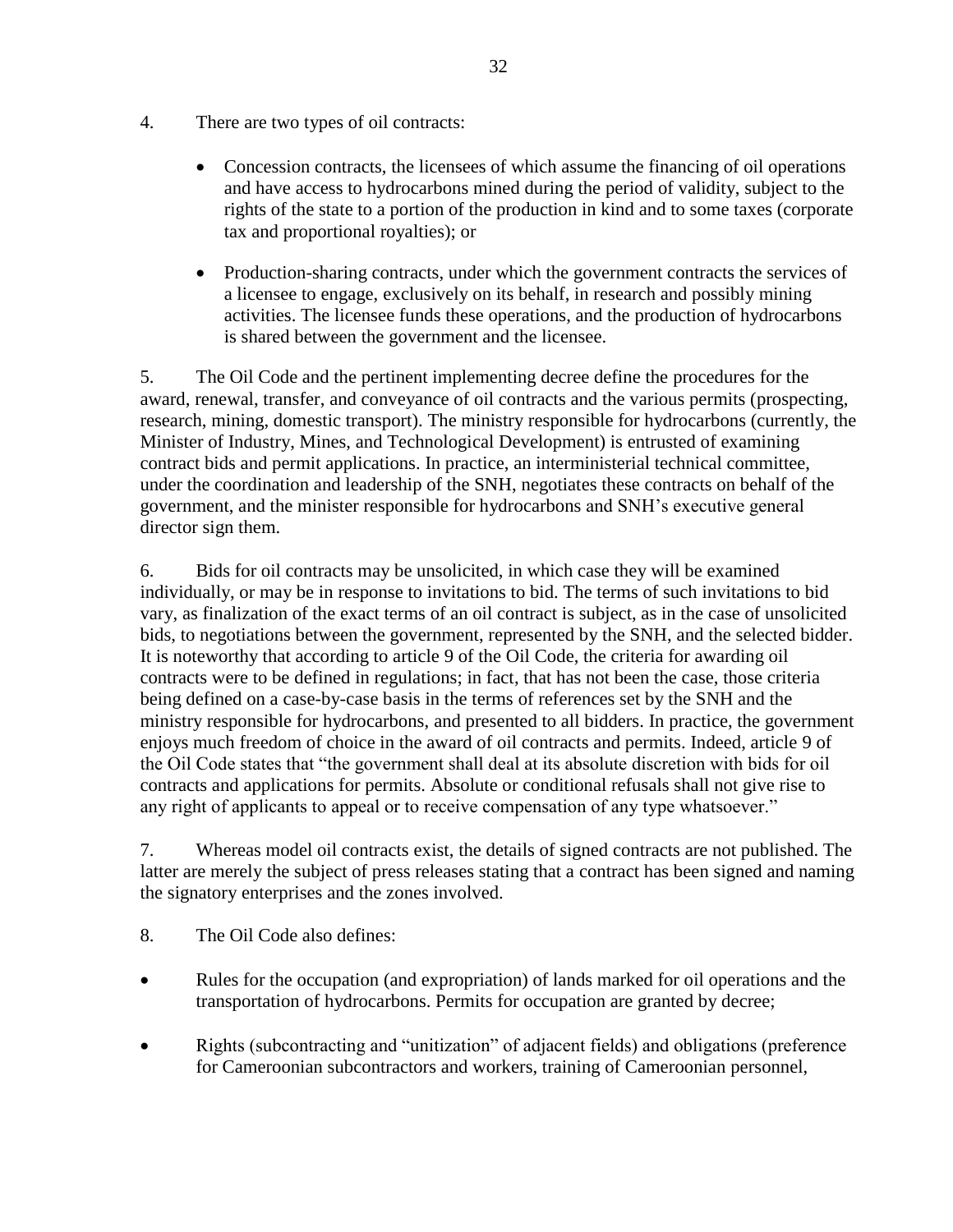observance of hygiene and security rules, and supply of the domestic market) related to oil operations; and

• Obligations related to protection of the environment.

# **Mines**

9. The Mining Code states that any individual or legal entity wishing to engage in mining must first obtain a permit of recognition or a mining right. The conditions for the award and renewal of mining rights and the various permits (prospecting, research, mining) are defined in regulations. Whereas the minister responsible for mining (currently the Minister of Industry, Mines, and Technological Development) issues prospecting and research permits, exploitation permits must be issued by presidential decree.

**Whereas the nature of the financial obligations of oil companies to the government is defined in the Oil Code, the exact terms of those obligations are set on a case-by-case basis in the context of oil contracts and are not published.** *1.2.2/1.2.4*

# **Hydrocarbons**

10. The financial obligations of enterprises signing oil contracts to the state are essentially of two types: (i) transfers of the share of production to which the state is entitled as defined in the contract; and (ii) payments of taxes, duties, and fees for which the enterprise is liable.<sup>23</sup> In both cases, the exact terms of those obligations vary from one contract to the next, being determined in the context of negotiation of the contract depending on the economics of each contract, on each parcel, on the oil potential, and of the type of hydrocarbon being targeted.

11. The main features of the budgetary framework applicable to oil operations are clearly defined in the Oil Code. Oil contract licensees, as well as enterprises related to them, are liable for:

- Fixed fees on applications for the award, renewal, transfer, conveyance, or termination of oil contracts and permits;
- An annual area tax;

 $\overline{a}$ 

- Royalties proportional to production (only for concession contracts);
- Corporate tax on net profits from their activities of research and mining of oil resources;
- In some cases, signature and production bonuses; and
- In some cases, an additional oil levy.

The principal tax incentives, especially in terms of customs exemptions, are also described in detail in the Oil Code.

12. This framework leaves the authorities wide discretion in establishing the obligations of enterprises signing oil contracts. These obligations are either clearly defined in the terms of

 $^{23}$  Oil companies also pay dividends to the SNH for its participation in oil contracts (see below).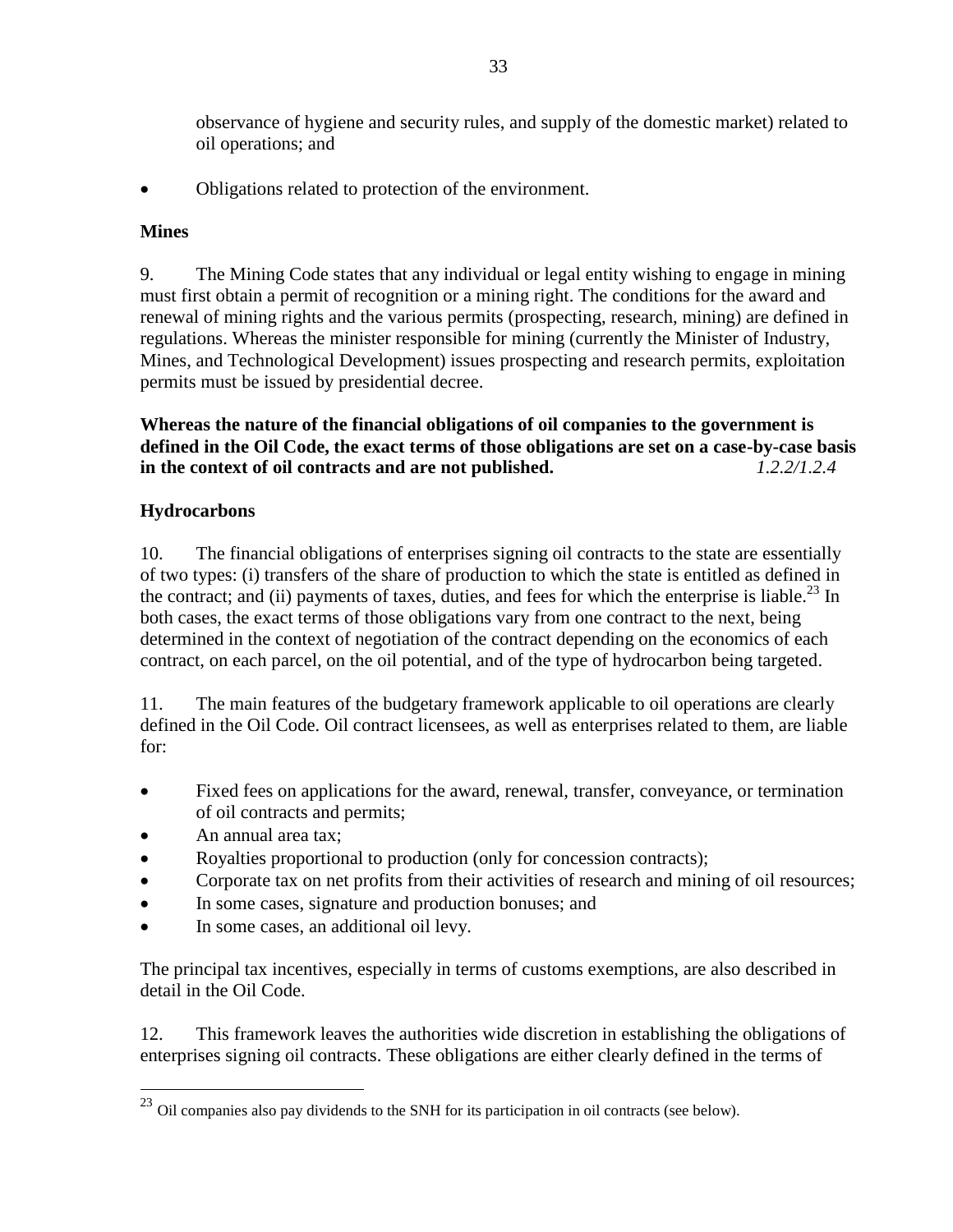reference of the invitations to bid or freely negotiated, the bidders being informed from the beginning. Whereas the amounts of fixed fees and the area tax have been set by decree, the amounts of other levies are stipulated on a case-by-case basis in the oil contracts. For instance, in the case of corporate tax, the Oil Code states merely that its "rate must be between the ordinary rate mentioned in the General Tax Code and 50 percent." This discretion is even broader when one considers that production contract details are not published, as stressed above.

13. The Oil Code leaves room for the inclusion of a stability clause in oil contracts. In practice, all contracts signed since the code was promulgated include such a clause. The Oil Code also provides for the ringfencing of oil business, whereby each company signing an oil contract must maintain separate accounting for its oil operations. Finally, methods for controlling transfer prices are decreed in the General Tax Code. The Oil Code provides additional clarifications concerning interest on debt and the provision of services by affiliated companies, but no methodology is prescribed for their implementation.

14. The tax regime applicable to the commercial activities of the SNH is defined in a clear legal framework:

- As an oil contract licensee (Ebomé), the SNH is subject to the obligations defined in the contract and in the founding agreement signed between the company and the government in May 1996; and
- As a commercial company operating in the oil sector, the SNH is subject to the ordinary tax and customs regime, as defined in the General Tax Code.

# **Mines**

 $\overline{a}$ 

15. The budgetary framework applicable to mining operations is clearly defined in the Mining Code. Applications for the award, renewal, and transfer of mining rights are subject to fixed fees. The code also provides for the payment of ad valorem taxes on mining products and area taxes. The amounts of these duties, taxes, and royalties were set by the implementation decree of the Mining Code and can be amended by regulation. The code also defines the tax benefits granted to mining companies, especially in terms of exemptions from taxes and customs duties. Finally, the Mining Code contains a tax stability clause freezing the tax rates and regimes, duties, and fees throughout the validity of the mining permit.<sup>24</sup>

 $^{24}$  Operators may, however, benefit, merely upon request, from any change in the tax legislation that is favorable to them.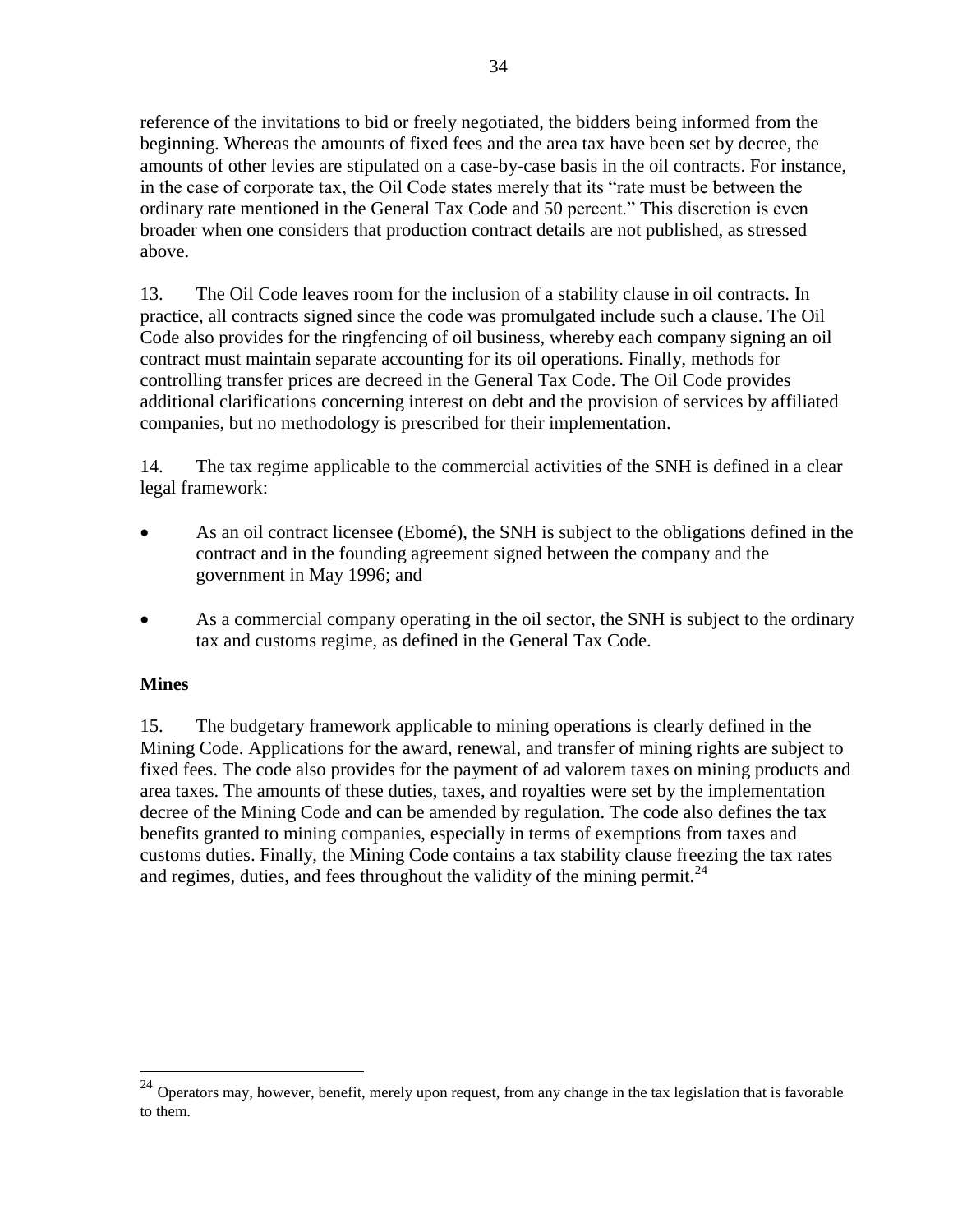### **The bulk of public oil revenue is collected by the SNH. A portion of those receipts is not passed on to the government, serving to finance the operations of the SNH.** *1.2.2*

- 16. A large share of public oil revenue is collected by the SNH. Indeed:
- The share of production to which the state is entitled is managed directly by the SNH, which is responsible for its marketing. The SNH transfers the proceeds of those sales to Treasury after deducting from them the government's contribution to the operational costs of oil operations (as stated in the oil contracts) and its mandated expenses (inspection costs, management of security stocks, participation in international organizations, promotion of the oil sector, etc.);
- Unlike other levies, signature and production bonuses are not paid to the government but to the SNH, which uses them to finance its non-mandated expenses aimed at ensuring the development and sustainability of its operations; and
- As public participation in oil contracts occurs through the SNH, the latter collects the dividends paid for this participation. Those dividends also help finance the company's non-mandated expenses.

17. Even if nothing prevents it, oil contracts do not contain financing clauses enabling the government, directly or through the SNH, to borrow from the oil companies. In fact, the SNH does not incur debt, as it funds its activities from its own resources.

# **Public participating interests in the oil sector are taken through the SNH, which publishes information on them in its annual reports.** *1.1.5/1.2.4*

18. Oil and mining operations are performed mainly by private companies. However, under the Oil Code, the government reserves the right to take, directly or through a public institution, a participating interest in any oil contract. In such cases, the government has the same rights and duties as the contract licensee, proportionately to its participation. The size of those participating interests is one of the parameters negotiated when oil contracts are being finalized. In reality, the SNH has taken participating interests to the tune of 20 percent in the four projects that have entered the production phase. Information on those interests is published in the company's annual reports.

19. As regards mining, the pertinent code states that the award of a mining permit may give rise to the award to the state of shares representing up to 10 percent of the shares of the mining company. The state may, however, subsequently increase its equity holding and this is currently under consideration in the context of the main mining contract signed to date, following the withdrawal of one of contract licensee companies.<sup>25</sup> The terms of the equity increase in question are under negotiation.

 $\overline{a}$  $25$  The Nkamouna project is aimed at the mining of cobalt, nickel, and manganese in an area situated in the southeast of the country. The project leader is the Geovic company, which holds 60 percent of the shares.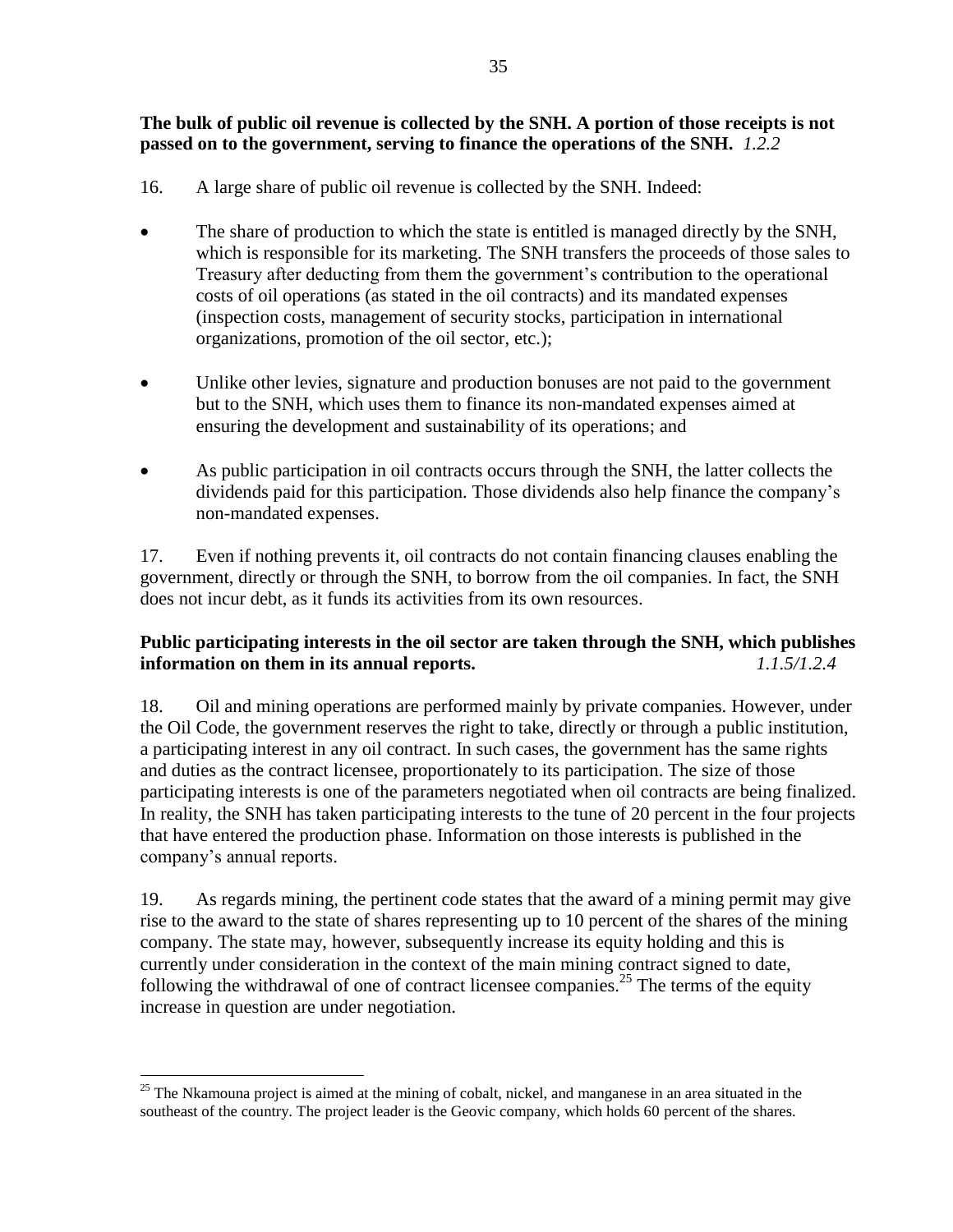# **The budgetary responsibilities of the SNH as manager of the state's interests in the oil sector are clearly distinguished from its commercial activities.** *1.1.4/1.1.5*

20. The SNH is a public-owned public corporation, fully controlled by the state and placed under the authority of the general secretariat of the Office of the President of the Republic. It was entrusted by the government with the task of promoting the development of hydrocarbons and managing the interests of the state in that area. At its creation (Decree 80-086) it was authorized primarily to conduct studies on hydrocarbons, collect and store related information, monitor the execution of oil contracts, provide professional training, and perform commercial and financial operations related to the sector. Since then, this mandate has been broadened (Decree°2008-012) to include the development of export projects in the sector (especially as relates to gas), and it is now authorized to negotiate, in liaison with the ministries responsible for mines, the economy, the environment, and commerce, oil contracts on behalf of the government. The SNH is not involved in refining activities, which are performed by the national refinery (SONARA).

21. Under its mandate, the SNH is responsible for marketing the state's share of oil production, paying oil companies the state's contribution to production costs, and transferring the difference to the state after deducting its other mandated expenses.

# **The quasi-fiscal activities of the oil sector are limited. Whereas the social expenditure of the oil companies seems marginal, they are required under their oil contract to give preference, all else being equal, to Cameroonian enterprises when awarding contracts for construction and for the provision of services.** *1.1.4/1.1.5*

22. Unlike in the case of SNH sales of crude oil to the SONARA, which occur on market terms, bulk sales (i.e., at factory gate) of refined products occur at controlled prices (see para. [5](#page-5-0) of the main report). It is noteworthy that in the context of the marketing of refined products, the Hydrocarbon Price Stabilization Fund is financed, off budget, from the surplus generated by the price equalization system (see para. [3](#page-4-0) of the main report).

23. Whereas production-sharing contracts generally contain a clause stating that the signatory company will execute social expenditure, the latter appear marginal. It happens, however, that the SNH finances certain budgetary expenditure, which is subsequently regularized in the Treasury accounts. (see para. [27](#page-15-0) of the main report).

24. The Oil Code states that oil companies and their subcontractors must give preference, all else being equal, to Cameroonian enterprises when awarding contracts for construction and for the provision of services. Enterprises and their subcontractors are also required to give priority to employing Cameroon nationals. To achieve these objectives, oil companies must, from the beginning of their oil operations, establish and finance programs for the training of Cameroonian personnel. Each mining permit application file must also include a program for ensuring that preference is given to Cameroonian enterprises.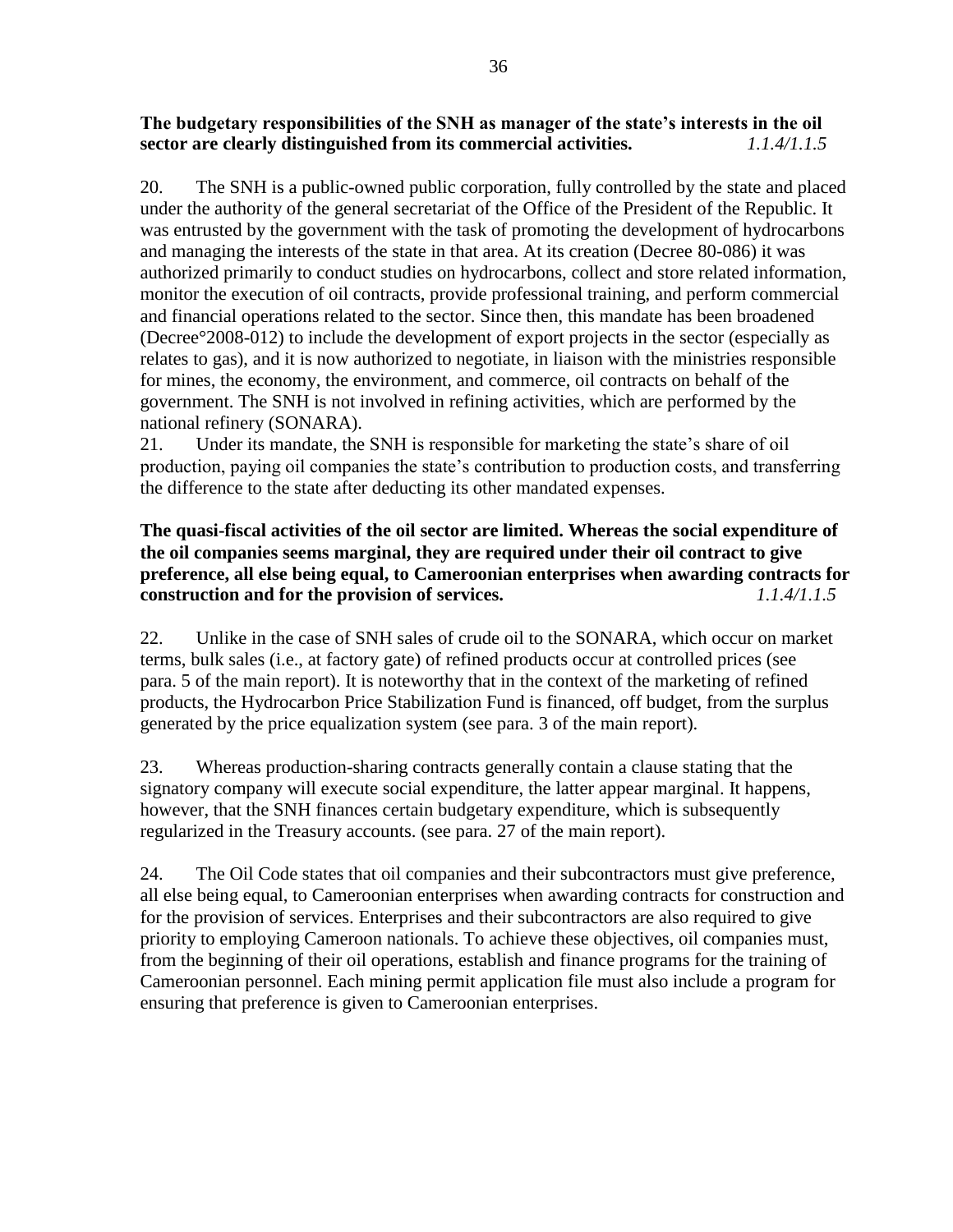# **The allocation of natural resource revenue between the central government and the local governments is well defined but limited.** *1.1.3*

25. No oil revenue is allocated to the local governments. On the other hand, the Mining Code states that payments by mining companies to meet their budgetary obligations must be collected by the Treasury, but that the ad valorem tax must be shared, with 50 percent going to the Treasury, 25 percent to the population groups affected by the mining activity (10 percent for local residents and 15 percent for the commune responsible for the mining area), and 25 percent to support the monitoring and technical supervision of the activities in question by staff of the directorate responsible for mines. It is noteworthy that neither the latter share nor the expenditure it finances is shown in the government accounts.

### **III. OPEN BUDGET PROCESSES**

**The authorities do not systematically prepare medium-term budgetary frameworks that take account of oil resource projections, nor do they conduct analyses of the long-term sustainability of government finance.** *2.1.2/2.1.4/3.1.7*

26. Whereas medium-term budgetary frameworks are sometimes prepared in the context of programs with the IMF or of poverty reduction strategy papers, the fiscal approach is essentially annual. The authorities do not conduct any analysis of the long-term sustainability of government finance, aimed, for example, at calculating the level of the nonoil primary deficit that would be sustainable over the long-term. On the other hand, whereas there is no analysis of budget risks, and in particular of those related to oil revenue, a margin of prudence is included in the budget projections of selling prices for Cameroonian oil.

# **Whereas there are no extrabudgetary funds for natural resource management, the budget law takes no account of the oil revenue allocated to the SNH. Oil revenue passed on to the government follows the normal budget procedures.** *2.1.2*

27. The budget law takes into account only the natural resource revenue passed on to the government. It therefore ignores the revenue collected by the SNH on behalf of the government and not passed on to the government, such as oil bonuses or the share of state oil retained by the SNH to meet its operating expenses. Nor does it directly take account of the SNH's own oil revenue, such as the dividends paid for its participation in oil contracts.

28. As explained above (c.f. paragraph 16), the SNH engages in a number of activities of a budgetary nature in the oil sector in the context of the tasks entrusted to it by the government. Whereas the government provides the financing for those activities, neither the expenditure they generate nor the pertinent earmarked revenue can be found in the government accounts. Indeed, instead of passing on to the government all the oil revenue it collects on behalf of the state and receiving government transfers to cover its mandated expenses, the SNH finances the latter expenses by subtracting an equivalent amount equivalent from the oil revenue that it passes on to the government. This net-basis treatment gives a less complete picture of the magnitude of public revenue and expenditure than a treatment on a gross basis would have done.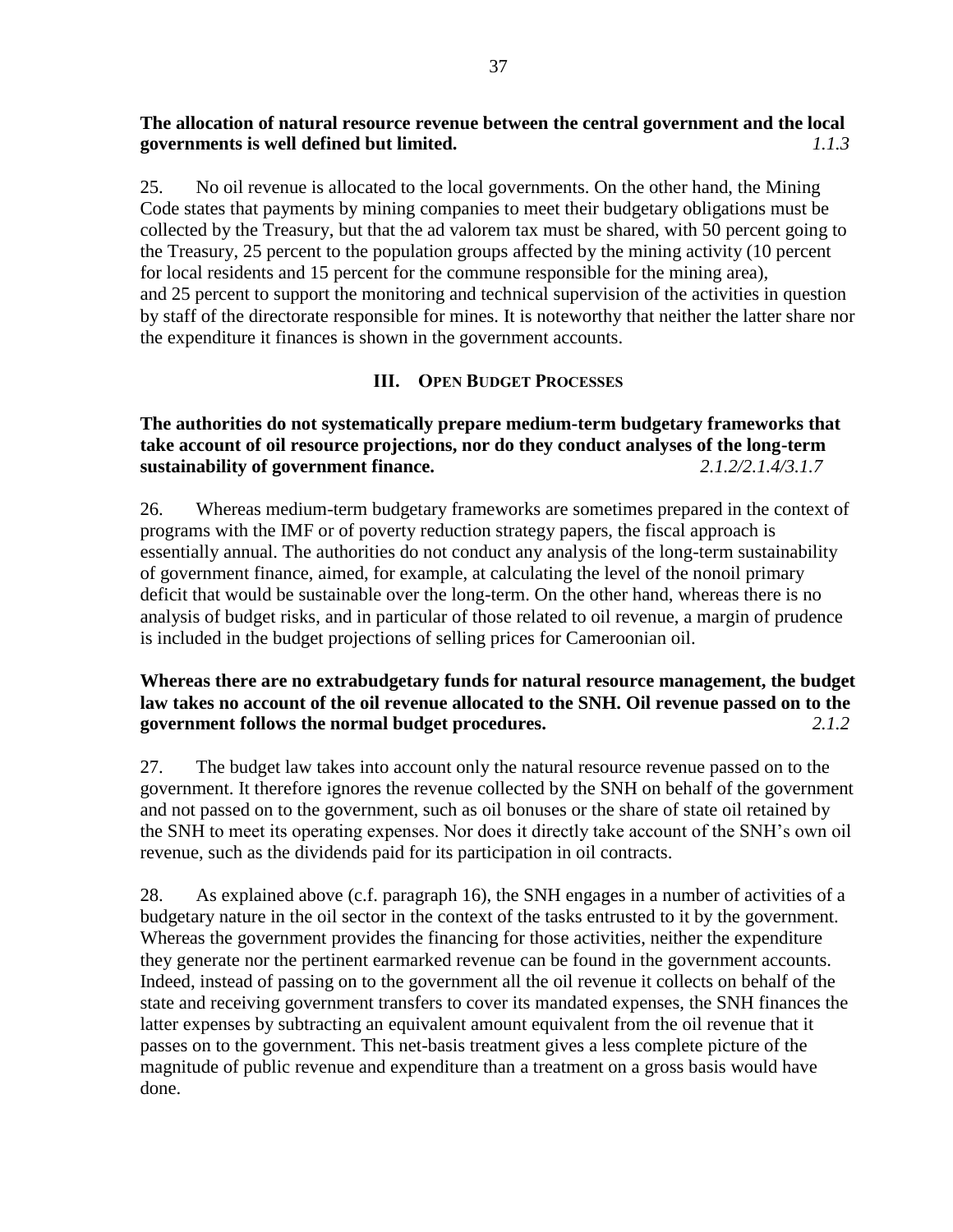29. There are no extrabudgetary funds for natural resource management. Oil revenue collected by the government is deposited on the treasury account and is therefore fungible with government revenue from other sources. It thus serves to finance government expenditure in the normal budget framework. As stated above, however, it so happens that the SNH finances its mandated expenses and then repays itself by deducting its expenses from the monthly amount of oil revenue that it has to transfer to the government. In that case, the oil revenue financing its expenses does not pass through the treasury account.

# **Whereas all the oil revenue collected by the government is shown in the budget documents, only a portion of that revenue is included in the definition of "oil revenue" used in those documents.** *2.2.1*

30. Government oil revenue follows the same accounting procedures as other revenue. Whereas the report on the economic, social, and financial position and outlook and the initial budget law clearly identify "oil revenue" as a component of government revenue, the definition used does not cover all oil revenue collected by the government. Indeed, it takes account only of the corporate tax paid by the oil companies and the share of production to which the state is entitled under oil contracts. Other fiscal levies, such as the fixed fees, area tax, proportional royalties, and the additional levy, although included in total government revenue, are not reported as oil revenue.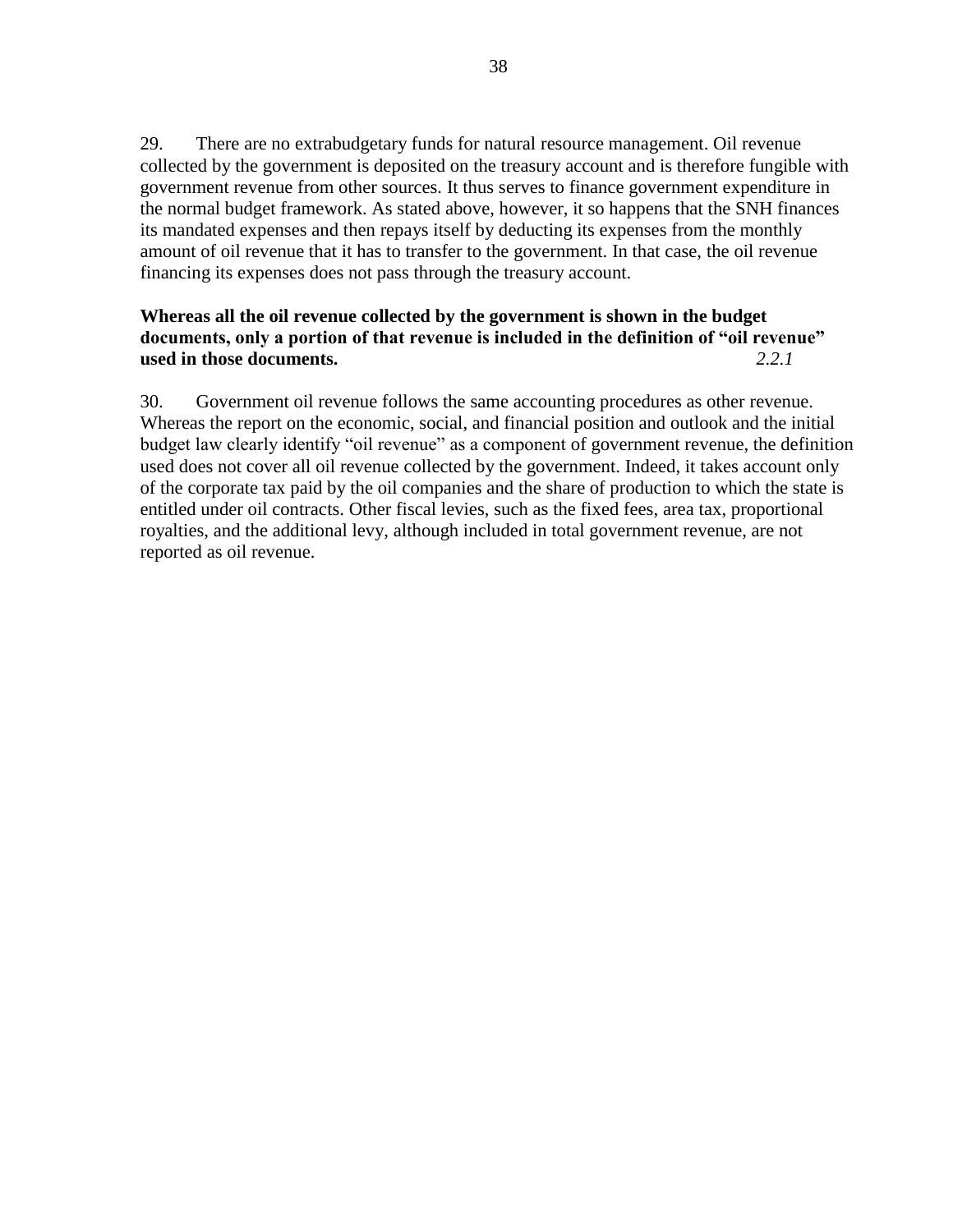### **III. PUBLIC AVAILABILITY OF INFORMATION**

# **The information in the budget documents on natural resource management is incomplete and does not allow for proper analysis of government policy on the mining of natural resources.** *3.1.1/3.1.4*

31. Whereas the report on the nation's economic, social, and financial position and outlook, attached to the budget law, discusses the latest developments and prospects in the oil sector, the only data available on oil revenue are those related to government "oil revenue," the limitations of which have been stressed.

32. The quasi-fiscal activities of the government, discussed above, are not mentioned in the budget documents. The annual budget documents do not discuss budget risks of any sort whatsoever and thus ignore those related to oil price fluctuations.

# **The authorities do not systematically present the oil revenue collected by the government or the public sector. The Extractive Industries Transparency Initiative (EITI) Committee publishes data on payments made by the companies.** *3.1.4*

33. As stated above, whereas all oil revenue collected by the government is shown in the budget documents, only a portion of that revenue is included in the definition of "oil revenue" used in those documents.

34. It is noteworthy that the SNH publishes on its website quarterly data on the production of the various oilfields, the share to which the state is entitled, the revenue generated by the marketing of that share, the costs of the operational activities of the SNH, and transfers to the government.

35. In the context of its exercise of reconciling oil data, the Cameroonian committee established within the EITI framework publishes annual data on payments made by the companies in observance of their budget obligations under oil contracts (see Box).

# **The budget documents do not refer to any nonoil budgetary balance.** *3.2.3*

36. The only budgetary balances mentioned in the budget documents, and especially in the report on the nation's economic, social, and financial position and outlook, are the overall balances, on a cash basis. Whereas nonoil balances are used in the context of discussions with the IMF, those balances are not mentioned in the budget documents.

### **Government financial assets generated by oil revenue cannot be distinguished from its other financial assets.** *3.1.5*

37. The financial assets of the government consist primarily of its accounts maintained at the BEAC and at the commercial banks, as well as its shareholdings in enterprises. As government revenue is deposited to the treasury account, the share of oil revenue in the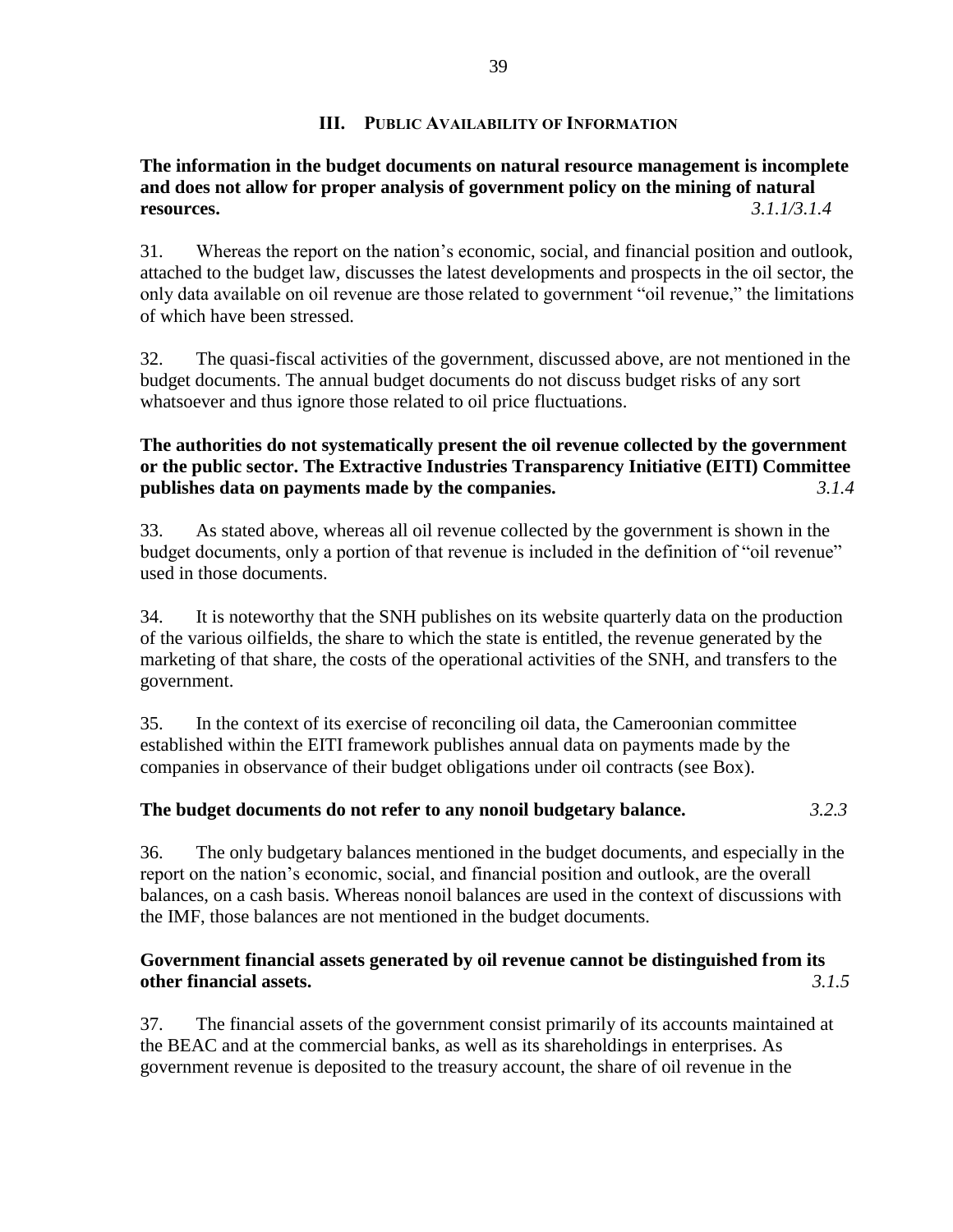government's financial assets cannot be distinguished. The authorities do not establish estimates of the value of natural resource assets based on expected production flows.

### **IV. ASSURANCES OF INTEGRITY**

**The internal control procedures of the SNH are clearly defined, and its financial statements are published. The government is unable to determine without input from the SNH whether the share of production paid to the SNH under the oil contracts is consistent with what is due to it under those contracts.** *4.2.5*

38. According to the law establishing the general charter of public institutions and enterprises in the public and parapublic sector (Law 99/016), the SNH, as a publicly owned company, is staffed with a financial controller and auditors whose reports it is required to forward to the Ministry of Finance along with their certified annual financial statements and accounts. The SNH publishes those financial statements as well as the auditors' reports on its website (the latest date back to 2007).

39. Whereas the DGI monitors taxes paid to the government under oil contracts, it does not have the expertise needed to ensure that the taxes paid by the SNH for marketing the state's share in oil contracts match with the amounts payable to the government in that regard; it therefore does not play this role. The interministerial committee, which is required to meet on a monthly basis with the SNH to discuss the revenue passed on to the government, does not have the information necessary for reconciling the data. In the absence within it of a unit specialized in financial matters related to oil contracts, the government seems unable to perform that reconciliation. The Audit Office does not have the means either to carry out such reconciliations or to conduct successfully a detailed audit of the accounts of the SNH (see para. 56 of the main report).  $26$ 

# **The tax administration has no flexibility in the collection of tax revenue payable under oil contracts.** *4.2.6/1.2.1*

40. Whereas the exact terms of the tax obligations of oil companies in the context of oil contracts are subject to negotiation during the finalization of those contracts, the tax administration does not have any ex ante flexibility in interpreting those obligations (see para. [12](#page-8-0) of the main report). The DGI does not audit nontax revenue collected by the SNH, such as bonuses and the share of production to which the state is entitled.

# **The SNH publishes accounts annually, following the OHADA accounting standards.**

*4.3.1/1.1.5*

41. The accounts of the SNH and the other oil companies are compiled in accordance with the accounting standards established by the Organization for the Harmonization of Business

 $\overline{a}$ 

 $^{26}$  Whereas the Audit Office has undertaken to carry out an audit of the SNH, it is doing so on the basis of the documents provided by the company, consisting essentially of the company's financial statements without supporting documentation.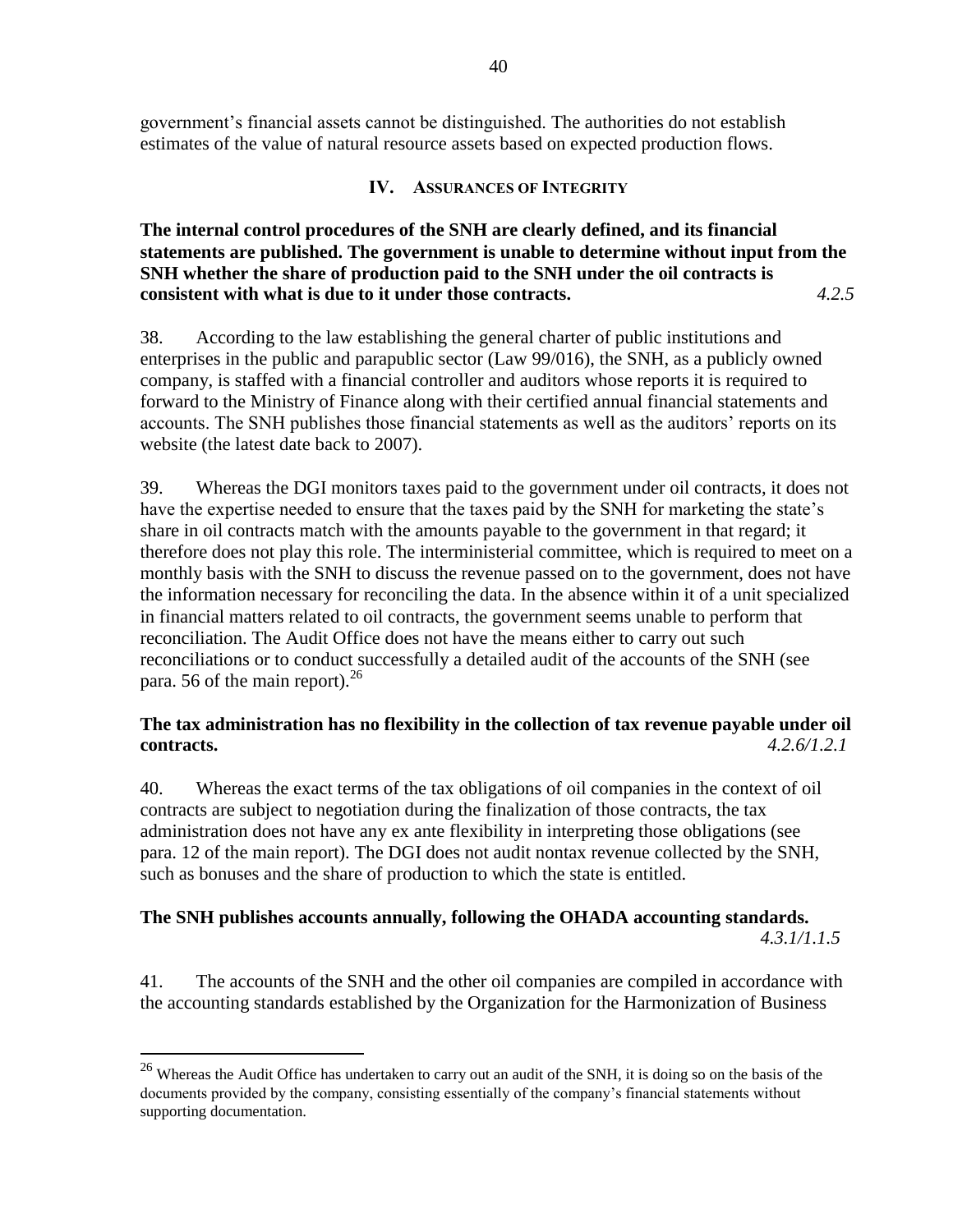Law in Africa (OHADA). Every year, the SNH publishes accounts, certified by its accountants, in accordance with its rules.

# **The SNH does not submit its accounts to a proper external audit. The only independent exercise to reconcile the financial flows related to oil revenue is that conducted by the EITI Committee, whose last report covers 2005.** *4.3.1*

42. By law, the statutory bodies of public enterprises as well as the Minister of Finance may request external audits of those public enterprises. In the case of the SNH, auditors from a local audit office carry out an exercise similar to an audit, the results of which are published in the annual report of the SNH and on its website. On the other hand, the company is not subject to external audits by an internationally reputed audit firm.

43. Cameroon's EITI Committee conducts exercises to reconcile payments to the government and to the SNH, reported on a voluntary basis by the oil companies, with the sums the latter declare they have collected. The Committee also reconciles oil-related financial flows between the SNH and the government. It is noteworthy that the reconciliation in question is merely an accounting one. To date, those reconciliation exercises, which covered the period 2001–04 and 2005, have revealed only minor differences between the various accounts submitted to the Committee. The Committee intends to finalize the reports covering 2006, 2007, and 2008 by year-end.

# **Box A1. The EITI in Cameroon**

Cameroon joined the Extractive Industries Transparency Initiative (EITI) in March 2005. The institutional framework for making this initiative a reality was established in June 2005, with the creation, by Prime Minister's decree, of the monitoring committee and a technical secretariat. The monitoring committee is composed of representatives of civil society, Parliament, the decentralized local governments, private oil and mining companies, and the government.

In observance of the prescriptions of the EITI, the committee, following an international call for expressions of interest, recruited the consortium Mazars and Hart Group to reconcile the figures and volumes for the period 2001–04 and 2005. The reports on 2001–04 and on 2005 were published respectively in December 2006 and in March 2007 and have since then been available for consultation on the government website. The same consortium was hired in May 2008 to produce the conciliation reports for fiscal years 2006, 2007, and 2008. To date, a preliminary conciliation report has been transmitted to the Cameroonian authorities, who intend to submit it in early June 2010. The publication of the conciliation report for fiscal years 2006, 2007, and 2008 is scheduled for the third quarter of 2010. The selection process of a conciliator in charge of preparing the report for fiscal year 2009 will be initiated after the publication of this report.

Cameroon has been an alternate member of the EITI Board since the Oslo Conference of October 2006 and an incumbent member since the Doha Conference of February 2009. On September 27, 2007, Cameroon was selected among the countries that had successfully undergone prevalidation and become entitled to submit to the validation procedure. That procedure consists, for the government, of hiring an independent firm, selected from a list established by the EITI Board, to ensure that all the prescriptions in the EITI Source Book are observed during the process. Following their recruitment as validators, the IDL and Synergy Global companies have conducted an assessment missions in January 2010, whose final report is expected to be reviewed by the EITI Executive Board during the third quarter of 2010.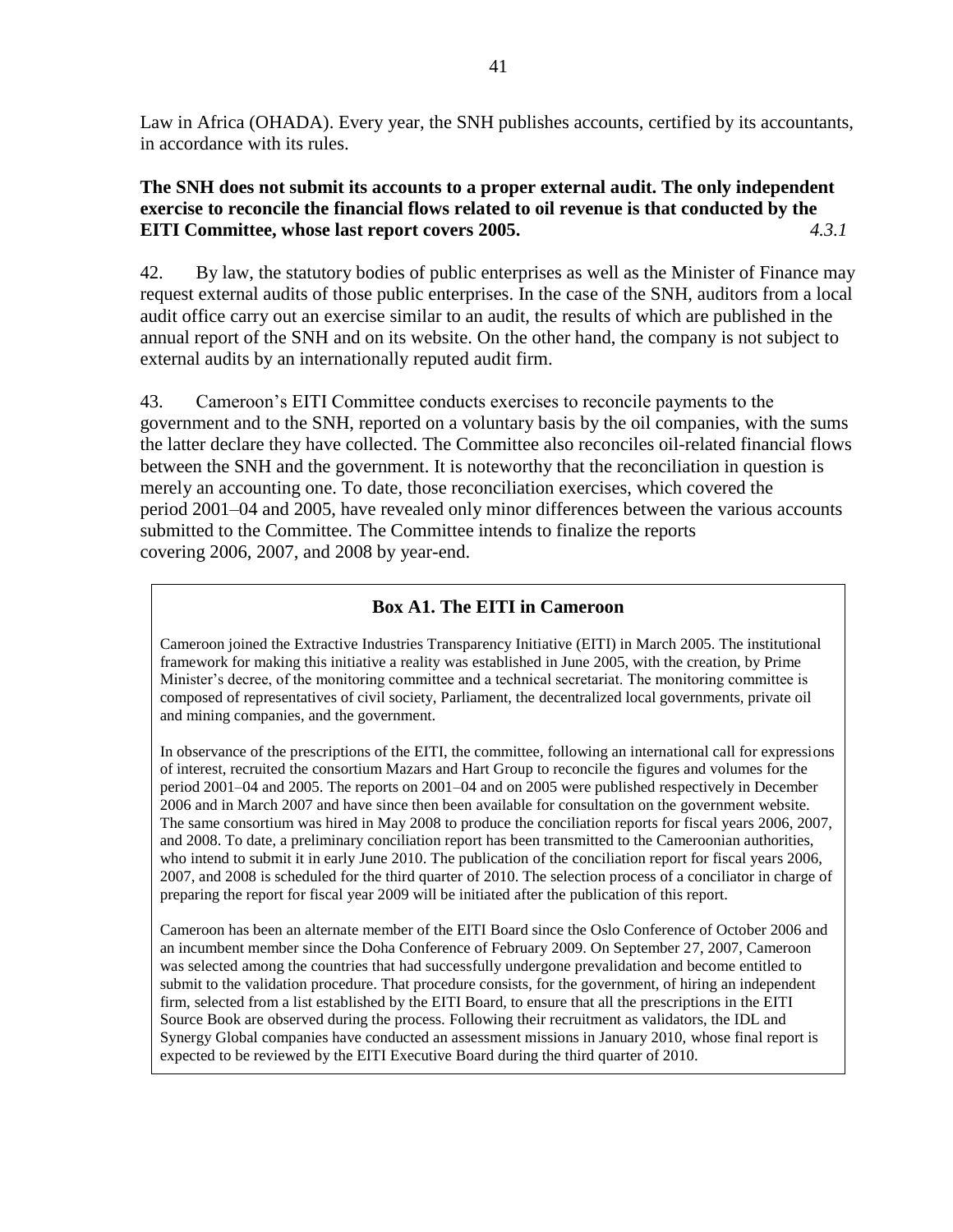# **Appendix Table 1. A Summary Assessment of Practices**

|                                              | <b>Principles and Practices</b>                                                                                                                                                          | <b>Summary Assessments</b>                                                                                                                                                                                                                     | <b>Comments</b>                                                                                                                                                                                                                                                                      |  |
|----------------------------------------------|------------------------------------------------------------------------------------------------------------------------------------------------------------------------------------------|------------------------------------------------------------------------------------------------------------------------------------------------------------------------------------------------------------------------------------------------|--------------------------------------------------------------------------------------------------------------------------------------------------------------------------------------------------------------------------------------------------------------------------------------|--|
| <b>Clarity of Roles and Responsibilities</b> |                                                                                                                                                                                          |                                                                                                                                                                                                                                                |                                                                                                                                                                                                                                                                                      |  |
| 1.1.                                         | The government sector should be<br>distinguished from the rest of the public<br>sector and from the rest of the economy;                                                                 | Largely Observed                                                                                                                                                                                                                               |                                                                                                                                                                                                                                                                                      |  |
| 1.1.1                                        | The structure and functions of government<br>should be clear.                                                                                                                            | General government is defined consistently with<br>Government Finance Statistics Manual 2001<br>principles and is partly covered in the budget<br>process.                                                                                     |                                                                                                                                                                                                                                                                                      |  |
| 1.1.2                                        | The fiscal powers of the executive, legislative,<br>and judicial branches of government should be<br>well defined.                                                                       | The fiscal roles of the executive, legislative, and<br>judicial branches are clearly defined in law.                                                                                                                                           |                                                                                                                                                                                                                                                                                      |  |
| 1.1.3                                        | The responsibilities of different levels of<br>government, and the relationships between<br>them, should be clearly specified.                                                           | The constitution defines relations between the<br>central government, regions, and communes.                                                                                                                                                   | The regions are envisaged in the constitution, but<br>not yet operational.                                                                                                                                                                                                           |  |
| 1.1.4                                        | Relationships between the government and<br>public corporations should be based on clear<br>arrangements.                                                                                | Relationships between government and the<br>public nonfinancial corporations are clear to<br>some extent.                                                                                                                                      | The status of certain units should be clarified.                                                                                                                                                                                                                                     |  |
| 1.1.5                                        | Government relationships with the private sector<br>should be conducted in an open manner,<br>following clear rules and procedures.                                                      | Government holdings in corporations are<br>extensive their public disclosure is limited. Laws<br>and processes governing government<br>regulation of the nonfinancial private sector are<br>clear but complex.                                 |                                                                                                                                                                                                                                                                                      |  |
| 1.2.                                         | There should be a clear and open legal,<br>regulatory, and administrative framework for<br>fiscal management.                                                                            | Largely Observed                                                                                                                                                                                                                               |                                                                                                                                                                                                                                                                                      |  |
| 1.2.1                                        | The collection, commitment, and use of public<br>funds should be governed by comprehensive<br>budget, tax, and other public finance laws,<br>regulations, and administrative procedures. | The legal framework for the management of<br>public finances is clear and defined by laws and<br>regulations, some of which are being amended<br>for consistency with the Constitution and with<br>the law on the government financial system. | The 2007 law on the government financials system<br>is a major achievement, though not yet fully<br>implemented.<br>The amendment of laws and regulations needs to<br>be accelerated to avoid contradictions or<br>inconsistencies with the new law on the public<br>finance system. |  |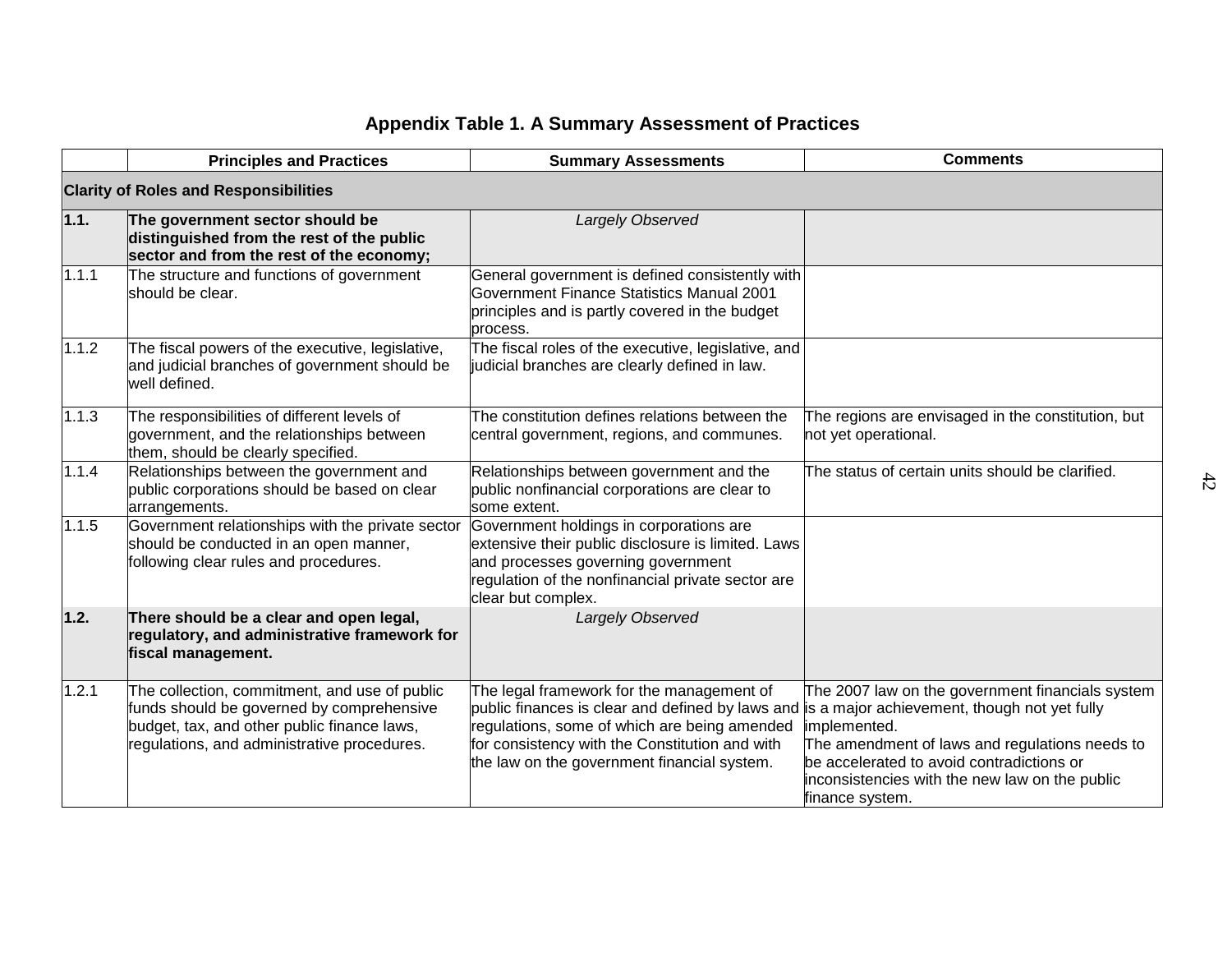|       | <b>Principles and Practices</b>                                                                                                                                                                                                                                                                        | <b>Summary Assessments</b>                                                                                                                                                                                                                                                 | <b>Comments</b>                                                                                                                                                                                                                                                                                                                |
|-------|--------------------------------------------------------------------------------------------------------------------------------------------------------------------------------------------------------------------------------------------------------------------------------------------------------|----------------------------------------------------------------------------------------------------------------------------------------------------------------------------------------------------------------------------------------------------------------------------|--------------------------------------------------------------------------------------------------------------------------------------------------------------------------------------------------------------------------------------------------------------------------------------------------------------------------------|
| 1.2.2 | Laws and regulations related to the collection of<br>tax and non-tax revenues, and the criteria<br>guiding administrative discretion in their<br>application, should be accessible, clear, and<br>understandable. Appeals of tax or non-tax<br>obligations should be considered in a timely<br>manner. | The legislative basis for tax revenue collection<br>is clear. The legislative and regulatory tax<br>framework is clearly defined. Taxpayers' rights<br>are well defined, and appeals against decisions<br>on tax and nontax obligations are considered in<br>a timely way. |                                                                                                                                                                                                                                                                                                                                |
| 1.2.3 | There should be sufficient time for consultation<br>about proposed laws and regulatory changes<br>and, where feasible, broader policy changes.                                                                                                                                                         | Public opinion is infrequently sought concerning<br>proposed laws, regulatory changes, and<br>broader policy changes.                                                                                                                                                      |                                                                                                                                                                                                                                                                                                                                |
| 1.2.4 | Contractual arrangements between the<br>government and public or private entities,<br>including resource companies and operators of<br>government concessions, should be clear and<br>publicly accessible.                                                                                             | Contractual arrangements between the<br>government and private entities are relatively<br>clear, including the legal and regulatory<br>framework for public-private partnerships.                                                                                          |                                                                                                                                                                                                                                                                                                                                |
| 1.2.5 | Government liability and asset management,<br>including the granting of rights to use or exploit<br>public assets, should have an explicit legal basis.                                                                                                                                                | There is no legislative framework for debt<br>management.                                                                                                                                                                                                                  |                                                                                                                                                                                                                                                                                                                                |
|       | <b>Open Budget Process</b>                                                                                                                                                                                                                                                                             |                                                                                                                                                                                                                                                                            |                                                                                                                                                                                                                                                                                                                                |
| 2.1.  | Budget preparation should follow an<br>established timetable and be guided by well-<br>defined macroeconomic and fiscal policy<br>objectives.                                                                                                                                                          | Largely Not Observed                                                                                                                                                                                                                                                       |                                                                                                                                                                                                                                                                                                                                |
| 2.1.1 | A budget calendar should be specified and<br>adhered to. Adequate time should be allowed for<br>the draft budget to be considered by the<br>legislature.                                                                                                                                               | The budget calendar followed in practice is not<br>formally articulated.                                                                                                                                                                                                   | The calendar and a guide on budget preparation<br>should be formalized.                                                                                                                                                                                                                                                        |
|       | $2.1.2$ (a) The annual budget should be realistic, and<br>should be prepared and presented within a<br>comprehensive medium-term macroeconomic<br>and fiscal policy framework.                                                                                                                         | Multiyear budget forecasts and underlying<br>macroeconomic assumptions are presented<br>summarily in the budget law, but they are<br>disconnected from the annual budgetary<br>process.                                                                                    | Budget preparation on a three-year horizon should<br>initiated by introducing the concept of rolling<br>program appropriations for capital expenditure.<br>The integration of the operating with the investment<br>budget should be improved to reveal recurrent<br>expenditure resulting from planned and past<br>investment. |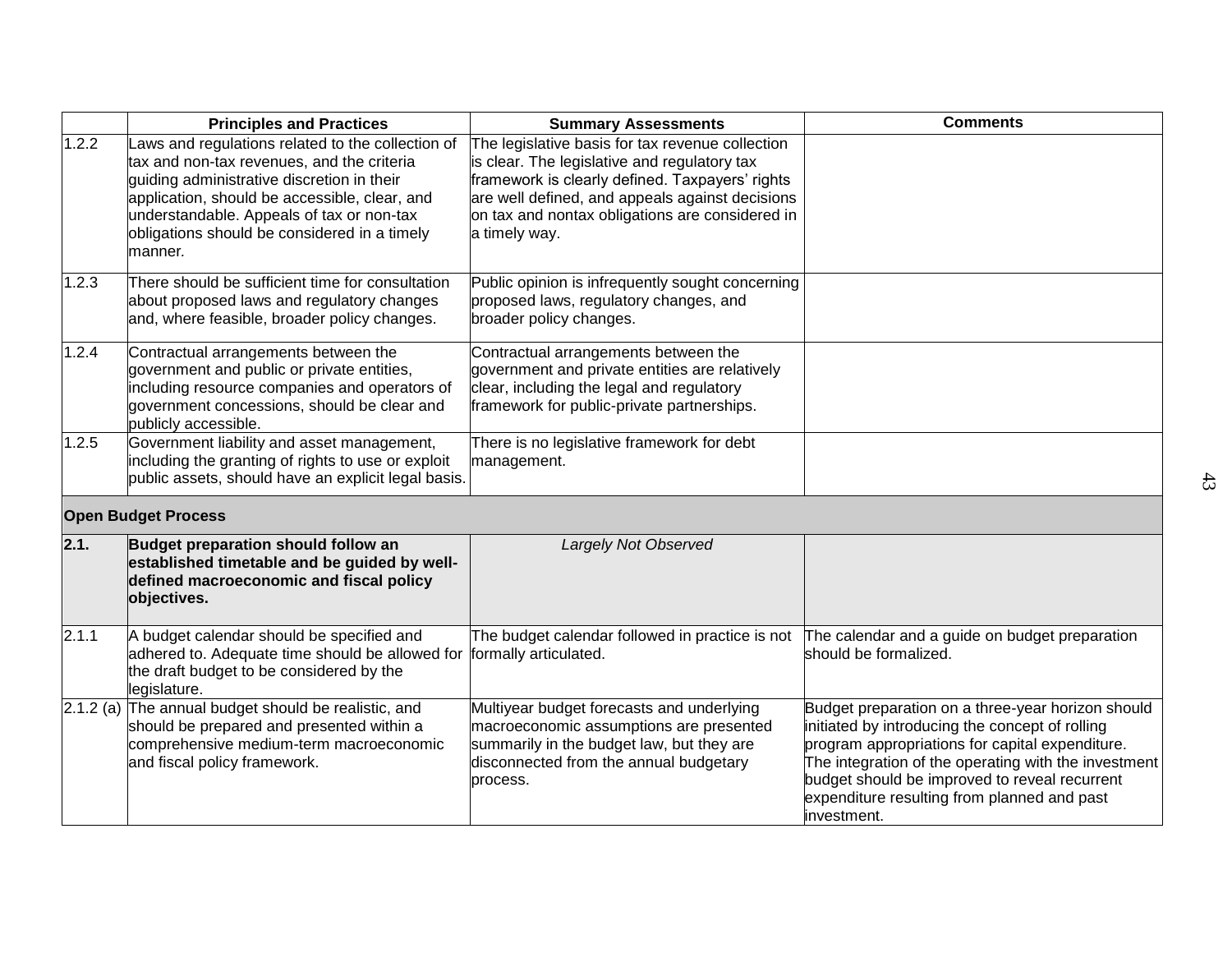|       | <b>Principles and Practices</b>                                                                                                                                                                                                                                  | <b>Summary Assessments</b>                                                                                                                                                                                                                                                                                                                                                 | <b>Comments</b>                                                                                                                                                                                                                                                                                 |
|-------|------------------------------------------------------------------------------------------------------------------------------------------------------------------------------------------------------------------------------------------------------------------|----------------------------------------------------------------------------------------------------------------------------------------------------------------------------------------------------------------------------------------------------------------------------------------------------------------------------------------------------------------------------|-------------------------------------------------------------------------------------------------------------------------------------------------------------------------------------------------------------------------------------------------------------------------------------------------|
|       | 2.1.2 (b) Fiscal targets and any fiscal rules should be<br>clearly stated and explained.                                                                                                                                                                         | Only the overall balance is shown in the budget<br>documents. There are no fiscal rules.                                                                                                                                                                                                                                                                                   |                                                                                                                                                                                                                                                                                                 |
| 2.1.3 | A description of major expenditure and revenue<br>measures, and their contribution to policy<br>objectives, should be provided. Estimates should<br>also be provided of their current and future<br>budgetary impact and their broader economic<br>implications. | Fiscal objectives for the year are described in<br>the report on the economic and social outlook<br>attached to the budget law. The future<br>consequences of the measures adopted during<br>the current fiscal year are not explained.                                                                                                                                    |                                                                                                                                                                                                                                                                                                 |
| 2.1.4 | The budget documentation should include an<br>assessment of fiscal sustainability. The main<br>assumptions about economic developments and<br>policies should be realistic and clearly specified,<br>and sensitivity analysis should be presented.               | An assessment of fiscal sustainability is not<br>included in the budget documentation.                                                                                                                                                                                                                                                                                     | Such assessment would be important, in particular<br>with regard to the depletion of oil reserves.                                                                                                                                                                                              |
| 2.1.5 | There should be clear mechanisms for the<br>coordination and management of budgetary and<br>extrabudgetary activities within the overall fiscal<br>policy framework.                                                                                             | Mechanisms for the coordination and<br>management of budgetary and extrabudgetary<br>activities are generally well defined but are<br>insufficiently monitored.                                                                                                                                                                                                            |                                                                                                                                                                                                                                                                                                 |
| 2.2   | There should be clear procedures for budget<br>execution, monitoring, and reporting                                                                                                                                                                              | Largely Observed                                                                                                                                                                                                                                                                                                                                                           |                                                                                                                                                                                                                                                                                                 |
| 2.2.1 | The accounting system should provide a reliable<br>basis for tracking revenues, commitments,<br>payments, arrears, liabilities, and assets.                                                                                                                      | Accounting and internal control procedures are<br>not entirely effective, and the accounting system adopted, and a survey on the stock of arrears<br>does not provide a basis for preparing reliable<br>data on arrears.<br>The widespread existence of "restes à payer"<br>makes it difficult to have a reliable picture of the<br>fiscal situation at any point in time. | An operational definition of arrears should be<br>should be urgently undertaken, combined with a<br>strategy for their settlement and steps to avoid<br>renewed accumulation.<br>The public expenditure process should be improved<br>to make the use of exceptional procedures<br>unnecessary. |
| 2.2.2 | A timely midyear report on budget developments<br>should be presented to the legislature. More<br>frequent updates, which should be at least<br>quarterly, should be published.                                                                                  | The accounting system is capable of producing<br>accurate in-year reports only on central<br>government budget outturn, but such reports<br>are not submitted to Parliament.                                                                                                                                                                                               |                                                                                                                                                                                                                                                                                                 |
| 2.2.3 | Supplementary revenue and expenditure<br>proposals during the fiscal year should be<br>presented to the legislature in a manner<br>consistent with the original budget presentation.                                                                             | The law holds that revisions to revenue and<br>expenditure during the fiscal year should be the<br>subject of supplementary budgets.                                                                                                                                                                                                                                       | This procedure is rarely used.                                                                                                                                                                                                                                                                  |
| 2.2.4 | Audited final accounts and audit reports,<br>including reconciliation with the approved budget, excessive lag. The budget review law is not                                                                                                                      | The final accounts are prepared with an                                                                                                                                                                                                                                                                                                                                    | The accounting complementary period cutoff date<br>should be enforced. The budget review law should                                                                                                                                                                                             |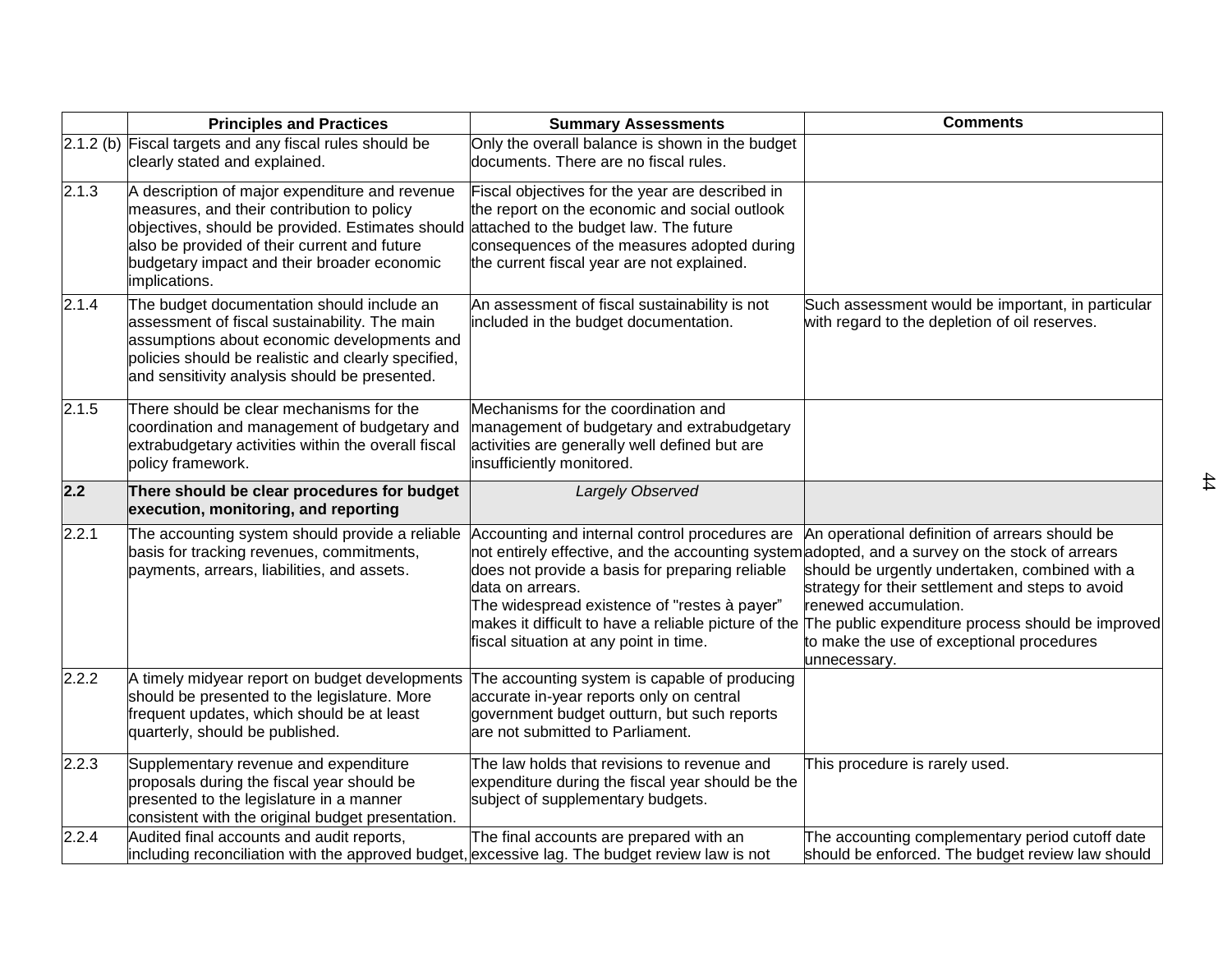|       | <b>Principles and Practices</b>                                                                                                                                                                                                                                                                                              | <b>Summary Assessments</b>                                                                                                                                                      | <b>Comments</b>                                                                                                                                                                                                                                                                                |
|-------|------------------------------------------------------------------------------------------------------------------------------------------------------------------------------------------------------------------------------------------------------------------------------------------------------------------------------|---------------------------------------------------------------------------------------------------------------------------------------------------------------------------------|------------------------------------------------------------------------------------------------------------------------------------------------------------------------------------------------------------------------------------------------------------------------------------------------|
|       | should be presented to the legislature and<br>published within a year.                                                                                                                                                                                                                                                       | consistent with legal provisions.                                                                                                                                               | be brought in line with legal provisions.                                                                                                                                                                                                                                                      |
|       | <b>Public Availability of Information</b>                                                                                                                                                                                                                                                                                    |                                                                                                                                                                                 |                                                                                                                                                                                                                                                                                                |
| 3.1   | The public should be provided with<br>comprehensive information on past, current,<br>and projected fiscal activity and on major<br>fiscal risks.                                                                                                                                                                             | Largely Observed                                                                                                                                                                |                                                                                                                                                                                                                                                                                                |
| 3.1.1 | The budget documentation, including the final<br>accounts, and other published fiscal reports<br>should cover all budgetary and extrabudgetary<br>activities of the central government.                                                                                                                                      | The budget documents cover central<br>government fiscal activities and provide partial<br>data on general government; defense<br>expenditure is fully integrated in the budget. | The revenue and expenditure allocated to entities<br>that are outside the scope of the budget should be<br>integrated. A complete survey of extrabudgetary<br>activities should be undertaken in the short-term.<br>The budget should be supplemented with all<br>currently missing documents. |
| 3.1.2 | Information comparable to that in the annual<br>budget should be provided for the outturns of at<br>least the two preceding fiscal years, together with on the previous budget years and none on the<br>forecasts and sensitivity analysis for the main<br>budget aggregates for at least two years<br>following the budget. | The budget documents in the annexes to the<br>draft budget law contain very little information<br>years beyond the ongoing year.                                                | Forecasts should be compared to previous years'<br>outcomes rather than forecasts.                                                                                                                                                                                                             |
| 3.1.3 | Statements describing the nature and fiscal<br>significance of central government tax<br>expenditures, contingent liabilities, and quasi-<br>fiscal activities should be part of the budget<br>documentation, together with an assessment of<br>all other major fiscal risks.                                                | Fiscal risks are not analyzed in the budget<br>context. QFAs are not very important, and their<br>estimated cost is not included in the budget<br>documentation.                |                                                                                                                                                                                                                                                                                                |
| 3.1.4 | Receipts from all major revenue sources,<br>including resource-related activities and foreign<br>assistance, should be separately identified in the<br>annual budget presentation.                                                                                                                                           | Receipts from major revenue sources are<br>identified individually.                                                                                                             |                                                                                                                                                                                                                                                                                                |
| 3.1.5 | The central government should publish<br>information on the level and composition of its<br>debt and financial assets, significant nondebt<br>liabilities (including pension rights, guarantee<br>exposure, and other contractual obligations), and<br>natural resource assets.                                              | Partial information is published on gross public<br>debt. Information on nondebt liabilities and<br>financial assets is not published.                                          |                                                                                                                                                                                                                                                                                                |
| 3.1.6 | The budget documentation should report the<br>fiscal position of subnational governments and<br>the finances of public corporations.                                                                                                                                                                                         | fiscal position of subnational governments but<br>presents the financial statements of public<br>corporations.                                                                  | The budget documentation does not provide the The budget documents should add information on<br>general government accounts.                                                                                                                                                                   |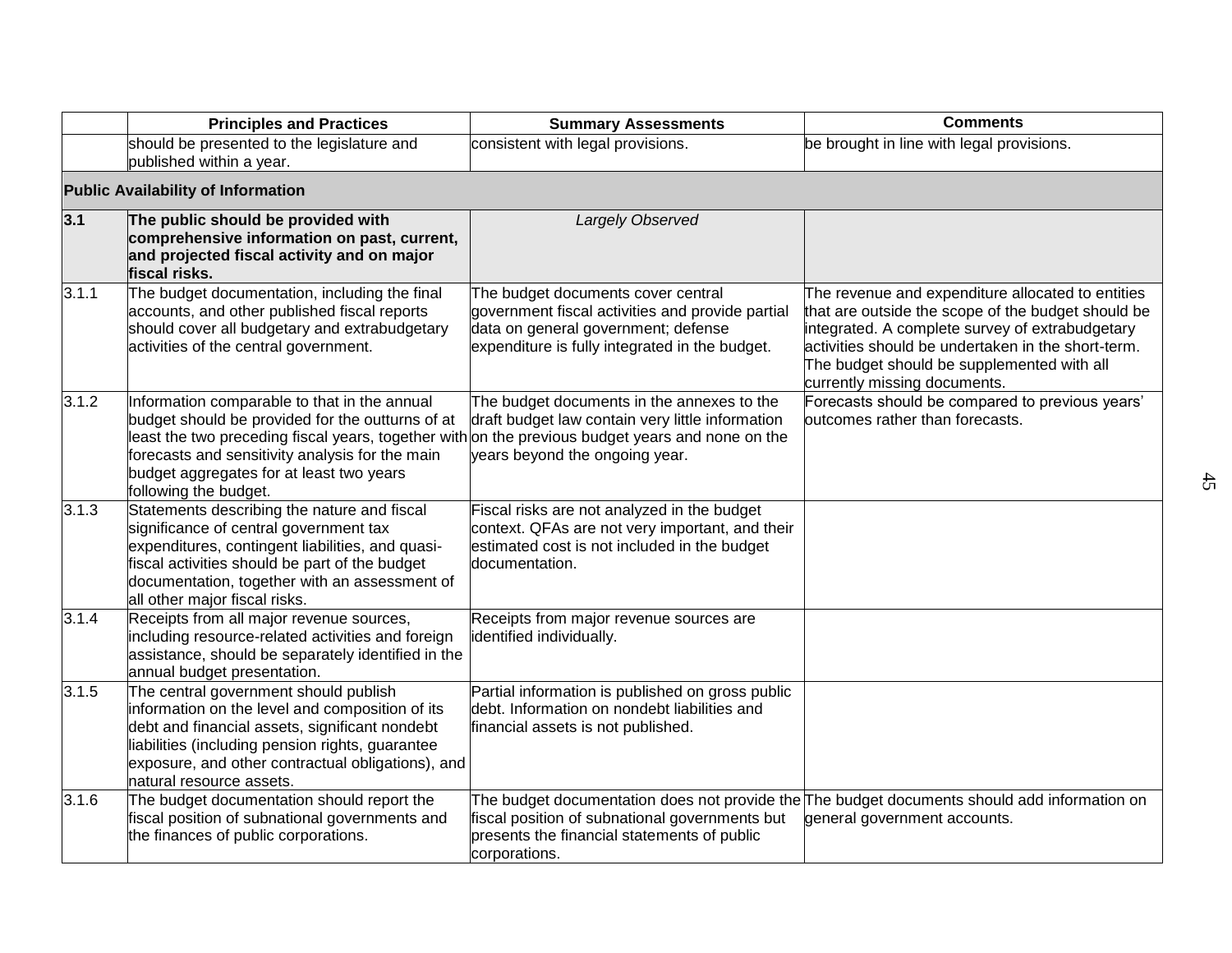|       | <b>Principles and Practices</b>                                                                                                                                                                                                                                                                                                          | <b>Summary Assessments</b>                                                                                                               | <b>Comments</b> |
|-------|------------------------------------------------------------------------------------------------------------------------------------------------------------------------------------------------------------------------------------------------------------------------------------------------------------------------------------------|------------------------------------------------------------------------------------------------------------------------------------------|-----------------|
| 3.1.7 | The government should publish a periodic report The authorities occasionally conduct and<br>on long-term public finances.                                                                                                                                                                                                                | publish long-term fiscal analyses.                                                                                                       |                 |
| 3.2   | Fiscal information should be presented in a<br>way that facilitates policy analysis and<br>promotes accountability.                                                                                                                                                                                                                      | Largely Not Observed                                                                                                                     |                 |
| 3.2.1 | A clear and simple summary guide to the budget<br>should be widely distributed at the time of the<br>annual budget.                                                                                                                                                                                                                      | There is no guide to the budget; after the<br>budget law has been enacted, only a summary<br>of it is published in the official gazette. |                 |
| 3.2.2 | Fiscal data should be reported on a gross basis,<br>distinguishing revenue, expenditure, and<br>financing, with expenditure classified by<br>economic, functional, and administrative<br>category.                                                                                                                                       | The budget classifications are broadly<br>consistent with international standards.                                                       |                 |
| 3.2.3 | The overall balance and gross debt of the<br>general government, or their accrual equivalents,<br>should be standard summary indicators of the<br>government fiscal position. They should be<br>supplemented, where appropriate, by other fiscal<br>indicators, such as the primary balance, the<br>public sector balance, and net debt. | Only the overall balance is shown in the budget<br>documents.                                                                            |                 |
| 3.2.4 | Results achieved relative to the objectives of<br>major budget programs should be presented to<br>the legislature annually.                                                                                                                                                                                                              | The objectives and expected results of<br>government activities are described in general<br>terms.                                       |                 |
| 3.3   | A commitment should be made to the timely<br>publication of fiscal information.                                                                                                                                                                                                                                                          | Largely Not Observed                                                                                                                     |                 |
| 3.3.1 | The timely publication of fiscal information should The bulk of fiscal information is available to the<br>be a legal obligation of the government.                                                                                                                                                                                       | public. Budget execution details are published<br>with a lag of two years in the budget review law.                                      |                 |
| 3.3.2 | Advance release calendars for fiscal information<br>should be announced and adhered to.                                                                                                                                                                                                                                                  | The authorities have not formally undertaken to<br>provide the information by announcing a<br>publication timetable.                     |                 |
|       | <b>Assurance of Integrity</b>                                                                                                                                                                                                                                                                                                            |                                                                                                                                          |                 |
| 4.1   | Fiscal data should meet accepted data quality<br>standards.                                                                                                                                                                                                                                                                              | Largely Observed                                                                                                                         |                 |
| 4.1.1 | Budget forecasts and updates should reflect<br>recent revenue and expenditure trends,                                                                                                                                                                                                                                                    | Budget forecasts appear optimistic, but the<br>variance between budgeted and actual cash-                                                |                 |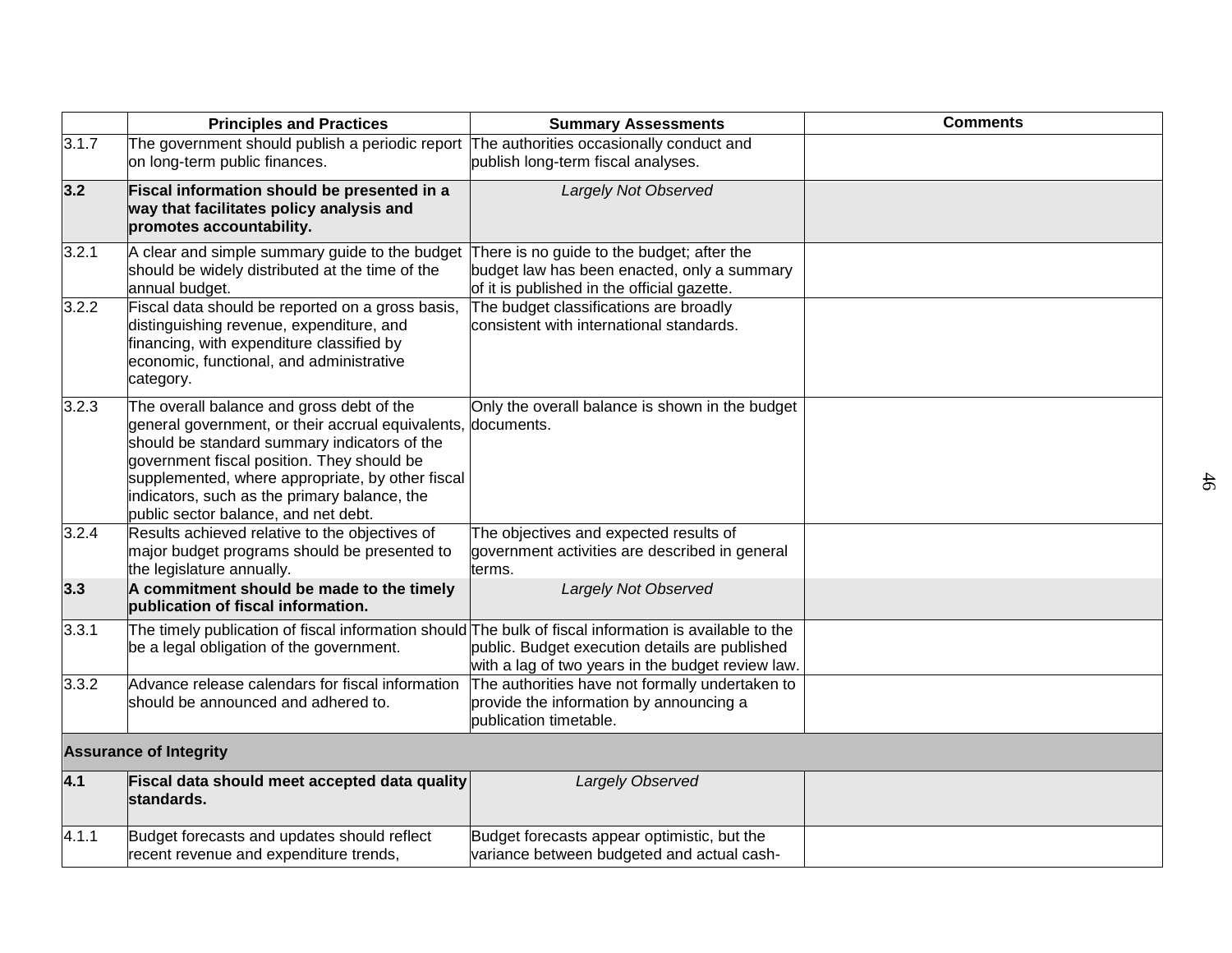|       | <b>Principles and Practices</b>                                                                                                                                                                                                | <b>Summary Assessments</b>                                                                                                                                                             | <b>Comments</b>                                                                                                                                                                       |
|-------|--------------------------------------------------------------------------------------------------------------------------------------------------------------------------------------------------------------------------------|----------------------------------------------------------------------------------------------------------------------------------------------------------------------------------------|---------------------------------------------------------------------------------------------------------------------------------------------------------------------------------------|
|       | underlying macroeconomic developments, and<br>well-defined policy commitments.                                                                                                                                                 | basis outturns of the main fiscal aggregates is<br>disclosed to the public.                                                                                                            |                                                                                                                                                                                       |
| 4.1.2 | The annual budget and final accounts should<br>indicate the accounting basis used in the<br>compilation and presentation of fiscal data.<br>Generally accepted accounting standards should<br>be followed.                     | Statements on accounting policy are not<br>included in the budget documentation nor the<br>final accounts.                                                                             |                                                                                                                                                                                       |
| 4.1.3 | Data in fiscal reports should be internally<br>consistent and reconciled with relevant data from<br>other sources. Major revisions to historical fiscal<br>data and any changes to data classification<br>should be explained. | The process of reconciling budget execution<br>data has been generally improved, but there is<br>some fragmentation of cash management.                                                |                                                                                                                                                                                       |
| 4.2   | Fiscal activities should be subject to effective<br>internal oversight and safeguards.                                                                                                                                         | Largely Observed                                                                                                                                                                       |                                                                                                                                                                                       |
| 4.2.1 | Ethical standards of behavior for public servants<br>should be clear and well publicized.                                                                                                                                      | Civil servants are subject to a well-defined code<br>of conduct; however, penalties are rarely<br>imposed.                                                                             |                                                                                                                                                                                       |
| 4.2.2 | Public sector employment procedures and<br>conditions should be documented and accessible<br>to interested parties.                                                                                                            | Civil service recruitment procedures are clear.                                                                                                                                        |                                                                                                                                                                                       |
| 4.2.3 | Procurement regulations, meeting international<br>standards, should be accessible and observed in but are not, in practice, strictly followed.<br>practice.                                                                    |                                                                                                                                                                                        | Procurement rules meet international standards The Public Procurement Code should be enforced<br>and real controls for the technical and financial<br>monitoring should be performed. |
| 4.2.4 | Purchases and sales of public assets should be<br>undertaken in an open manner, and major<br>transactions should be separately identified.                                                                                     | The legal framework for privatization is clear,<br>but privatization processes lack transparency in<br>some cases.                                                                     |                                                                                                                                                                                       |
| 4.2.5 | Government activities and finances should be<br>internally audited, and audit procedures should<br>be open to review.                                                                                                          | Internal audits take place at several levels, but<br>their effectiveness is somewhat limited.                                                                                          |                                                                                                                                                                                       |
| 4.2.6 | The national revenue administration should be<br>legally protected from political direction, ensure<br>taxpayers' rights, and report regularly to the<br>public on its activities.                                             | The tax administration does not have legal<br>protection from political interference. The tax<br>administration does not have effective internal<br>monitoring and control mechanisms. |                                                                                                                                                                                       |
| 4.3   | <b>Fiscal information should be externally</b><br>scrutinized.                                                                                                                                                                 | Largely not Observed                                                                                                                                                                   |                                                                                                                                                                                       |
| 4.3.1 | Public finances and policies should be subject to The jurisdictional control of the Audit Office is<br>scrutiny by a national audit body or an equivalent independent of the executive, and, in principle,                     |                                                                                                                                                                                        | The preparation of the budget review law should<br>follow the prescribed procedure and time frame.                                                                                    |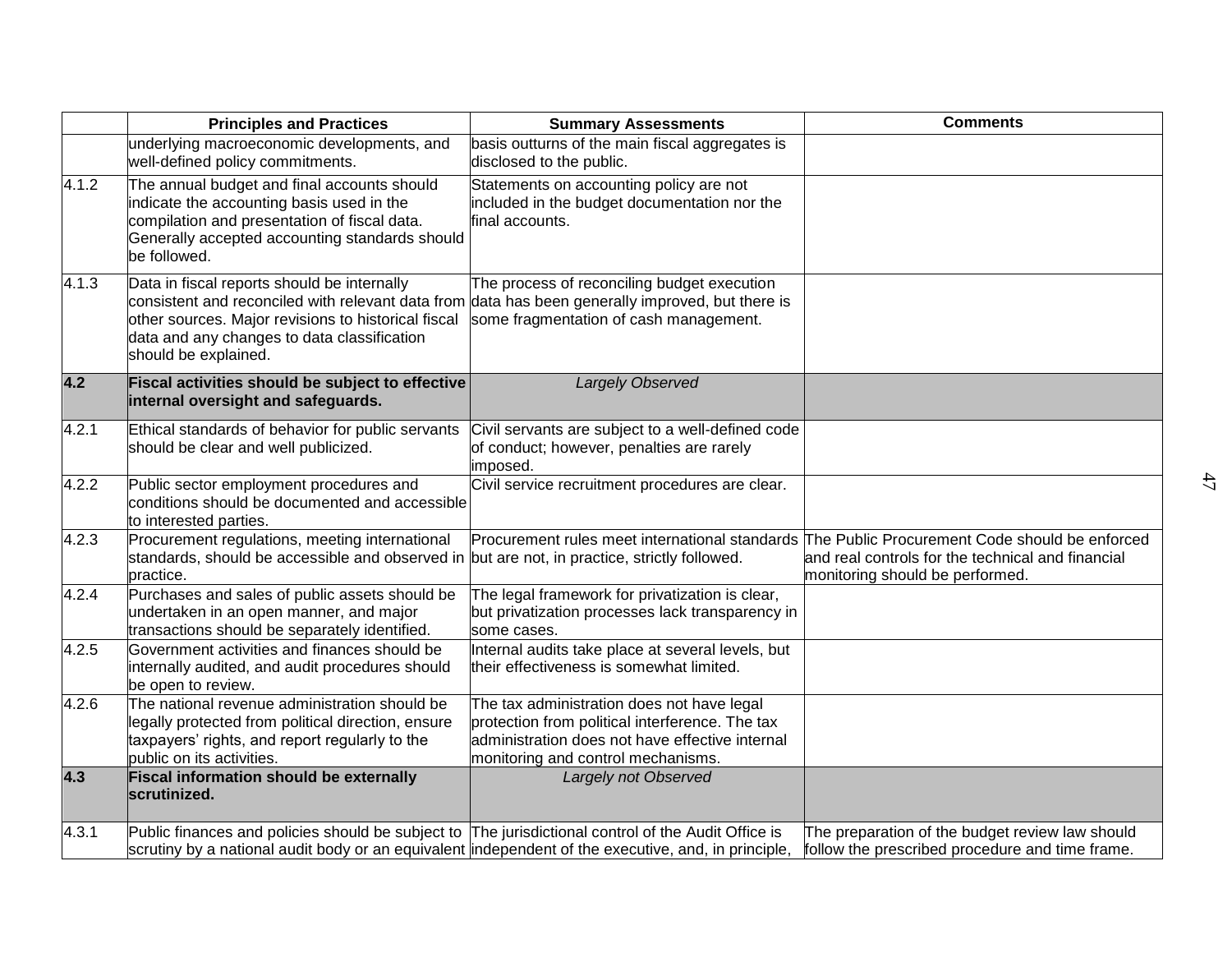|       | <b>Principles and Practices</b>                                                                                                                                                                                                   | <b>Summary Assessments</b>                                                                                                                                                                                                            | <b>Comments</b>                                                                                                                                                |
|-------|-----------------------------------------------------------------------------------------------------------------------------------------------------------------------------------------------------------------------------------|---------------------------------------------------------------------------------------------------------------------------------------------------------------------------------------------------------------------------------------|----------------------------------------------------------------------------------------------------------------------------------------------------------------|
|       | organization that is independent of the executive. its mandate covers all public sector activities. In                                                                                                                            | practice, the functioning of the Audit Office is<br>hampered by a lack of staff and by inability to<br>enforce the rules. An internal audit is also<br>performed by the CONSUPE, which is not<br>independent of the executive branch. | Capacity at the Audit Office should be enhanced,<br>and its mandate expanded to allow performance<br>auditing.<br>A proper external audit should be conducted. |
| 4.3.2 | The national audit body or equivalent<br>organization should submit all reports, including<br>its annual report, to the legislature and publish<br>them. Mechanisms should be in place to monitor<br>follow-up actions.           | Audit reports are not submitted to Parliament<br>and are not published.                                                                                                                                                               | Audit reports should be widely disseminated and<br>follow-up ensured.                                                                                          |
| 4.3.3 | Independent experts should be invited to assess The National Institute of Statistics has partial<br>fiscal forecasts, the macroeconomic forecasts on lindependence.<br>which they are based, and their underlying<br>assumptions. |                                                                                                                                                                                                                                       |                                                                                                                                                                |
| 4.3.4 | A national statistical body should be provided<br>with the institutional independence to verify the<br>quality of fiscal data.                                                                                                    | The National Institute of Statistics validates and<br>uses the fiscal data received from the Ministry<br>of Finance but does not verify their quality.                                                                                |                                                                                                                                                                |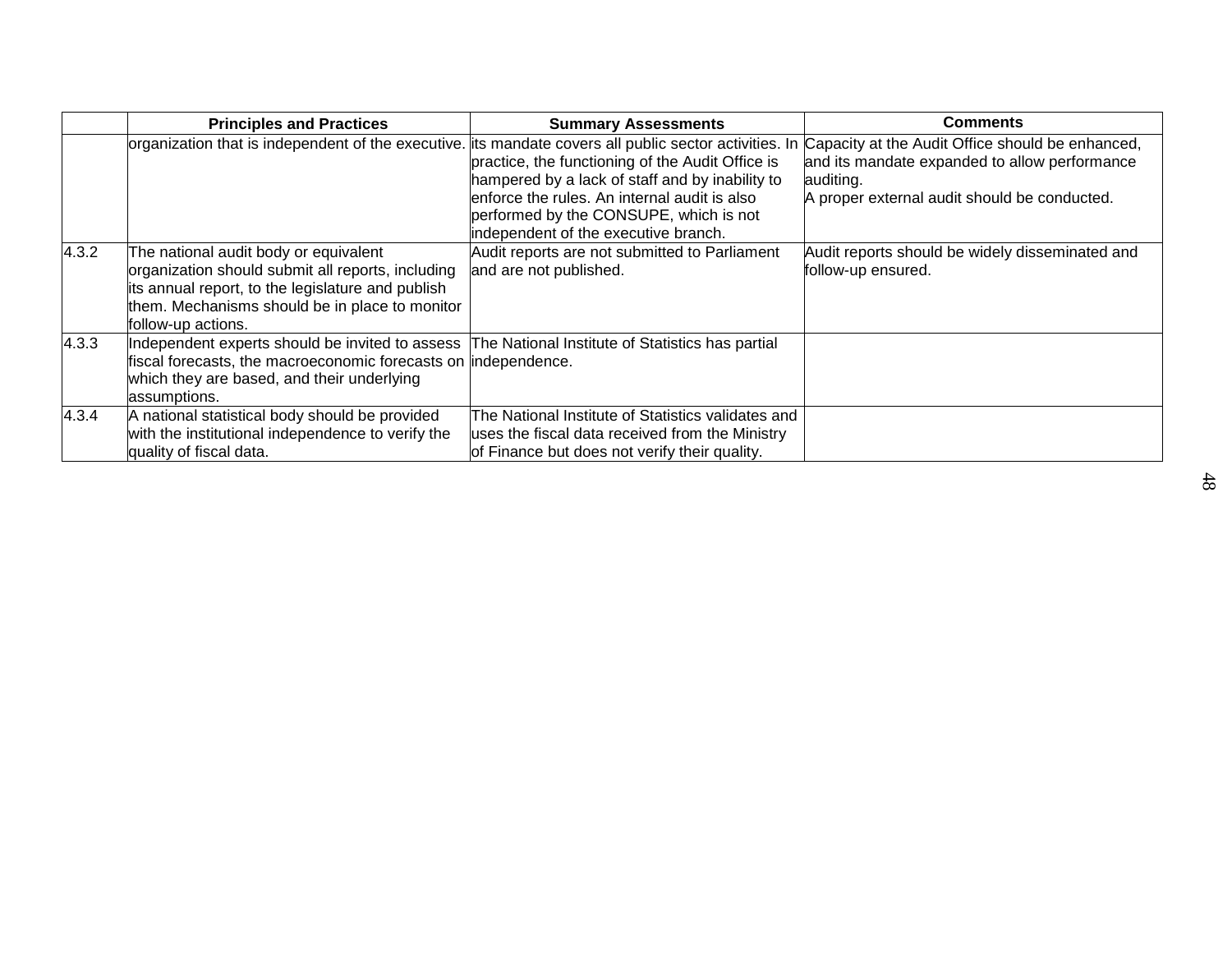|     | <b>Budget and Fiscal Report</b><br><b>Element</b>                                                     | <b>Included in</b><br><b>Budget/report</b><br><b>Documents</b>                                                                                                                    | <b>Available to</b><br>the Public                                | Para.<br>Ref.   | Code Ref. |
|-----|-------------------------------------------------------------------------------------------------------|-----------------------------------------------------------------------------------------------------------------------------------------------------------------------------------|------------------------------------------------------------------|-----------------|-----------|
| 1.  | Central Government (CG)<br>budget estimates                                                           | Yes                                                                                                                                                                               | Yes                                                              | 32, 33          | 3.1.1     |
| 2.  | <b>CG Defense Expenditures</b>                                                                        | Yes                                                                                                                                                                               | Yes                                                              | 32              | 3.1.1     |
| 3.  | CG EBFs (including special<br>development funds, social<br>security funds, resource<br>revenue funds) | Transfers to EBF are<br>included.<br>A list of EPAs is<br>included in the budget<br>annex                                                                                         | <b>No</b>                                                        | 32              | 3.1.1     |
| 4.  | CG Budget outturns                                                                                    | Yes, but in an<br>aggregated form for the<br>past 5 years. Details<br>are provided for the<br>year N-1 budget (not<br>outturn)                                                    | Yes, on<br>request                                               | 32              | 3.1.2     |
| 5.  | CG Budget forecasts                                                                                   | No                                                                                                                                                                                | N <sub>o</sub>                                                   | 35              | 3.1.2     |
| 6.  | <b>CG Contingent liabilities</b>                                                                      | <b>No</b>                                                                                                                                                                         | <b>No</b>                                                        | 36              | 3.1.3     |
| 7.  | <b>CG Tax Expenditures</b>                                                                            | No, except for foreign-<br>financed projects with<br>domestic counterpart<br>funds                                                                                                | Yes, on<br>request, for<br>the part<br>included in<br>the budget | 13              | 3.1.3     |
| 8.  | <b>CG QFAs</b>                                                                                        | <b>No</b>                                                                                                                                                                         | No                                                               | 37              | 3.1.3     |
| 9.  | Macroeconomic<br>assumptions                                                                          | Included the budgetary<br>document prepared by<br>the Directory of<br>Forecasting which has<br>medium-term<br>macroeconomic<br>assumptions.                                       | Yes, on<br>request                                               | $\overline{22}$ | 2.1.2     |
| 10. | Analysis of fiscal<br>risks/sensitivity analysis                                                      | No                                                                                                                                                                                | No                                                               | 36              | 3.1.3     |
| 11. | CG Debt                                                                                               | Yes                                                                                                                                                                               | Yes, on<br>request                                               | 38              | 3.1.5     |
| 12. | <b>CG Financial Assets</b>                                                                            | Partially: the Budget<br>law annex contains a<br>list of public<br>participation in public<br>and semi-public<br>enterprises, with some<br>figures on the equity<br>and turnover. | Yes, on<br>request                                               | 40              | 3.1.5     |

# **Appendix Table 2. Public Availability of Information—A Summary**